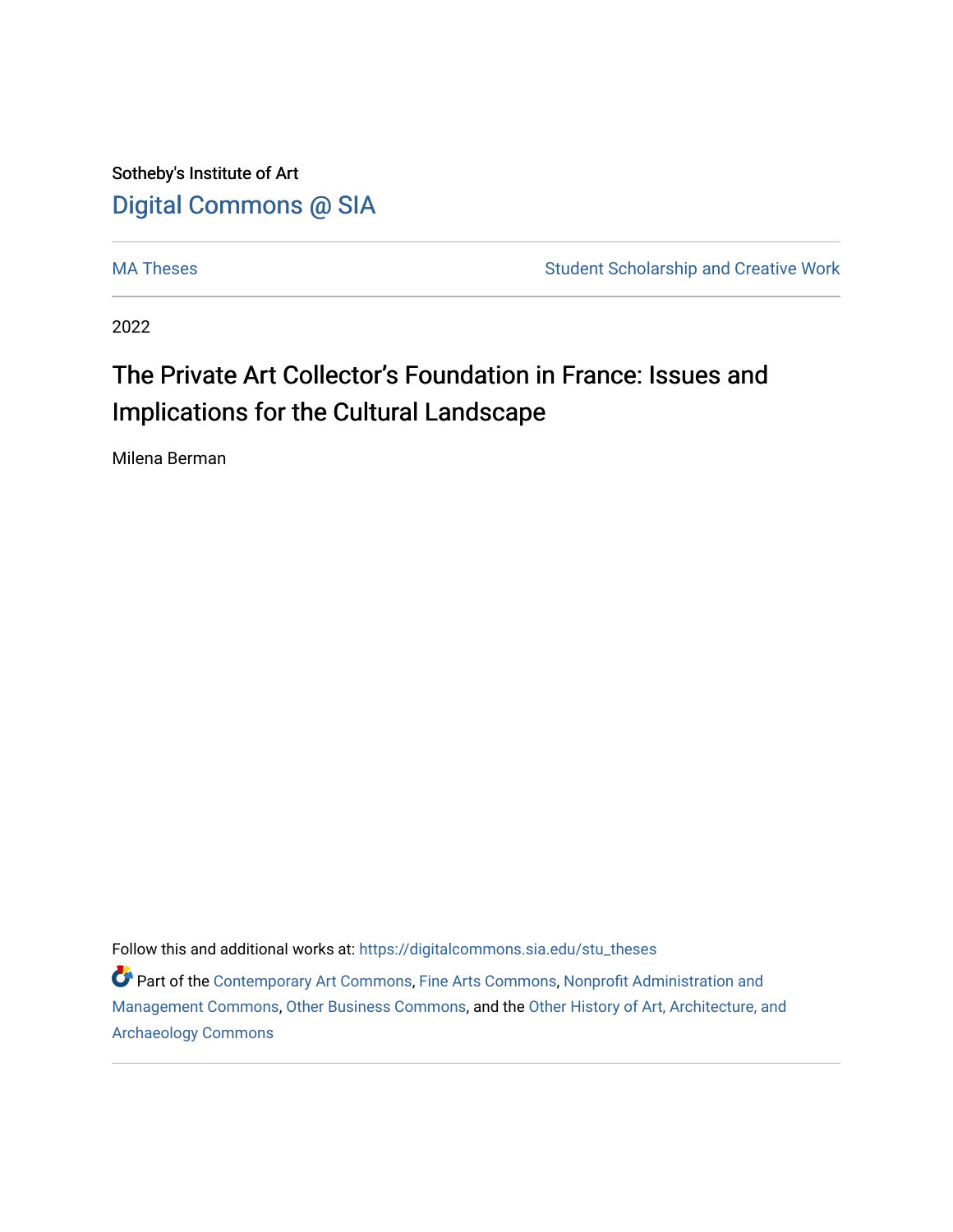# **The Private Art Collector's Foundation in France:**

# **Issues and Implications for the Cultural Landscape**

Milena Berman

MAAB Master's Thesis

2022

14,972 words

Milena Berman, MAAB Thesis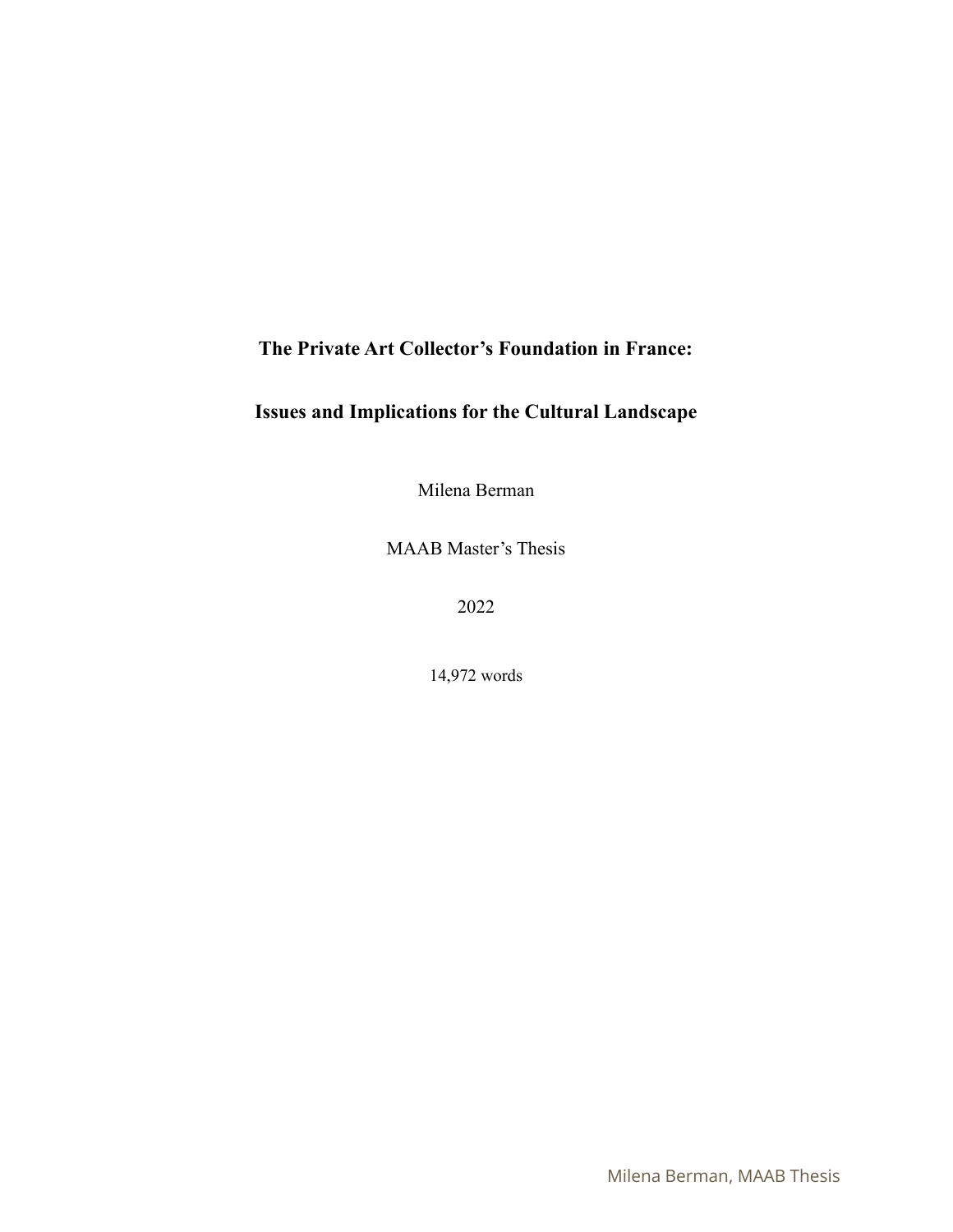### TABLE OF CONTENTS

| <b>INTRODUCTION</b> | 3  |
|---------------------|----|
| Chapter 1           | 13 |
| Chapter 2           | 21 |
| Chapter 3           | 31 |
| Chapter 4           | 46 |
| Conclusion          | 54 |
| Bibliography        | 61 |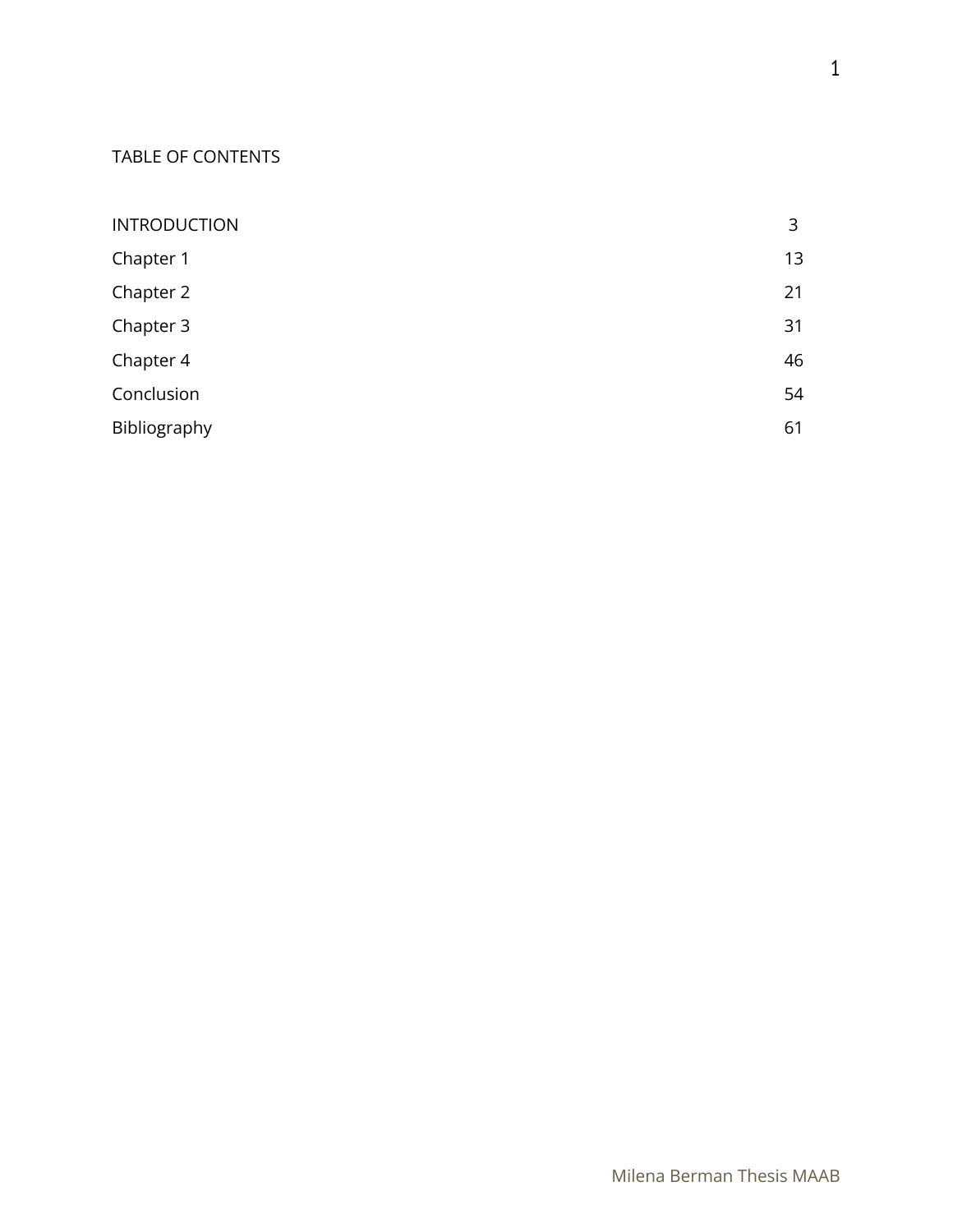#### **Acknowledgements**

I would like to thank the collectors, journalists, gallerists, librarians, artists, and cultural tour guides who provided information, feedback, thoughts, and enlightenment through interviews and conversations throughout my research for this study.

To the Sotheby's Institute and to my advisor, Betsy Thomas, for the much appreciated guidance and resources.

To my parents, for fostering a love of art and culture in me from an early age. I would like to thank them for their continued support and encouragement, without which I would not have been able to pursue this Master's.

To Loïc, for making this return to school possible. For the extra weight taken on at home and for being the best father to our son, I am forever grateful.

And to my son, Lucien, because you are my light.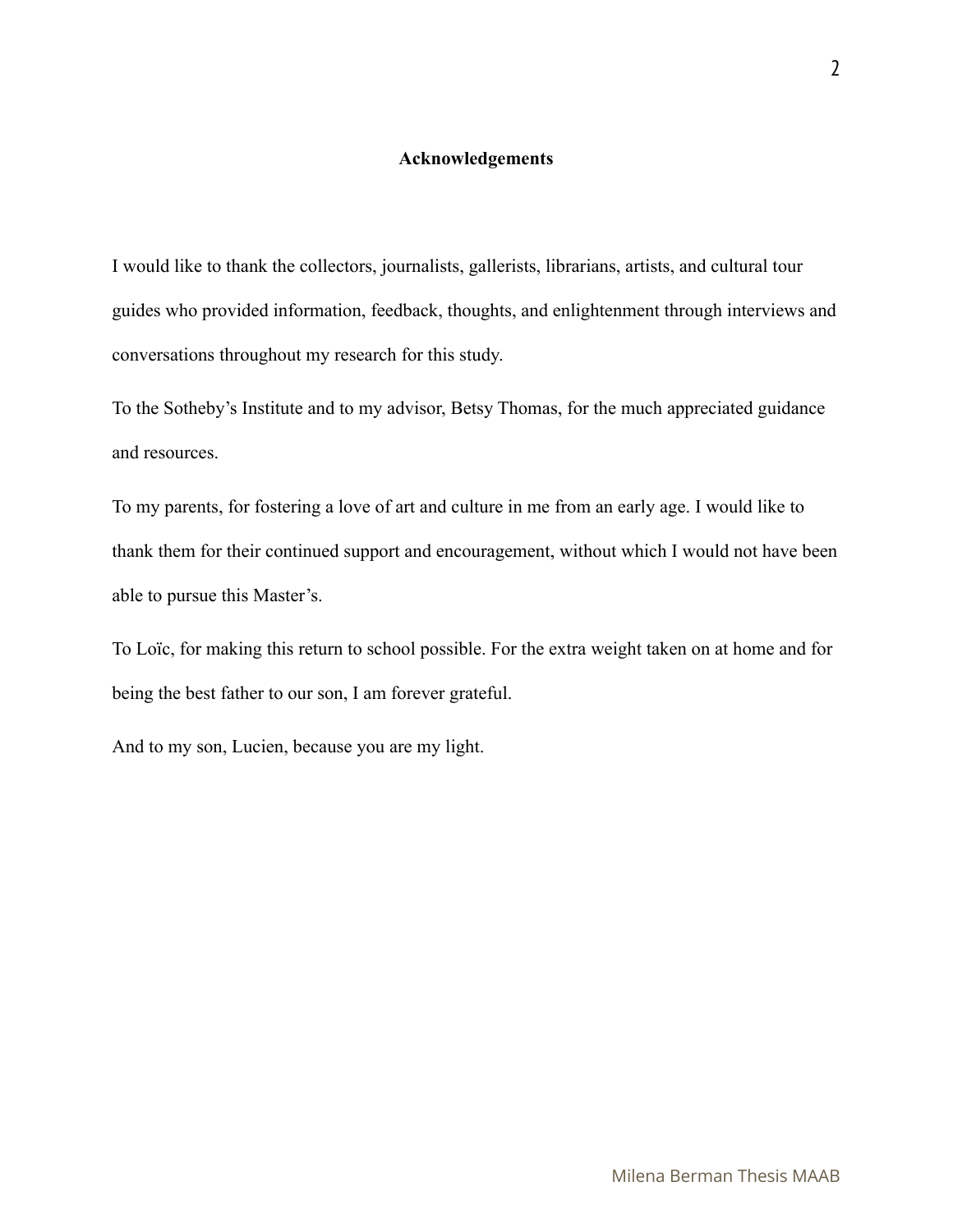### **INTRODUCTION**

The last two decades have witnessed an explosion in the number of private art spaces worldwide. From Bentonville, Arkansas, to Naoshima, Japan, hundreds of impressive structures built by star architects have been funded by private individuals and corporations to house collections of modern and contemporary art, often in unlikely places. The famously-termed "Bilbao effect" in which a grand museum structure is set up outside of the established art capitals of the world, thus putting the city "on the map" of cultural tourism, has become a widespread trend. The examples vary greatly and range from small private "home museums" made to showcase a personal collection such as the Hoffmann Collection of Erica Hoffmann in Berlin, to sprawling "art campuses" complete with archives, educational programs, curatorial staff and artist-in-residency programs such as the Walton Museum of Walmart's Walton family. Georgina Adam who has written many articles and a book on this subject, estimates nearly 400 private museums exist worldwide with 70 percent being founded after 2000 and one fifth being founded during the last five years.<sup>2</sup> Collectors have long since found ways to share their collections with the public, in fact most public institutions of the world are born from a private

<sup>&</sup>lt;sup>1</sup> This term was coined by writer and broadcaster Jonathan Meades in reference to the opening of the Guggenheim museum architected by Frank Gehry in Bilbao and the subsequent transformation of the city into a destination for culture.

<sup>2</sup> Georgina Adam, *The Rise and Rise of the Private Art Museum* (London: Lund Humphries in association with Sotheby's Institute of Art, 2021).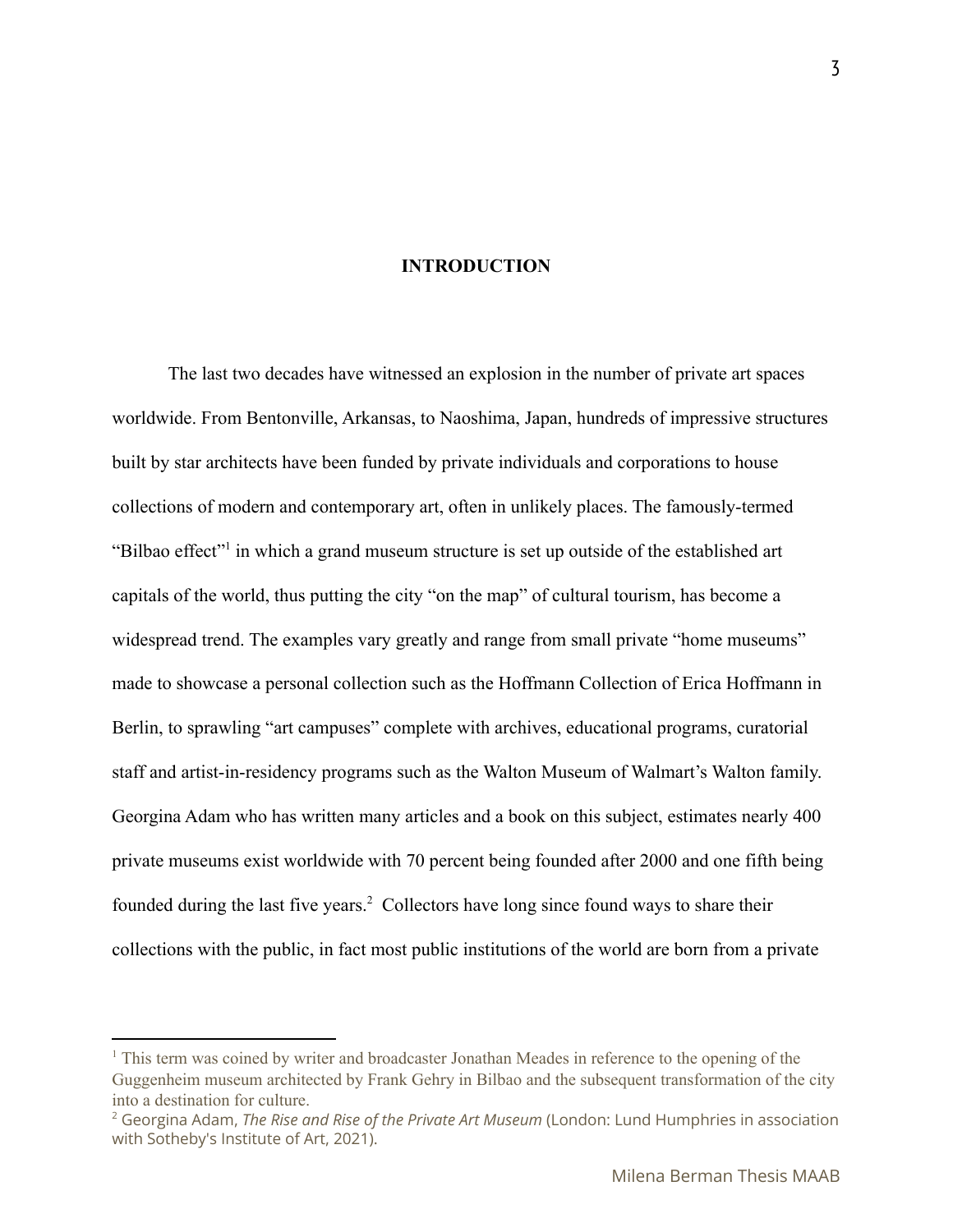collection in one way or another. Historically, private collections were bequeathed to public museums in the wills of their patrons. The phenomenon of today is distinctly different.

While the collector of the 19th and 20th centuries engaged in a traditional model of legacy planning in which they promised their collection to a public institution or arranged for their home and collection to be transformed into a "house museum" following their death, the collector of the 21st century, who most often has an entrepreneurial background, is seeking impact-based giving and wants to be present for their legacy, building and running art projects in their own lifetimes.<sup>3</sup> A body of literature has examined certain dimensions of this phenomenon, particularly the motivations for opening private museums. Georgina Walker in the Private Collector's Museum: Public Good Versus Private Gain, Larry's List's Private Art Museum Report, and Georgina Adam's book The Rise and Rise of the Private Museum are some of the most complete and helpful examples. Other books compile interviews with the private collectors of the world who have opened their collections to the public such as Cristina Bechtler and Dora Imhof's The Private Museum of the Future in which collectors such as Bernardo Paz, Christian Boros, and Eli Broad describe the motivations behind their projects and the BMW Guide by Independent Collectors in which an independent collectors group presents a list with small summaries of collections worldwide. But the literature is far from complete. Georgina Walker writes "in the literature, there is a surprising lack of critical assessment of the evolution of the private museum in the twenty-first century<sup>34</sup> and even less has been said about the effects of

4

<sup>3</sup> Georgina S. Walker, *The Private Collector's Museum: Public Good versus Private Gain* (Routledge, 2019). As Walker explains in her book, the collector of today has a very different relationship with legacy than did his or her collecting predecessors.

<sup>4</sup> Georgina Walker, Introduction, *The Private Collector's Museum*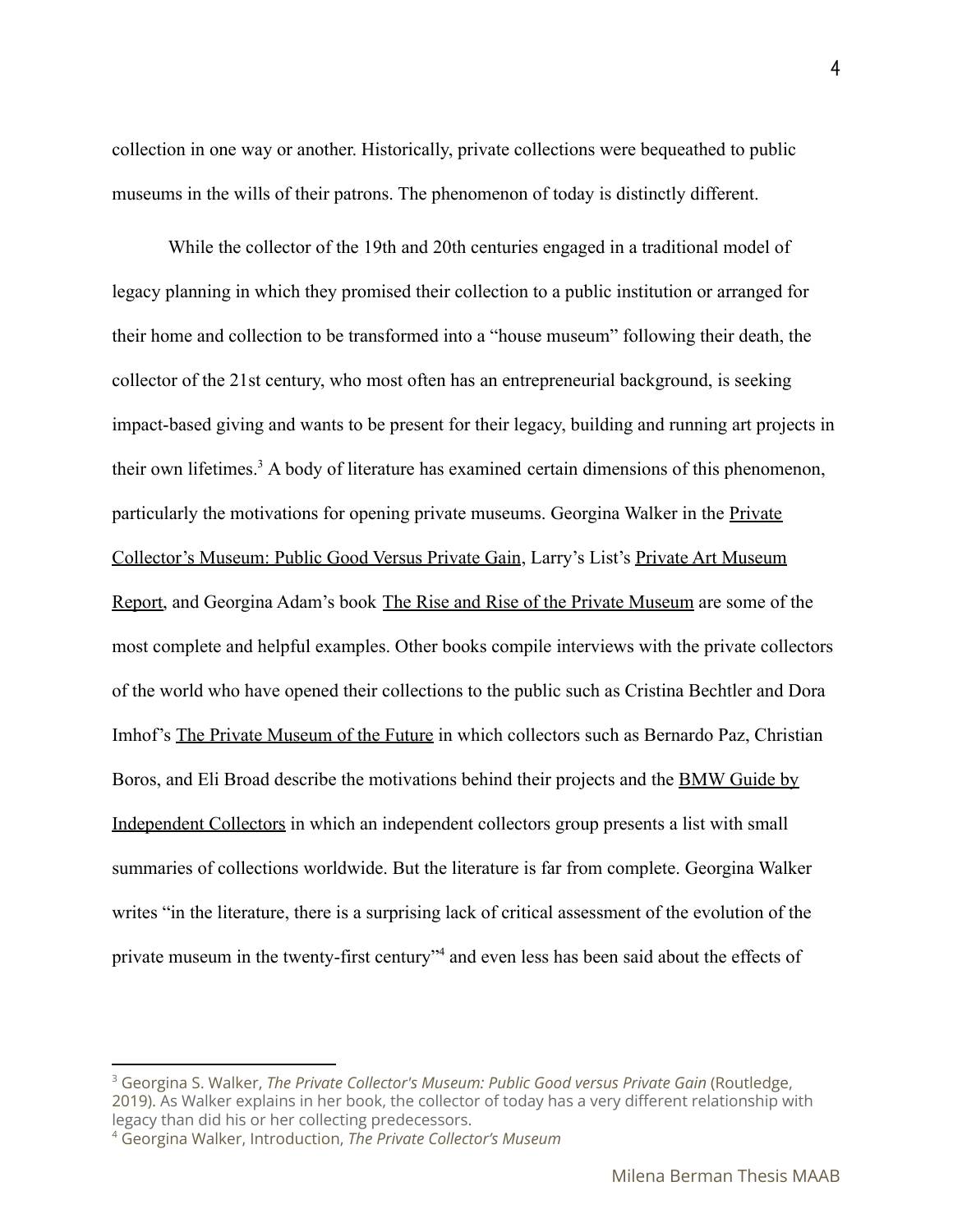these private museums on public cultural structures, on the cultural landscape as a whole and on their individual communities on a micro level.

There are a number of motivations that prompt the creation of private museums as this aforementioned list of literature broadly investigates. Overarching findings conclude that the modern collectors wish to share their collection with the public, they want to be present and involved in this process, and often, they strive to transform a place or city with the gift of art. The study by Larry's List found that the majority of private museum founders are motivated to give back to the place in which they live or are closely connected with. 59% of those in the global study had chosen sites in their own place of residence.<sup>5</sup> Beyond the reputation associated with generous cultural gifts to the public, further motivations have been explored. One must not overlook the practical demands of housing high end art collections. Contemporary art collections have long-since outgrown the walls of their owners, and museums struggle with the constraints of receiving and showing the gifts. Collectors are determined to keep their tremendous collections together and permanently on view, but this is not always possible and often surpasses the museum's financial capacities. Collector Eli Broad dropped his plan to give his collection to a Los Angeles institution when the museums did not agree to all of his exhibition requests<sup> $6$ </sup> and the Metropolitan Museum of Art in New York has just announced plans to build an entire new wing prompted by the bequeathed collection of Lenard Lauder and a capital gift by Oscar Tsang and Angela Hsu-Tsang needed to house this art.<sup>7</sup>

 $7$  Met gift Metropolitan museum extension of their modern and contemporary recent announcement inspired by Lenard Lauder gift. Lauder bequeathed his collection, valued at \$1 billion in 2010 bequeathed, a gift which has been delayed as the Met lacked financial capacity to build a wing suitable for the vast collection. It received in 2021 a capital gift of \$125 million, which will  $6$  Both Los Angeles institutions for contemporary art - the MOCA and LACMA - were not able to agree to the terms requested by Eli Broad, prompting him to open the private Broad Museum in 2012. <sup>5</sup> Larry's List and Claire Bouchara, *Private Art Museum Report* (Vienna: Modern Arts Publishing, 2016).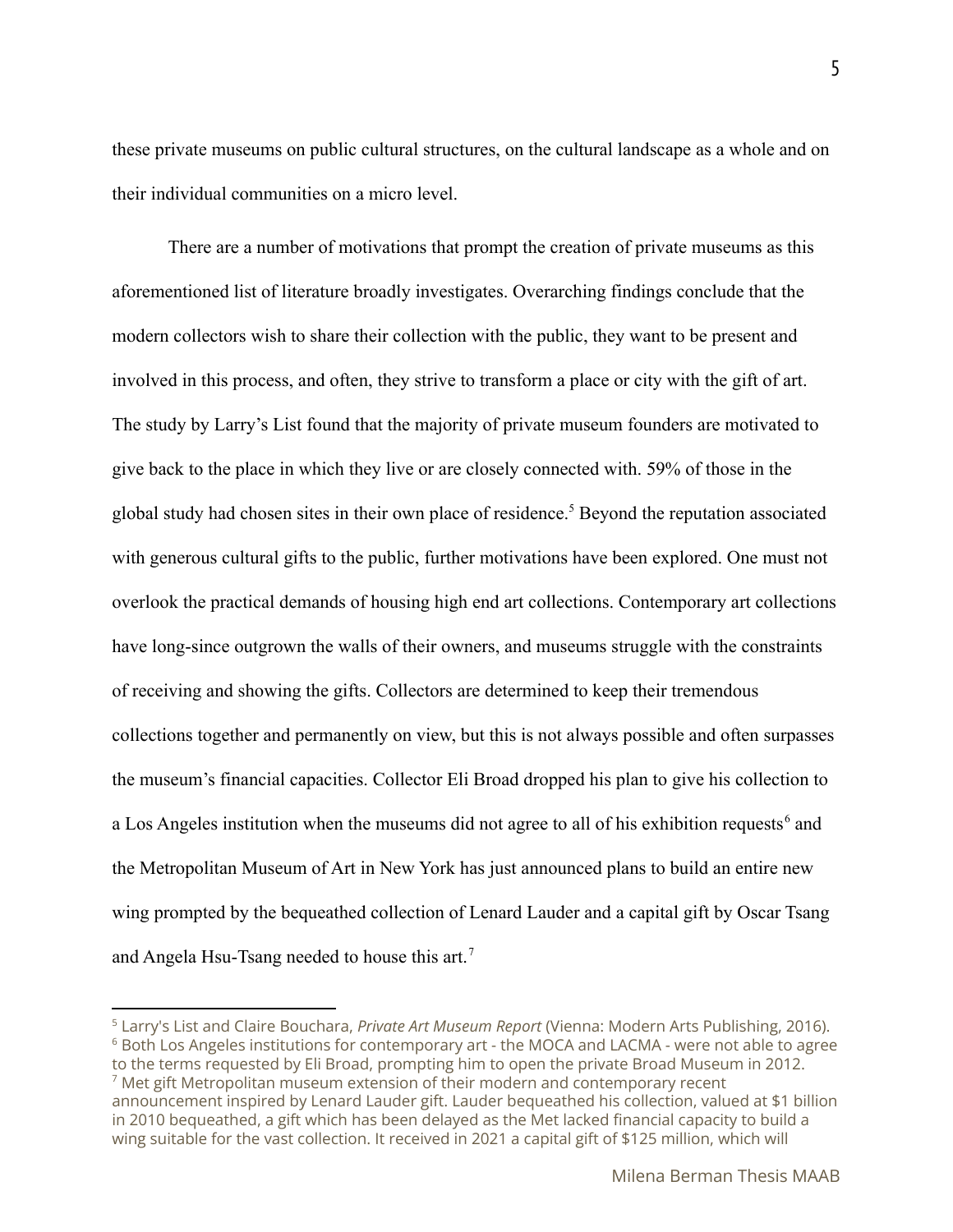Other benefits to private museum ownership include the collector's overall increased visibility which affords them easy access in the very competitive commercial art market.<sup>8</sup> Founding a not-for-profit art space may also come with major tax exemptions, particularly in the US and France. Then there is of course the role of vanity and ego in an (often self-entitled) single proprietor private collection. Or in the case of a corporate collection such as the Prada Foundation of Milan or the Louis Vuitton Foundation in Paris, the role of marketing in associating a brand with high culture. The conclusion in the existing literature appears to be that the greatest motivation for opening a private museum is that of philanthropy, which is the most complex motivation and the most difficult to quantify. Larry's List finds that "the mission of most private museums is not only to be a venue for showing an art collection, but also to demonstrate the philanthropic mission of supporting and enhancing the city's or region's cultural landscape." Georgina Adam says: "variations on the theme of 'giving back to the community' was the reason most cited by the museum founders I met."<sup>9</sup>

Georgina Walker's aforementioned point regarding the lack of critical assessment in literature goes on to say that "little awareness exists of their philanthropic nature, their cultural contributions presently and in the future or the reasons why they have (re)emerged as a major influence on the global museum stage."<sup> $10$ </sup> Walker and others have brought important

provide funding for the new wing and more. For more discussion of this subject see: Caroline Goldstein, "The Met Just Received \$125 Million—the Largest Gift in Its History—to Build Its Long-Awaited Modern Wing Expansion," *Artnet News*, November 30, 2021.

<sup>&</sup>lt;sup>8</sup> Georgina Adam cites Belgian collector Walter Vanhaerents in her book, who said that one of his main motivations for creating his private museum was "gaining better access to the works of art he wanted" (Adam 43).

<sup>9</sup> Georgina Adam, *The Rise and Rise of the Private Art Museum* (London: Lund Humphries in association with Sotheby's Institute of Art, 2021), Introduction.

<sup>&</sup>lt;sup>10</sup> Georgina Walker introduction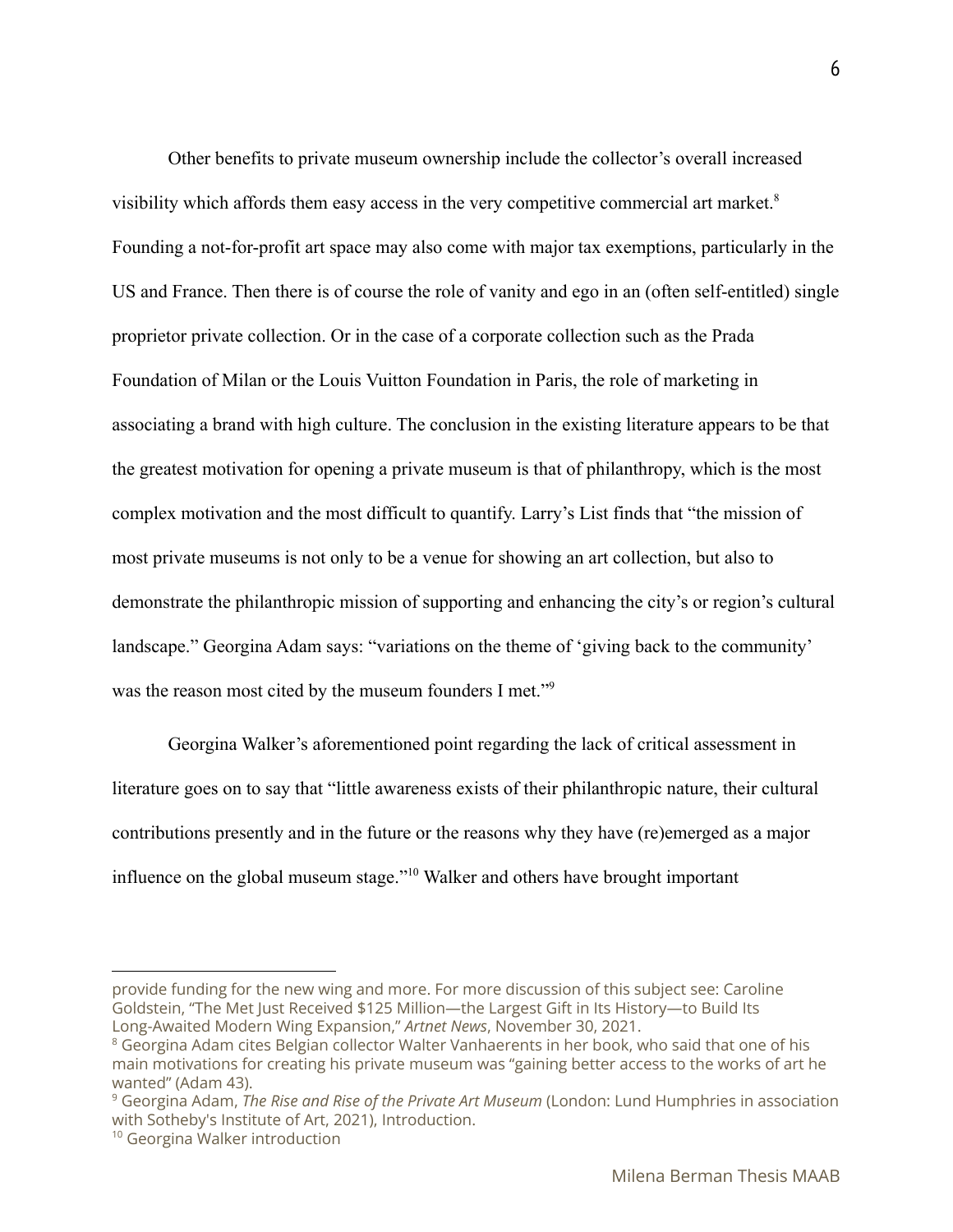contributions to this last point, but the philanthropic and cultural contributions still present important gaps.

In looking specifically at the private, non-profit art museums of France, this study will investigate the complex impact of their growing presence in the modern French cultural ecosystem and ask whether they are truly gifts to the public, or whether they are what the French call *cadeaux empoisonés,* poisoned gifts. In the context of a country in which public institutions are struggling to keep up, the proliferation of these private spaces and the involvement of their founders raises a number of questions. Are these spaces truly non-profit charitable projects in alignment with their legal status as foundations or are they entrepreneurial projects with vanity-driven agendas detached from the interests of their communities? Is this shift a reflection of a marketization and commercialization of culture? Is more culture always good regardless of where it comes from and how it is presented? And finally, is their power overwhelming the public cultural infrastructure?

When looking at France, all eyes tend to be on the capital, and while this study will reference Paris and its importance at the core of the French cultural body, the focus will be the prevalence of private art foundations within the provinces of France where these entities have a greater impact on the places in which they install themselves. Specifically, this study looks at Arles through the case study of the LUMA Foundation in Chapter 3. The decision to install a multi-million euro project in a small town in Provence will alter the landscape more dramatically than such a project in Paris which is already rich in cultural activity. The methodology for this study was heavily dependent on interviews with locals, reading literature published by the foundations themselves, critical viewpoints by art professionals in so far as journalists, art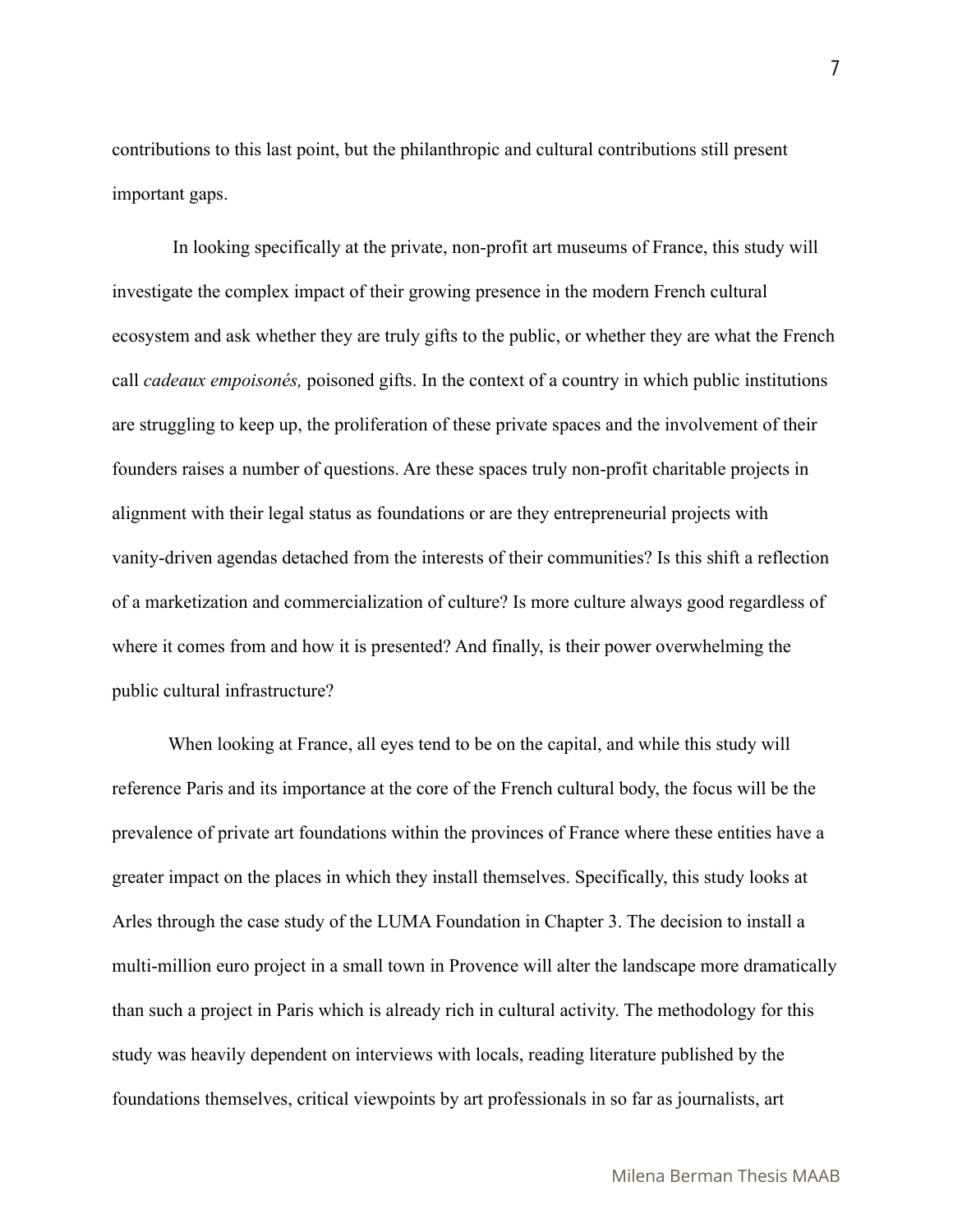historians and cultural commentators, and panel discussions within the intellectual community which sprung up surrounding the openings of these private museums.

We will begin by looking at the terminology and legal statuses of the private non-profit structures in France. Chapter 1 will look at the history of museums in France bringing us to the private museums of the 21st century, and will look at the socio-economic context framing the current moment. Chapter 2 will examine the main players in the landscape of private art foundations specifically in France today. Chapter 3 will take the newly-opened LUMA Foundation of Maja Hoffmann in Arles to look on a micro level at how a massive project such as this is received in a small town in Provence. Chapter 4 will review the issues which have come to the surface in Arles as well as other concerns of the private foundation trend in France. The conclusion will synthesize the positives and the negatives and will offer a prescription for how to further analyze this subject and create data. The foundations are young and data is limited, especially as the pandemic of the last two years has thrown off tourism, in-person programming and visitor numbers. Further study will therefore be needed. This study will provide an overview of the great shift taking place as private art foundations open at an incredible rate and will investigate their philanthropic missions and the effects thereof.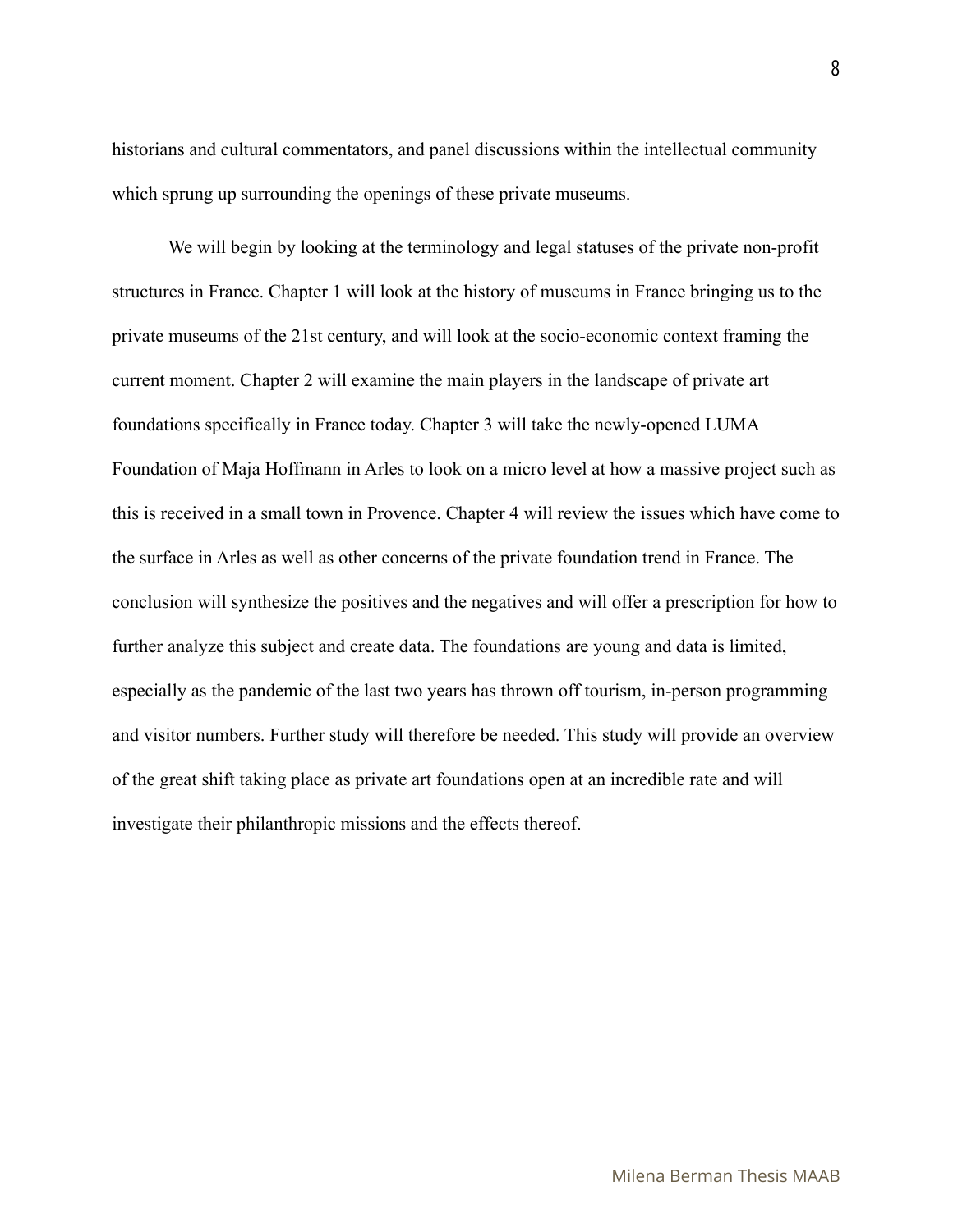#### A Few Words on Terminology

Merriam Webster's dictionary defines philanthropy as 1) goodwill to fellow members of the human race, especially: active effort to promote human welfare 2) a. an act or gift done or made for humanitarian purposes b. An organization distributing or supported by funds set aside for humanitarian purposes.

When referring to the spaces created by private entities to exhibit art to the public, terminology is important and complicated, determined mostly by legal statuses. Authors on the subject tend to utilize "private museum," when speaking globally, the term 'museum' adding a very important gravitas, carrying with it a connotation and weight that often the collector does not in fact wish to carry.<sup>11</sup> In their surveys, Dora Imhof and Crisitina Bechtler discovered an across-the-board tendency: "Many collectors aim to transcend the concept of the museum as a monolithic building. They consciously avoid the term 'museum.'"

In Italy the private art spaces are generally named "Palazzo" (Palace) such as Pinault's Palazzo Grassi, in Germany they are called "Sammlung" (Collection) such as the Sammlung Boros. In France, the non-profit private collector's museum is most often under the title "Fondation" (Foundation). This is the name and legal structure this study will be looking at. The legal status of a French foundation can take several forms: donor-advised fund, corporate

 $11$  Georgina Adam says the owners of these entities usually call their spaces "anything but 'museums'." 18.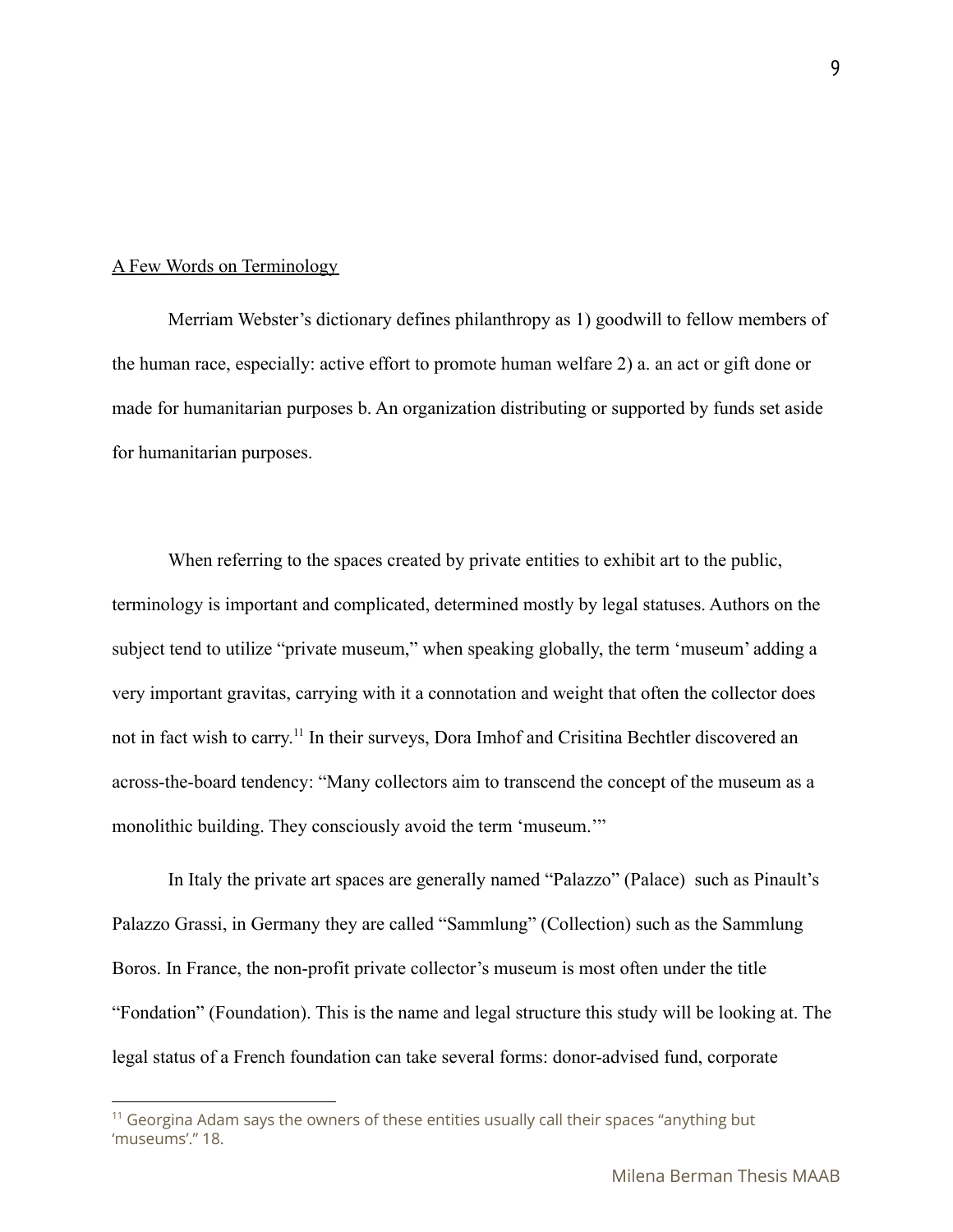foundation, foundation of public interest, endowment fund or association.<sup>12</sup> All must have a public benefit purpose.

The following are the categories of foundations and their definitions as laid out by the Fondations de France governing body:

Foundations of public interest: Created by natural or legal persons, they are submitted to a complex procedure that involves input from the French Ministry of the Interior as well as the Council of State. They require a minimum capital outlay of 1.5 million euros. In France, foundations attract more favorable tax deductions than those afforded by an association of public interest. In addition to a decrease in income tax equal to 66% of the amount of the donation, donors may also deduct 75% of their donation from their real estate wealth tax, up to a maximum of 50,000 euros and 60% from corporate tax.

Corporate foundations: Whatever the status of the company: civil or commercial companies, industrial and commercial public establishments, cooperatives and insurance companies – corporate foundations are legal persons in their own right and they are set up for a minimum period of five years. They are not authorized to receive donations or bequests outside the corporate support provided by the company and its staff. The total monetary value of their work programs over several years must be in excess of 150,000 euros.

Donor-advised funds: operates within a sheltering foundation. The latter undertakes all procedures from creation to the management of accounting, financial and legal matters. The

<sup>&</sup>lt;sup>12</sup> "Fondation De Toutes Les Causes," Fondation de France, accessed April 10, 2022, https://www.fondationdefrance.org/fr.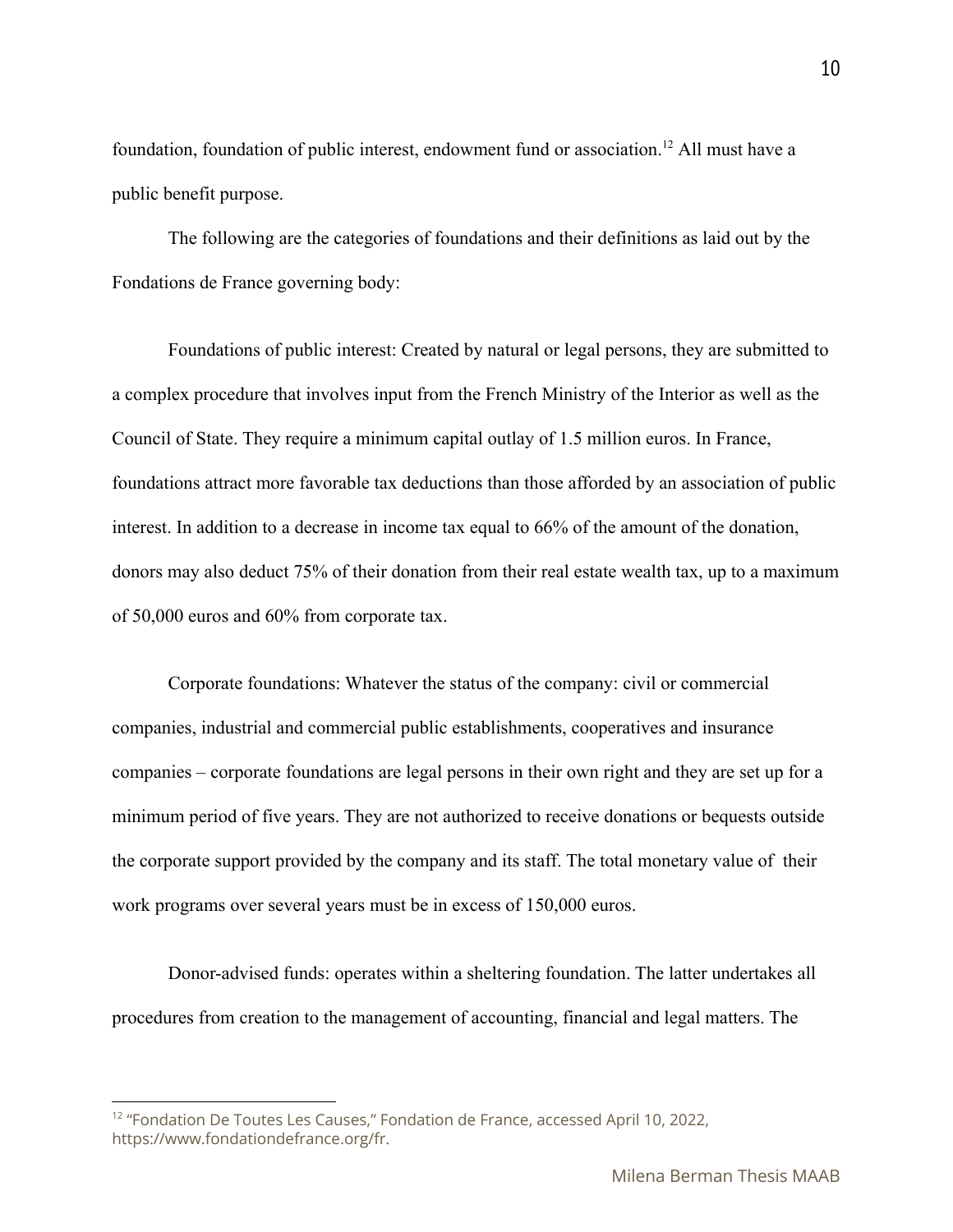founder is able to focus fully on the cause and projects they are passionate about, with a high degree of autonomy, while benefiting from the sheltering foundation's image and brand. In France, when a sheltering foundation is recognized as being of public interest, it automatically attributes the right to benefit from tax deductions on both income and real estate wealth tax. In practice: 66% for income tax, 75% for real estate wealth tax and 60% for corporate tax may be deducted by donors liable for these taxes.<sup>13</sup>

There are also associations, another nonprofit structure, which is the model of Phillip Meaille's Chateau de Montsoreau in the Loire Valley. The Fondations de France website describes the association structure as "an association of individuals pursuing the same goal, (whereas) foundations are created by an irrevocable funding commitment from their founders.

Nonetheless, associations and foundations are closely related: very often, foundations fund initiatives led by associations. In supporting them financially, foundations provide associations the power to act on the ground."<sup>14</sup>

The website *Fondations de France* speaks to the motivations of the wealthy entrepreneur of the 21st century:

"Creating a foundation can be a personal endeavor, which expresses the founder's commitment, with an added dimension: philanthropy. It can be prompted by a couple's long-held dream, a family project, or a group of friends might want to create a

 $13$  Information for this terminology summary is also taken from the Council on Foundations (Non-Profit Law in France) website: [www.cof.org](http://www.cof.org)

<sup>&</sup>lt;sup>14</sup> "Foundations, endowment funds and associations, what's the difference ?" Fondation de France, accessed April 10, 2022, https://www.fondationdefrance.org/fr.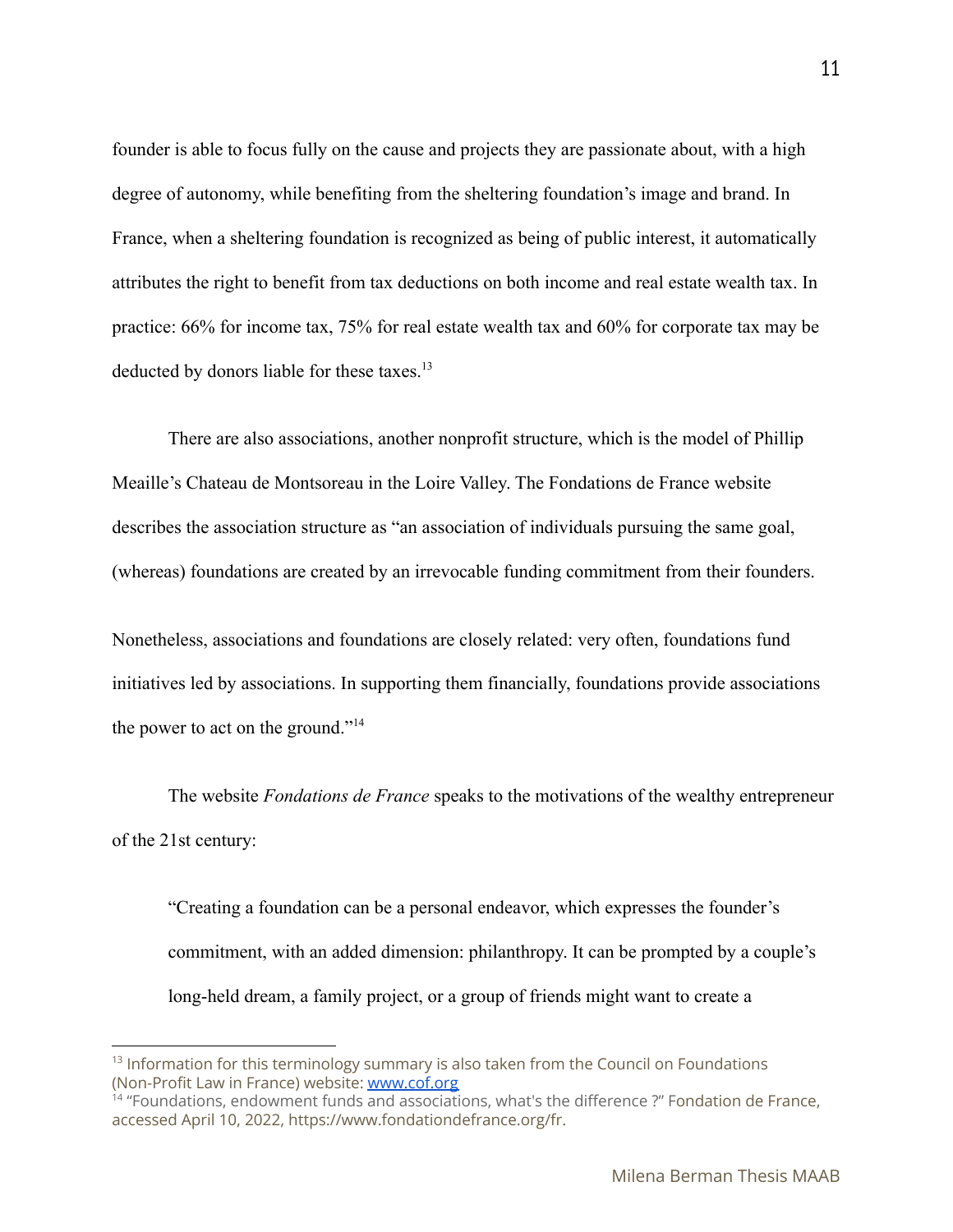foundation. Entrepreneurs and companies – from very small enterprises to major international corporations – can also be founders. They can align their corporate strategy, governance and charitable activities and at the same time, mobilize staff beyond their economic contribution.

All of these potential founders want to have a positive and lasting impact on society."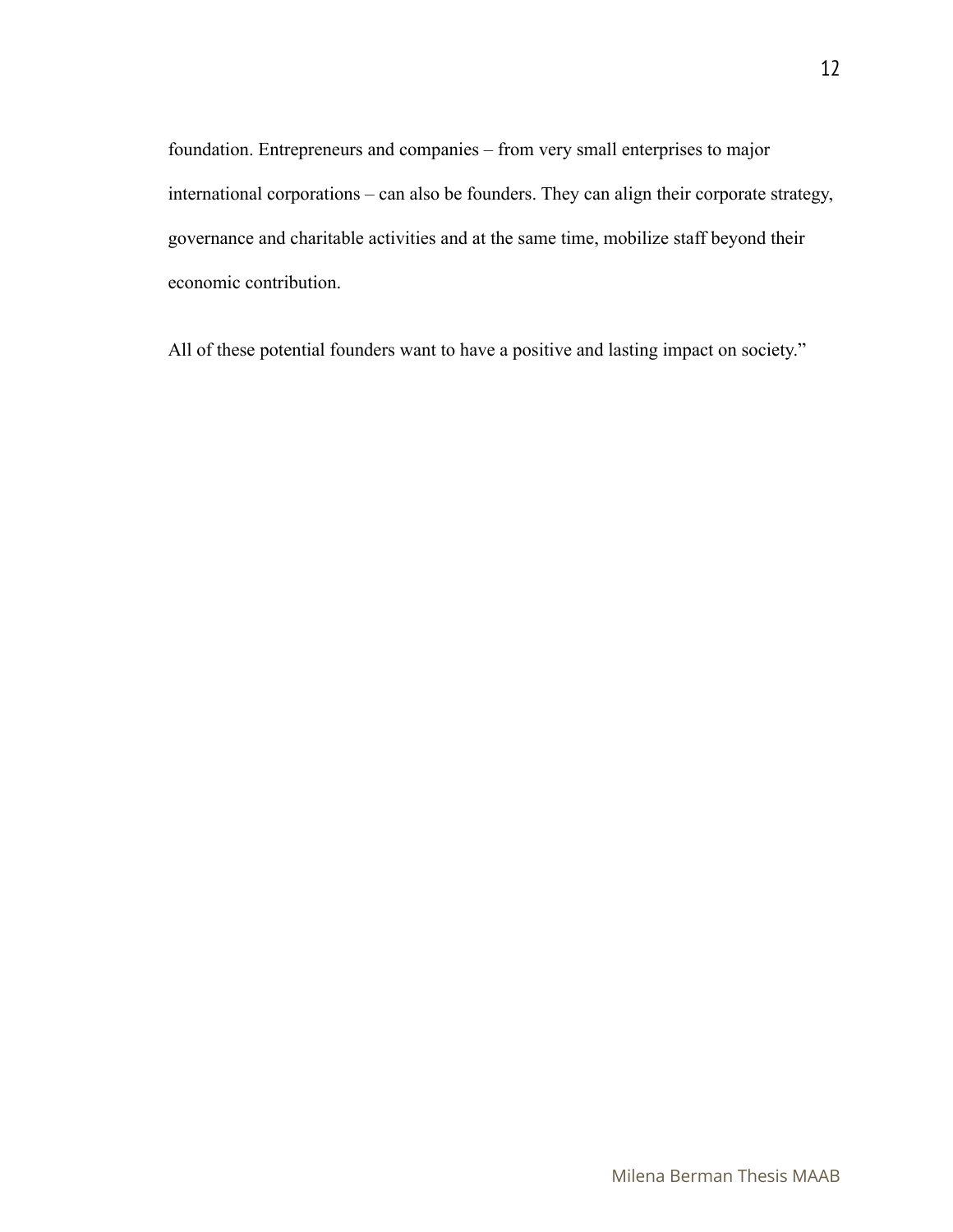#### **CHAPTER 1**

#### **A BRIEF HISTORY OF PUBLIC AND PRIVATE ART MUSEUMS IN FRANCE**

The public museum network in France, directed by the ministry of culture, consists of 1,222 national and territorial museums accredited by the state. These entities adhere to certain guidelines and fall under the appellation of "musée de France." According to the ministry of culture's website, 5% of these museums belong to the state, 13% are privately owned and not-for-profit, and about 82% belong to local authorities. The appellation of "musée de France" can be given to museums belonging to the state or to a public authority or a private individual.<sup>15</sup> The term 'private' is misleading however as the appellation implies that the collections become inalienable and they are under strict control of the French government. These are not the private entities which this study refers to as the founders of private art foundations do not follow the appellation guidelines. The bulk of the museums accredited by the ministry of culture are in Paris and include institutions such as the Musée de l'Orangerie, Musée d'Orsay, Musée Quai Branley, and the Musée Picasso.

The history of museums as we know them today in France began in the 18th century when the first museums appeared, mostly in Paris but also in other major French cities such as Bordeaux, Caen, Lille, Rennes, Rouen and Toulouse. The purpose for their creation was education, or as a way for the newly-constituted monarchies to 'civilize and educate people.<sup>16</sup> In

 $15$  The law of January 4, 2002 gives the first legal definition of a museum. It increases the protection of collections and affirms their inalienability in the sense that they are of the public domain. It reserves control by the state to only those museums who have asked for and obtained the appellation "musée de France" and promote a mission of advising by the State.

<sup>&</sup>lt;sup>16</sup> Georgina Walker 6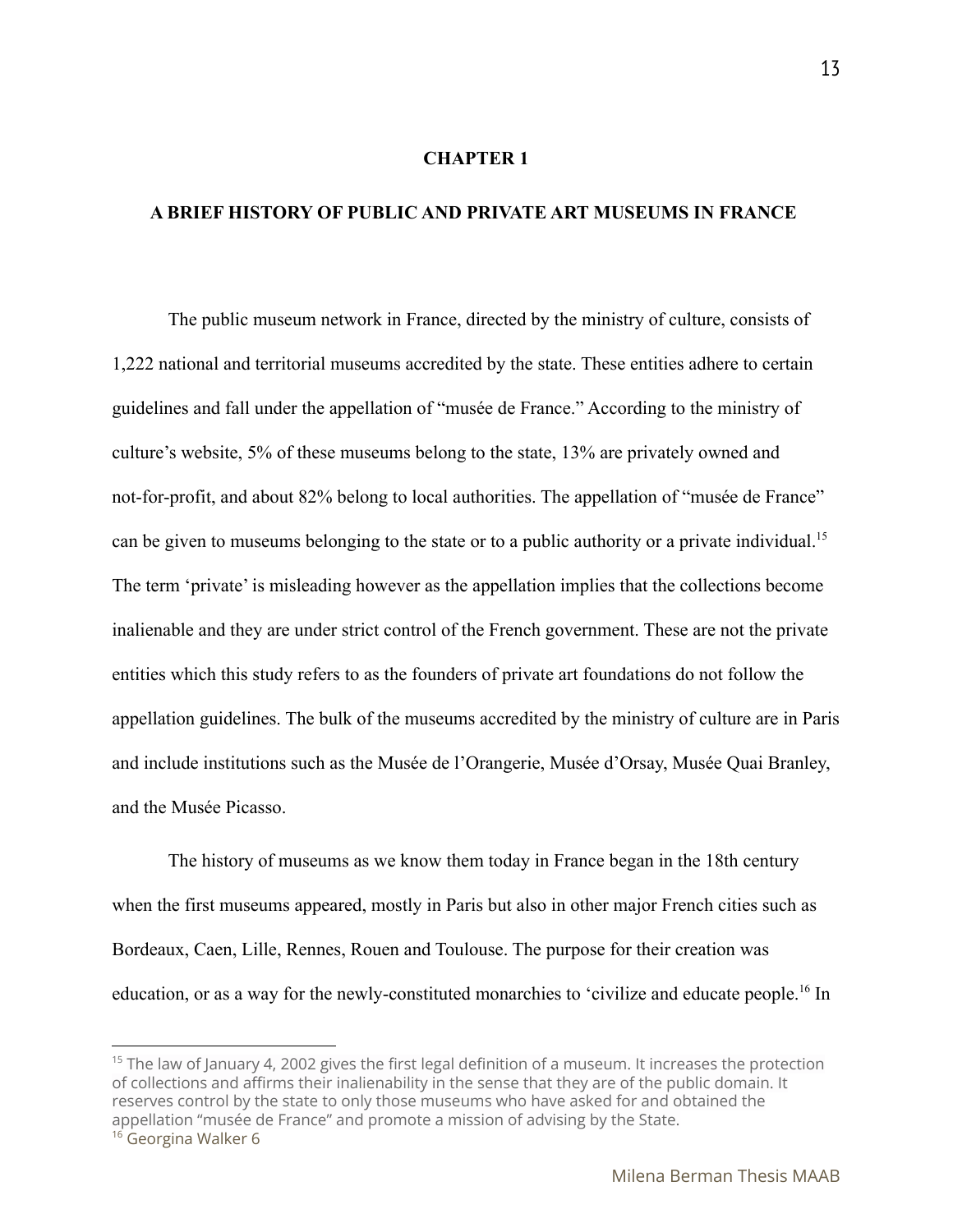the context of nationalization of the royal collection, the musée du Louvre was created in 1793 and paved the way for the subsequent creation of national public museums. Those coming after 1799 were founded on "revolutionary seizures or state depots," according to the ministry of culture. Similar to other European nations and the United States, France was greatly aided in establishing their collections by patrons in the first half of the nineteenth century and most significant cities opened their own museums, a movement which continued throughout the second half of the 19th century.

In her book Public-Private Partnership in the Cultural Sector, Elena Borinn describes the evolution of cultural administration in France's capital and the provinces. "France's first minister of culture, André Malraux (1959), had a clear mission statement: 'heritage protection,' but also the use of heritage and arts as a vehicle to enrich the nation, to educate its people through the broadest access to cultural resources."<sup>17</sup> Following his era (1968), there came a movement of decentralization and the creation of regional directorates of cultural affairs (*directions regionales des affaires culturelles*). Cultural awareness increased as did education and art accessibility in the regions. The end of the 20th century saw a growth in the number of public museums and the extensions or renovations of existing ones, and a "growing emphasis on the links between culture and economic development."<sup>18</sup> This period has been characterized by the rise of cultural industries and the interpretation of culture as a driver for local socio-economic development. In this framework, culture was increasingly recognized as an economic sector, whereby cultural and creative industries, in addition to activities, were supported through public funding. This is an

<sup>17</sup> Elena Borin, *Public-Private Partnership in the Cultural Sector: A Comparative Analysis of European Models* (Bruxelles etc.: PIE Peter Lang, 2017). Page 100.

<sup>18</sup> Borin 100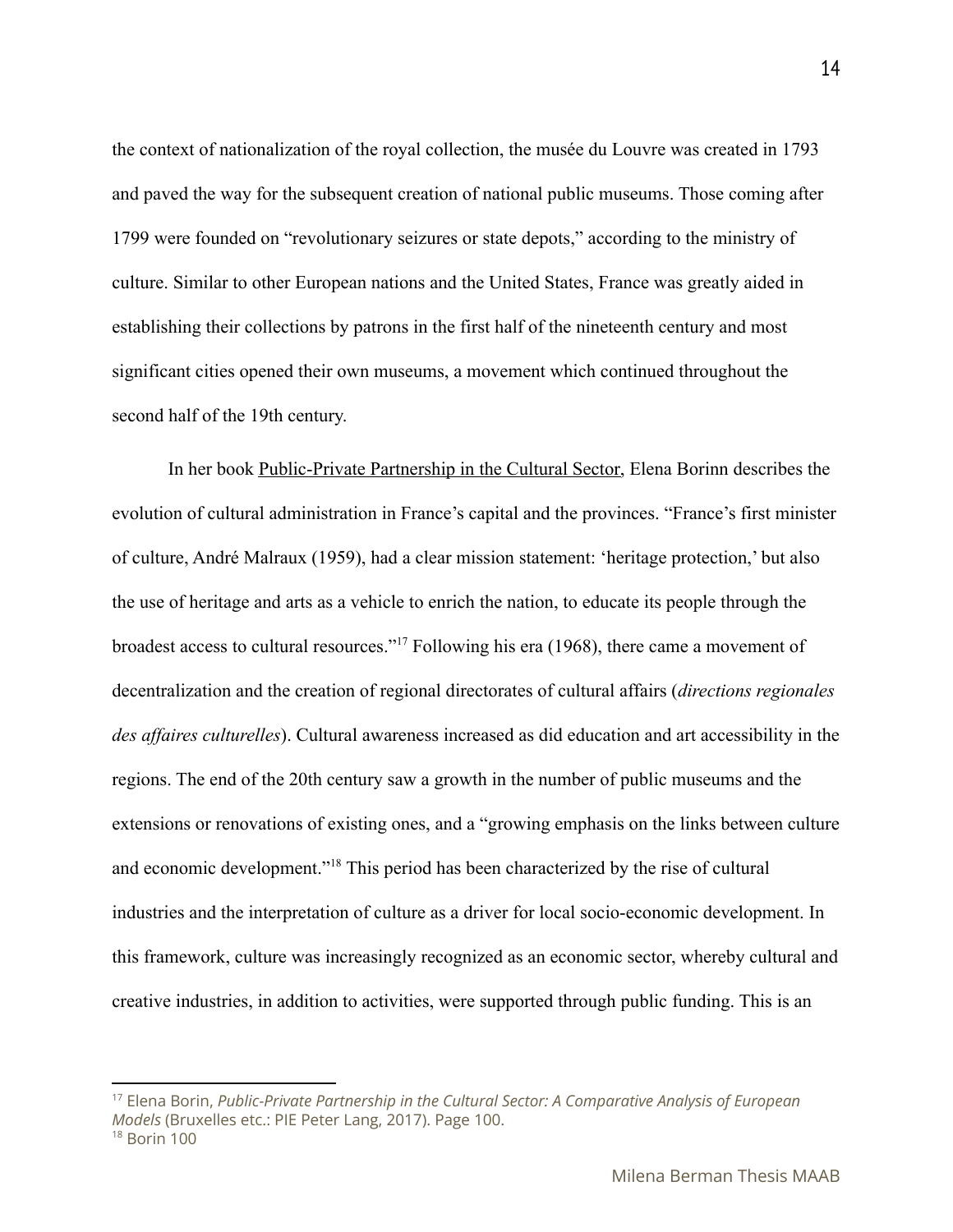important shift and one that will be very relevant when we look at the private art museums of France's provinces, and specifically when we consider the case of the city of Arles. Borin points out that in this context, "culture, was indeed, being increasingly related to its territory, as a component of local, economic development, urban regeneration and regional rebranding strategies"<sup>19</sup>

France has built its place as an international cultural capital over the last several centuries. A report commissioned by the French Ministry of Culture in 2011 highlights that France is one of the world leaders in the cultural sector (4th in the art market, 3rd in cinema, renowned monuments, and festivals of international reputation).<sup>20</sup> The Louvre is the most visited museum in the world with an average 10 million visitors per year<sup>21</sup>. Of the top 10 most visited museums in the world, three are located in Paris.<sup>22</sup> However, a major shift is occurring and the public sector is struggling financially, finding itself competing with an ever-growing private sector. This has of course been exacerbated by the pandemic, but began already in the two decades before. A New York Times article from 2014 describes a shift in which "French cultural glory is being privatized."<sup> $23$ </sup> In that year, amidst economic difficulty in the country, two major museums opened within days. With great internal strife, the Picasso museum (state-run) reopened after a renovation of about 63 million dollars. On the other side of town, the Louis Vuitton Foundation opened the private collection of billionaire Bernard Arnault in the Frank

 $19$  Borin 100

<sup>&</sup>lt;sup>20</sup> Bertrand Pauget, Jean-Michel Tobelem, Jean-Philippe Bootz, The future of French museums in 2030,

<sup>&</sup>lt;sup>21</sup> Louvre museum website

 $22$  Bertrand Pauget, Jean-Michel Tobelem, Jean-Philippe Bootz, The future of French museums in 2030,

<sup>23</sup> Dan Bilefsky and Doreen Carvajal, "A Capital of the Arts Is Forced to Evolve," *The New York Times*, October 27, 2014,

https://www.nytimes.com/2014/10/28/world/europe/a-capital-of-the-arts-is-forced-to-evolve.html.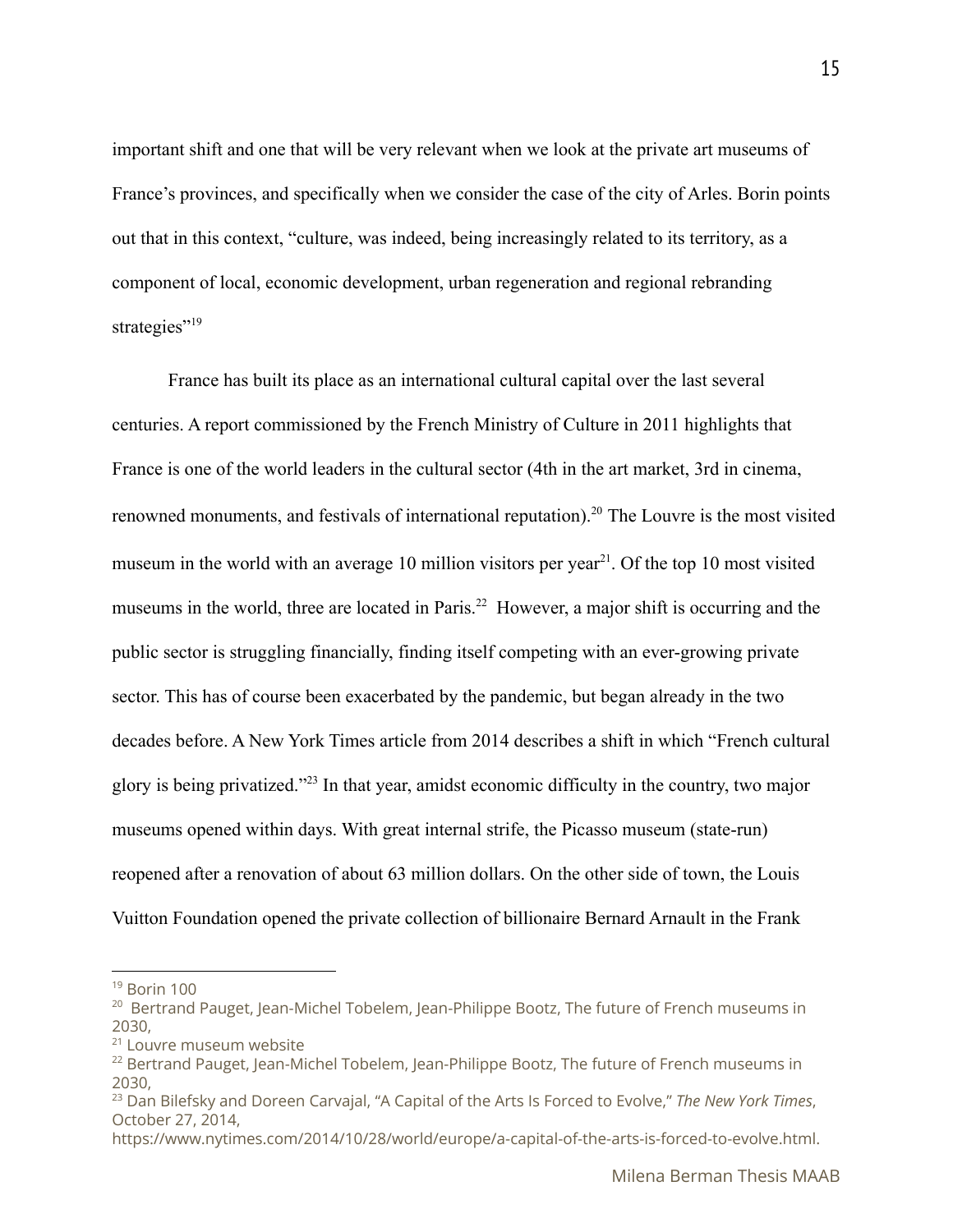Gehry building at a cost of 135 million dollars. Bilefsky and Carvajal describe in their New York Times article a politically and economically struggling France forced to "revisit its caunted model by which the state funds and manages the arts" stating that "the juxtaposition of the two museums made clear the lurking shift being forced on France's values, with all the attendant controversies."

Georgina Adam describes this shift: "The colossal increase in wealth this century, and the resulting rise in the price of art, has hobbled publicly funded institutions. (...) And this at a time when state support for museums has been decreasing regularly."<sup>24</sup> She points to the difficulty in staging major exhibitions comparing the Pompidou's 2.2 million euro acquisition budget of 2020 with the Fondation LVMH's multi-million euro blockbuster show: Icons of Modern Art from the Schchukin Collection.<sup>25</sup>

The reduced national spending of the last 20 years has forced major institutions like the Louvre and Musée d'Orsay to turn to public fundraising efforts for restoration projects and small purchases. The Art Newspaper's Vincent Noce reports that in 2021, the Musée du Louvre welcomed "only 2.8 million visitors, less than 30% of its pre-Covid record levels when it received around ten million."<sup>26</sup> This is the lowest number since before 1986. As the majority of the visitors in the pandemic years were local and hence benefitting mostly from free admission,

 $25$  Maika Pollack Artnet article entitled "An Embarrassment of Riches: 'The Shchukin Collection' at Fondation Louis Vuitton in Paris Overflows With Modernist Masterpieces, and Offers Dark Parallels to the Plutocratic Present," opens with: "'Icons of Modern Art: The Shchukin Collection," on view at the Fondation Louis Vuitton in Paris, is not just a show, it's arguably the most extravagant exhibition on view anywhere today." The Schchukin Collection is reportedly worth 10 billion euros.

 $24$  Adam p 13

<sup>&</sup>lt;sup>26</sup> Vincent Noce, "French Museums Survived a Drastic Fall in Tourism but May Face Uphill Struggle as State Support Dries Up," *The Art Newspaper*, March 28, 2022,

https://www.theartnewspaper.com/2022/03/28/french-museums-survived-a-drastic-fall-in-tourism-b ut-may-face-uphill-struggle-as-state-support-dries-up.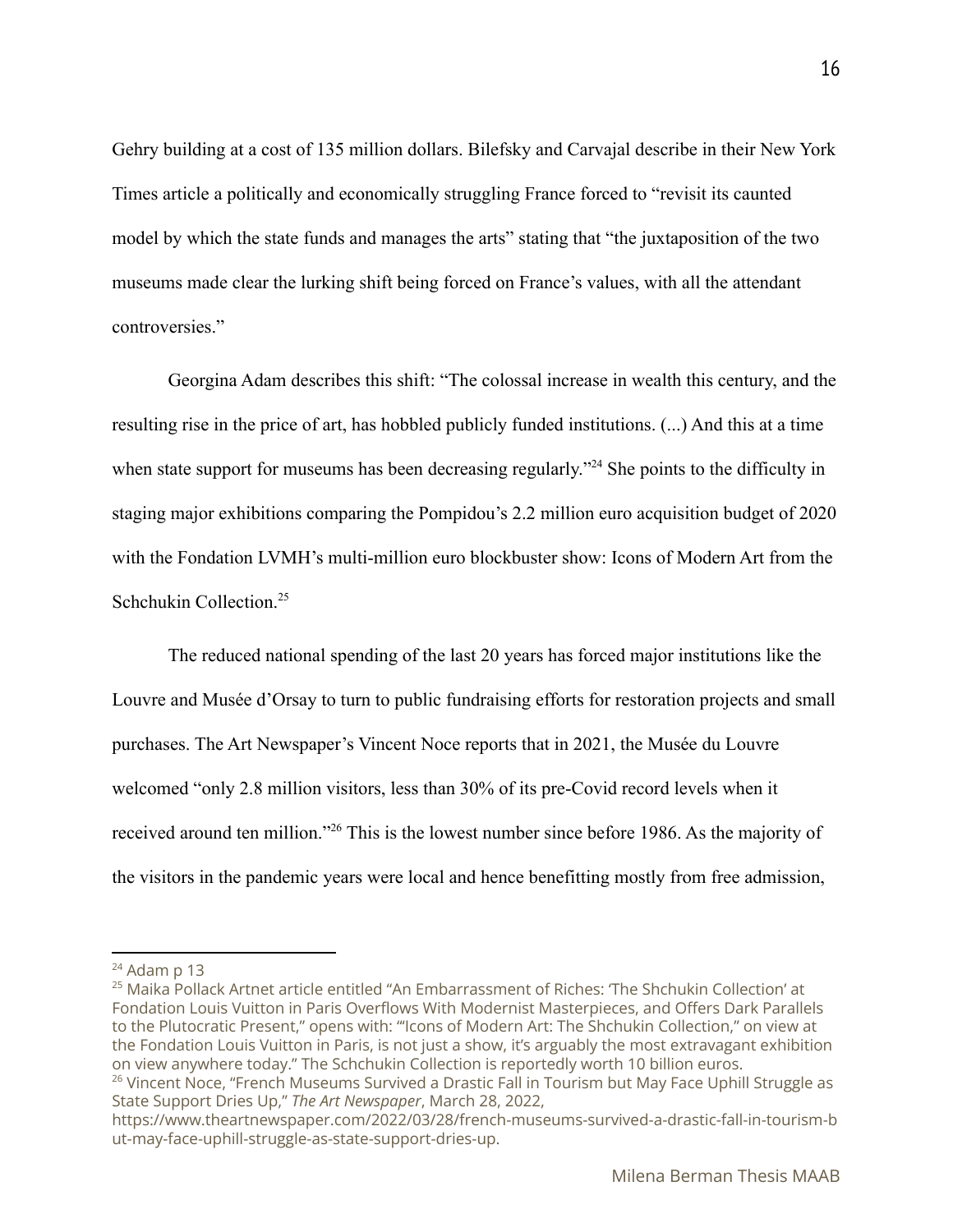the Louvre's "revenues fell by 80 million euros in 2021 compared with 2019." And this is the state of the most popular museum in the world, so what of the small regional museums? In their article, *The Future of French Museums in 2030* Pauget, Tobelem, and Bootz describe "Smaller museums (which accommodate less than 20,000 visitors a year) are facing economic pressures with a decline in attendance for several consecutive years and the fact that public funding is stagnating or declining; not to mention the impact of the Covid-19 crisis."<sup>27</sup>

What about the private sector? Historically the wealthy private museum donors and corporate donors step in and greatly complement public funding for culture, but the last decade has seen a decrease in this kind of giving as well, a trend has been amplified by the pandemic<sup>28</sup>. The problem is not that the wealth is diminished, the situation is quite the contrary. In his book Capitale et Ideologie, Thomas Piketty gives a profound and detailed explanation of the enormous increase in wealth for the very wealthiest and privatization worldwide and in France. The context of massive increases in private wealth over the last 20 years is important to bear in mind when looking at the elaborate projects surrounding the display of sprawling contemporary art collections. In his blog on the website of Le Monde, Piketty summarizes the sharp increase in wealth inequality in France. "Between 1983 and 2015, the average income of the richest 1% has risen by 100% (above inflation) and that of the 0.1% richest by 150%, as compared with barely 25% for the rest of the population (or less than 1% per annum). The richest 1% alone has

<sup>&</sup>lt;sup>27</sup> Bertrand Pauget, Jean-Michel Tobelem, and Jean-Philippe Bootz, "The Future of French Museums in 2030," *Technological Forecasting and Social Change* 162 (2021): p. 120384, https://doi.org/10.1016/j.techfore.2020.120384.

 $28$  Museum patrons were greatly motivated in their giving through events such as private museum visits, gala dinners, charity auctions and more. With the events calendar slashed due to the pandemic, many have left the boards according to this article: Roxana Azimi and Sarah Hugounenq, "Le Mécénat Culturel Face à La Crise Du Covid-19," *Le Quotidien D'Art*, September 17, 2020, https://www.lequotidiendelart.com/articles/18333-le-mécénat-culturel-face-à-la-crise-du-covid-19.ht ml.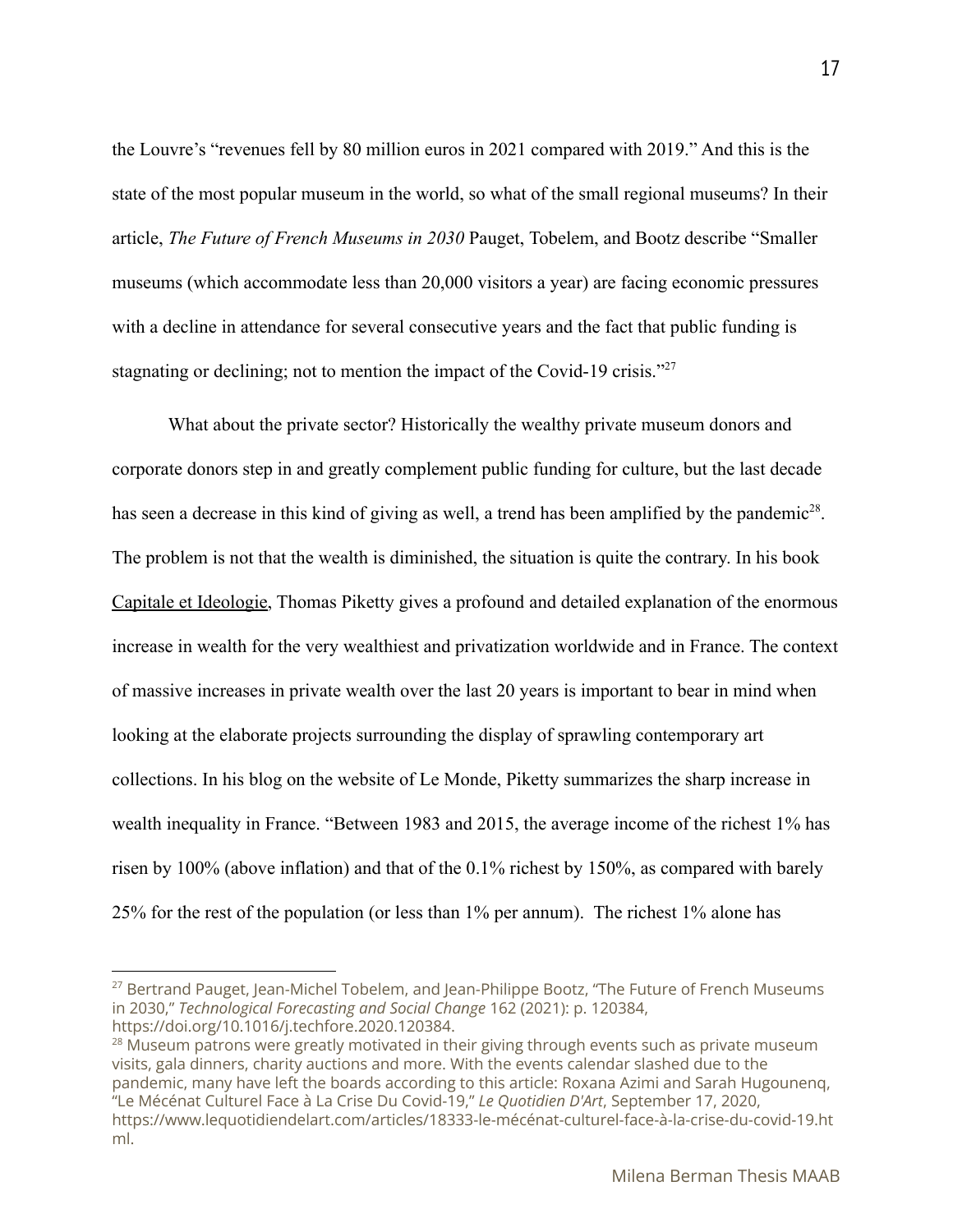siphoned off 21% of total growth, as compared with 20% for the poorest  $50\%$ <sup>29</sup> So private patronage to the public sector has not decreased because of a decrease in wealth, rather private patrons and corporations are choosing to give differently. According to an article in Marianne magazine, in 2012 187 million euros from corporations went to private institutions and 173 million euros went to the public. In 2016, 362 million euros went to the private, while only 79 million euros went to the public.<sup>30</sup> This shift is motivated by tax exemptions given to private sector support for culture and branding benefits private entities associating with culture, also reflects a changing relationship with the public institution that has been felt internationally.

Commonly referred to as the "Law of Aillagon," the law 2003-709 of August 1st, 2003 presents a clear motivation for the shift to private patronage and is most relevant to this study. The law, architected by Jean Jacques Aillagon, allows tax deductions of up to 90% for cultural foundations, philanthropists and associations.<sup>31</sup> These tax measures are some of the most advantageous in Europe. A 2014 article in The Guardian cites a study by the [Observatoire](http://www.fondationdefrance.org/) de la [Fondation](http://www.fondationdefrance.org/) de France, which monitors charitable and philanthropic institutions, finding that "the number soared by more than 60% between 2001 and 2010 as a result of tax breaks introduced in 2003. Companies benefit from a 60% tax deduction on donations up

<sup>&</sup>lt;sup>30</sup> Emmanuel Lévy, "Dons Des Pinault, Arnault & Cie à Notre-Dame De Paris : Un 'Patrimoine Washing' Sur Le Dos De L'Etat ? Dons Des Pinault, Arnault & Cie à Notre-Dame De Paris : Un 'Patrimoine Washing' Sur Le Dos De L'Etat ?," *Marianne*, April 17, 2019. <sup>29</sup> Thomas Piketty, "Thomas Piketty Blog ," *Thomas Piketty Blog* (blog) (Le Monde, April 18, 2017).

 $31$  According to the website of the Council of Foundations (COF.org): Three legal developments – the January 4, 2002 Act on the Museums of France; the August 1, 2003 Act on Philanthropy, Associations, and Foundations; and the *Conseil d'Etat' s*implementation of standard by-laws for public utility foundations – have all contributed to a more flexible process for creating and administering foundations.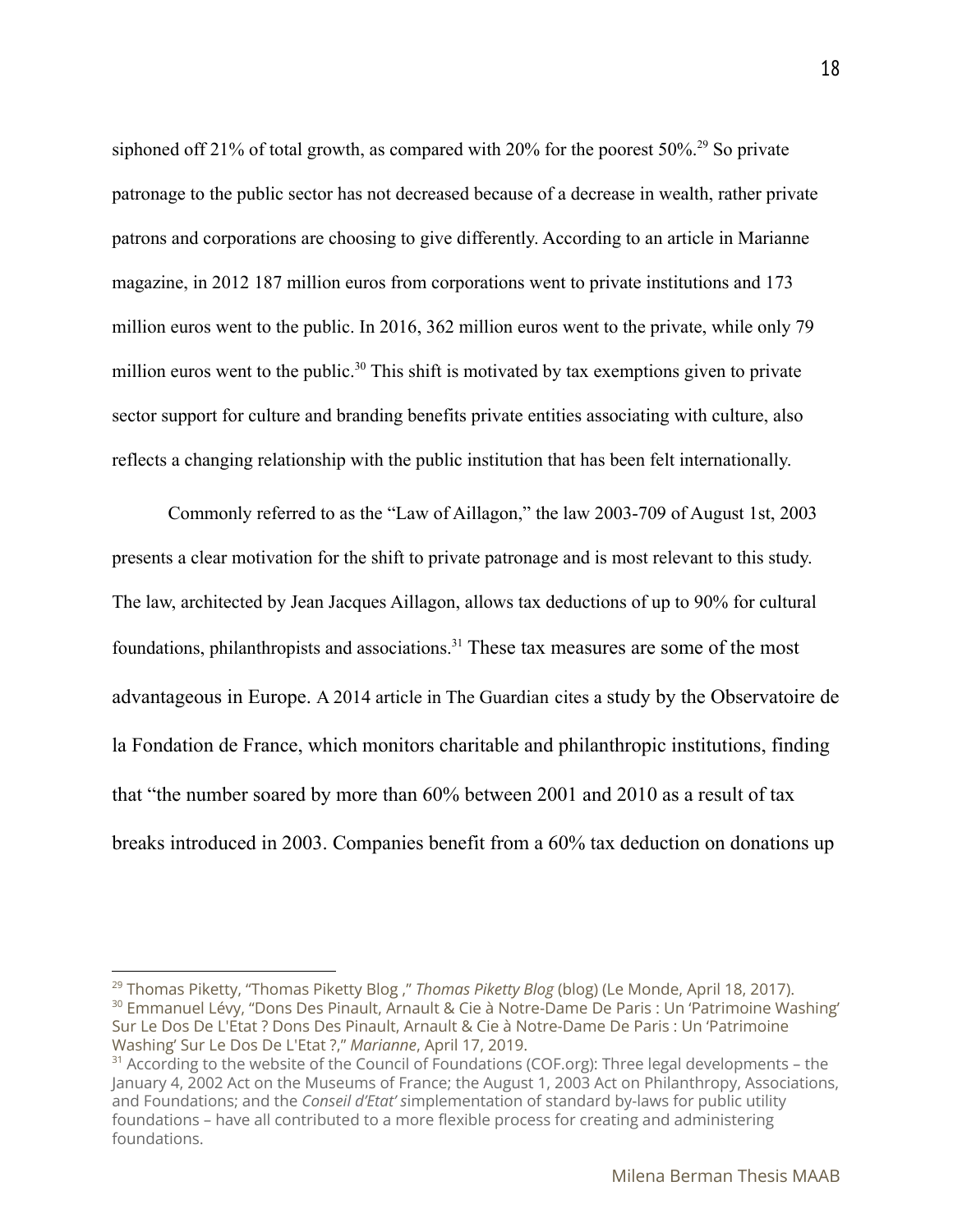to 0.5% of annual turnover, while individuals can deduct 66% of their donation to a maximum of 20% of their taxable income." 32

Aillagon was certainly an encouragement in the early 2000s, but within the past five years there has been an even more dramatic uptick in the opening of private foundations. Jean-Michel Tobelem, professor at the Sorbonne in Paris specializing in cultural institution management, says this would have happened anyways as businesspeople and corporations have realized that associating themselves with culture is an incredibly strong marketing and branding tool. In fact, the president of the Cartier Foundation stopped defiscalizing years ago. The benefit of having an art foundation is more important than the tax break.

A final important cause for the shift in attention and financial giving towards the private, is the changing relationship with the public institution. In her book, La Fin des Musées?, Catherine Grenier discusses the humanist model for French museums born from the period of Enlightenment, a model which had great success and managed to reinvent itself after the Revolution and through the creation of the musées nationaux des beaux-arts (national fine art museums), and which now, must reinvent itself again. Grenier looks at the French museum in an international context of cultural change and concludes that the museum will not survive if it does not evolve. Public museum institutions have been under scrutiny in the past 10-20 years for their lack of representation, controversial funding<sup>33</sup>, eurocentricity, problematic collection holdings

19

<sup>32</sup> Roxana Azimi, "Why France's Big Brands Love a Foundation," *The Guardian*, August 5, 2014, https://www.theguardian.com/business/2014/aug/05/france-corporate-sponsorship-foundation-decl ine.

<sup>&</sup>lt;sup>33</sup> Museums have been under scrutiny for their board members' connections with pharmaceutical companies, oil companies, arms companies, and more.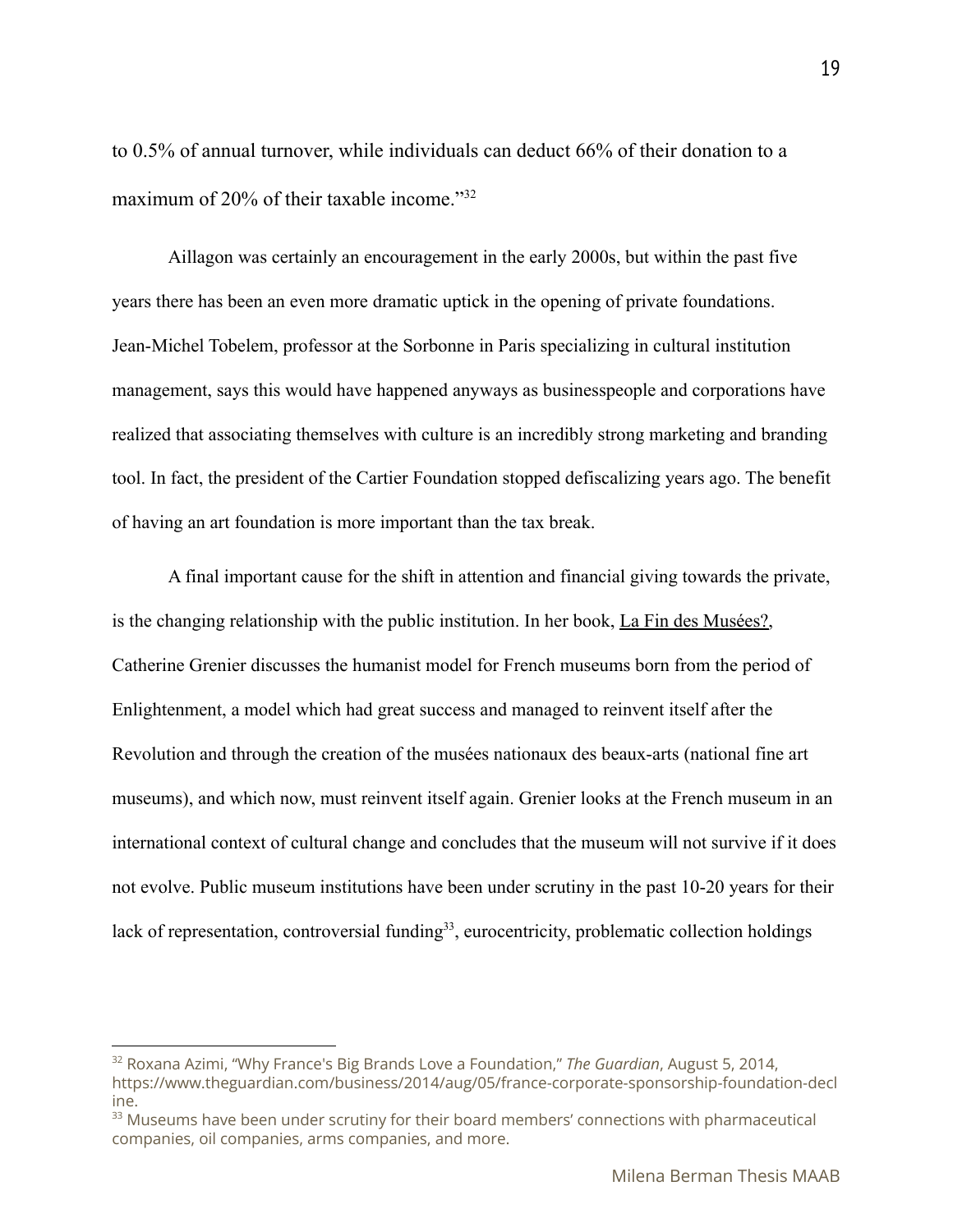stemming from colonialism and calls for restitution of these works<sup>34</sup>. While change appears to be coming, it is slow-moving and wrapped in bureaucratic red tape. Meanwhile, the private foundation is dynamic and can innovate quickly, shifting the dialogue and reflecting diversity and contemporary themes in their collection content and with cutting-edge shows. It is more nimble and is bringing the public into its spaces through new methods and unique formats. An article published in the publication *Capital* says that while there were 2,733 foundations or donation funds set up in 2011, there are close to 4,900 today.<sup>35</sup> A *Les Echos* article of March 2018 by Martine Robert begins "Now what is this craze about shared by the collectors of all four corners of our country?"  $36$  She goes on to list the foundations popping up across the country displaying contemporary art in sleek buildings by star architects. The most visible and notable of this "craze" will be reviewed in this upcoming chapter.

<sup>&</sup>lt;sup>34</sup> After years of requests and demands, under President Emmanuel Macron France will be giving back 27 looted objects to the former Kingdom of Benin, now Nigeria. But tens of thousands of objects remain in the collections of France. See more here: http://restitutionreport2018.com/sarr\_savoy\_en.pdf

<sup>36</sup> Martine Robert, "La France, Nouvel Eldorado Des Fondations D'art," *Les Echos* , March 12, 2018. Robert uses the expression "Quel vent de folie" meaning a shared state of craziness 35 "Arnault, Pinault, Carmignac... Les plus Belles Fondations d'Art De Nos Grands Patrons," *Capital* , n.d., capital. This figure is drawn from the Observatoire de la Philanthropie - Fondation de France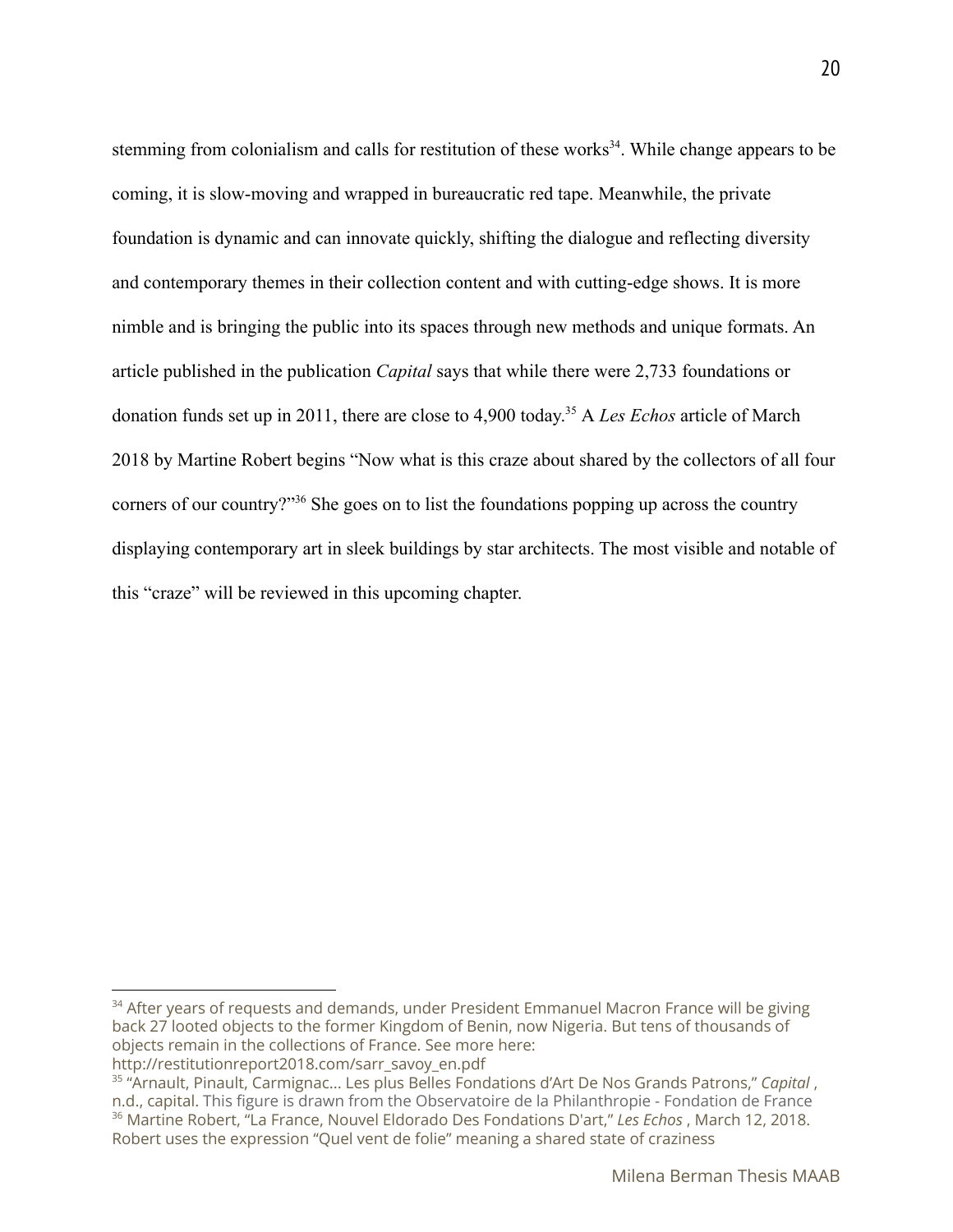#### **CHAPTER 2**

#### **PRIVATE ART FOUNDATIONS IN FRANCE TODAY**

#### **The Main Players**

While the concept of the private museum is not new, the model has greatly changed. The Musée Jacquemart-André of Paris is credited as being the first private art museum of France. Referred to as the "Frick of Paris," the museum was created in the private home of Édouard André and Nélie Jacquemart to display their collection of art. Highlights include works by Canaletto, Fragonard, and Tiepolo. The collection is housed in a hotel particulier built in 1869. This is France's example of the "house museum" model<sup> $37$ </sup> one that very clearly reflects the life and collection of the Jacquemart family. It is a capsule and understood by the visitor as a very personal space and collection. The house museum model is no longer, or very rarely, seen today within the private museums of France and is a very relevant departure. In what Georgina Walker refers to as a 'stand-alone museum,' such as the Fondation Louis Vuitton in Paris or the LUMA Foundation of Arles, the atmosphere *feels* public. It may not be obvious to the visitor that this art space is in fact a private collection reflective of a collector's personal tastes as these spaces have the attributes of a public museum i.e. curators, a gift shop, a café. Georgina Walker says: "There is a steady blurring of the line between what is understood by society at large to be private and what is public. The distinction is not as clear as it was in the past when works entered the public

 $37$  Category referred to by Georgina Walker in her book as she categorizes private art museums historically and today.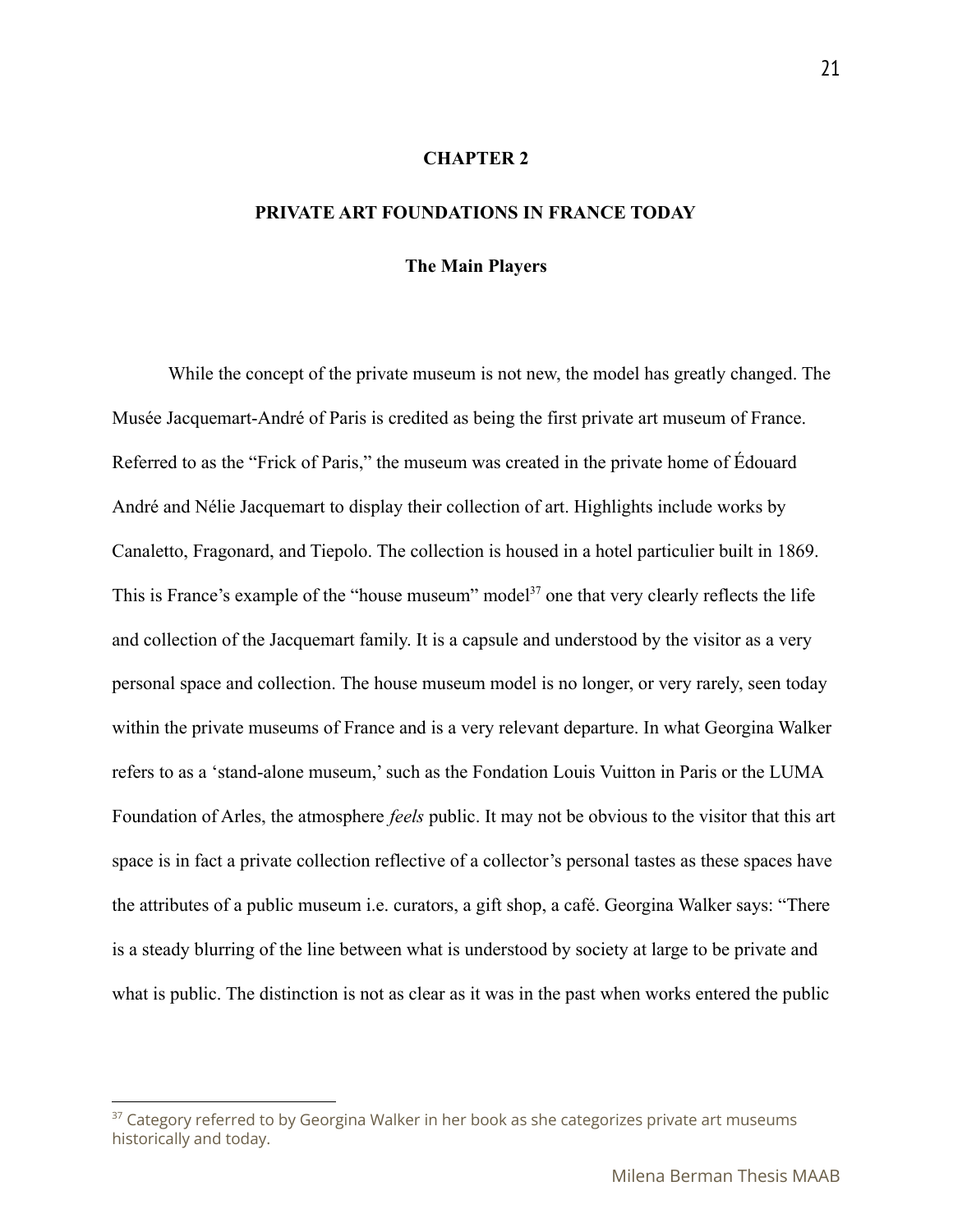realm upon the collector's death."<sup>38</sup> This is an important shift as we think of how society engages with culture and I will return to this point in chapter 4.

Leading the worldwide luxury industry and home to two of the world's top billionaire collectors,  $39$  with international galleries opening outposts in great numbers, the art business in France is booming. Since the opening of Bernard Arnault's Louis Vuitton Foundation in 2014, almost 2 billion euros have been injected into the world of private art.<sup> $40$ </sup> In the last 5 years alone, including 2 years in a worldwide pandemic, we have seen the opening of Lafayette Anticipations in Paris (the art foundation of the department store Galeries Lafayette), the financier Edouard Carmignac's Fondation Carmignac on the island of Porquerolles, François Pinault's private art museum the Bourse de Commerce in Paris, Maja Hoffmann's LUMA Foundation in Arles, and soon Laurent Dumas' project on the Ile Seguin.The Fondation Cartier is also planning a major expansion and new space set to open in 2024.

The center of gravity revolves around Pinault and Arnault, respectively CEOs of Kering and LVMH luxury conglomerates, who have also been engaged in France's biggest contemporary rivalry. François Pinault, who also owns Christie's auction house (purchased in 1998), recently opened his private museum in the center of Paris, the Bourse de Commerce, renovated by Tadao Ando. The Pinault entourage points to the massive tax write-offs of the LVMH foundation<sup>41</sup> and the inversely it is pointed out that Pinault's is not a foundation yet still

<sup>&</sup>lt;sup>38</sup> Walker 7

<sup>&</sup>lt;sup>39</sup> According to Forbes' "Real Time Billionaires List" consulted April 2022: Bernard Arnault and François Pinault are in the top 30 names.

<sup>40</sup> Martine Robert, "La France, Nouvel Eldorado Des Fondations D'art," *Les Echos* , March 12, 2018.

<sup>41</sup> According to *La Liberation,* the Louis Vuitton Foundation cost an estimated 780 million euros to build and an NGO investigation is under way as to the source of these funds. The foundation will be given to the city of Paris in 2062. As the tax exemptions were 60%, the reality is that the state largely funded the museum.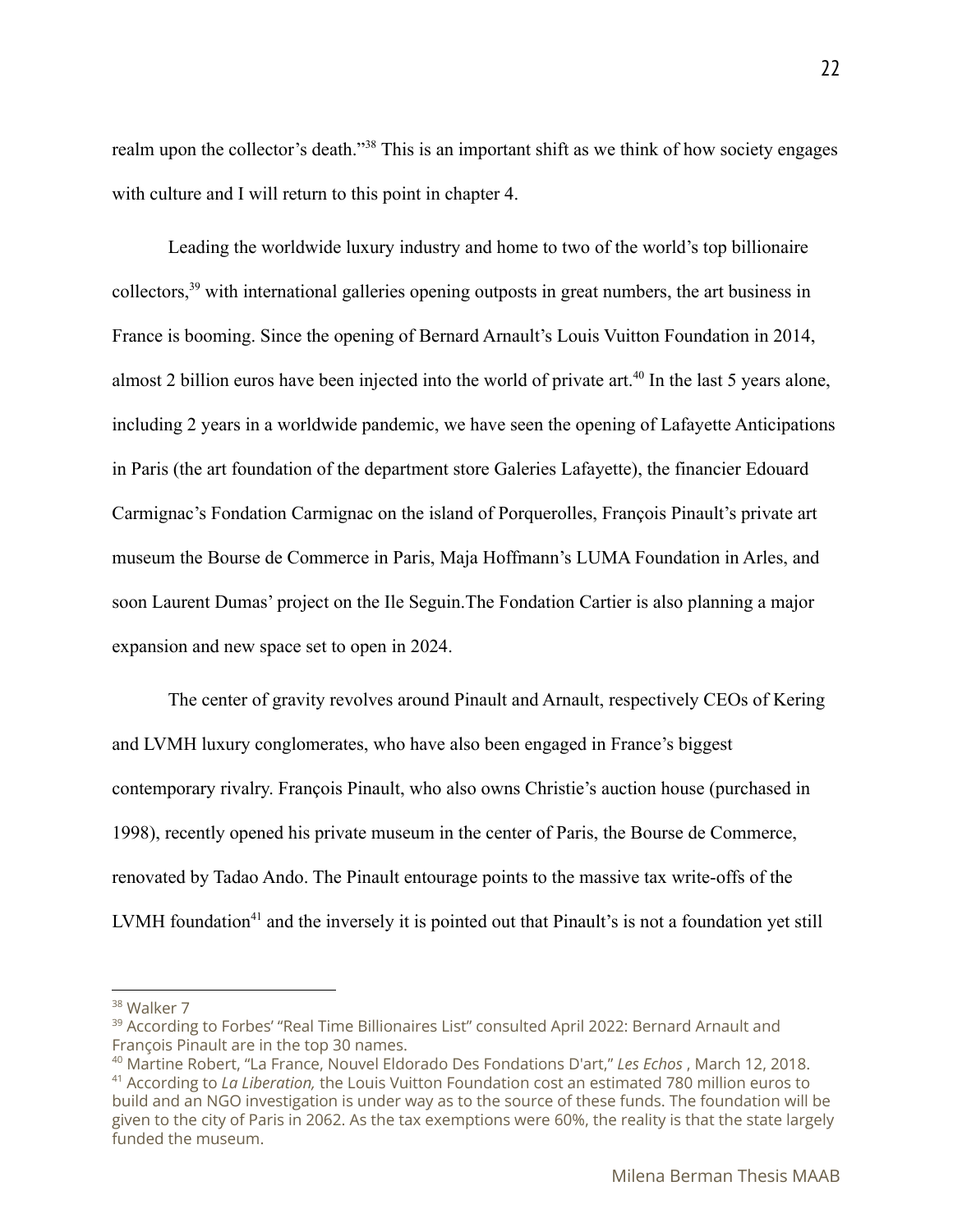manages to optimize financially and philanthropically as he created a commercial enterprise to manage his museum, which is put forth as a gift to Paris. Interestingly, Mr. Jean-Jacques Aillagon is the artistic director of Pinault's private museum.

The art foundations act as a form of corporate social responsibility, the act of giving having proven very important to their brands. Not only are the companies seen as giving back to the public, but they are involved with culture, which is key from a public relations perspective. Georgina Adam describes the private museum "also as a way for large companies, notably in the luxury goods sector, to 'brand' themselves as not just profit-obsessed corporate behemoths but as progressive, socially committed entities offering something back to the community." "Philanthrocapitalism," explains Adam "- when donors apply the business techniques they honed in their professional lives to charitable giving - has made a major impact on how the rich choose to give money, and to what causes."<sup>42</sup>

The public is not unaware of these motivations and research conducted for this study confirms that the French remain skeptical. On the opening of Pinault's Bourse de Commerce, Edwin Heathcote of the Financial Times writes:

"Although the reception since opening has been largely positive, there has been a discussion, in true Parisian style, about the nature of the institution, its de facto privatisation and the increasing dominance of big business on the cultural landscape. If there is going to be discourse about wealth and inequality, culture and global capitalism, then the Bourse de Commerce — a palace, a temple of commerce, the former stock

<sup>23</sup>

 $42$  Adam 11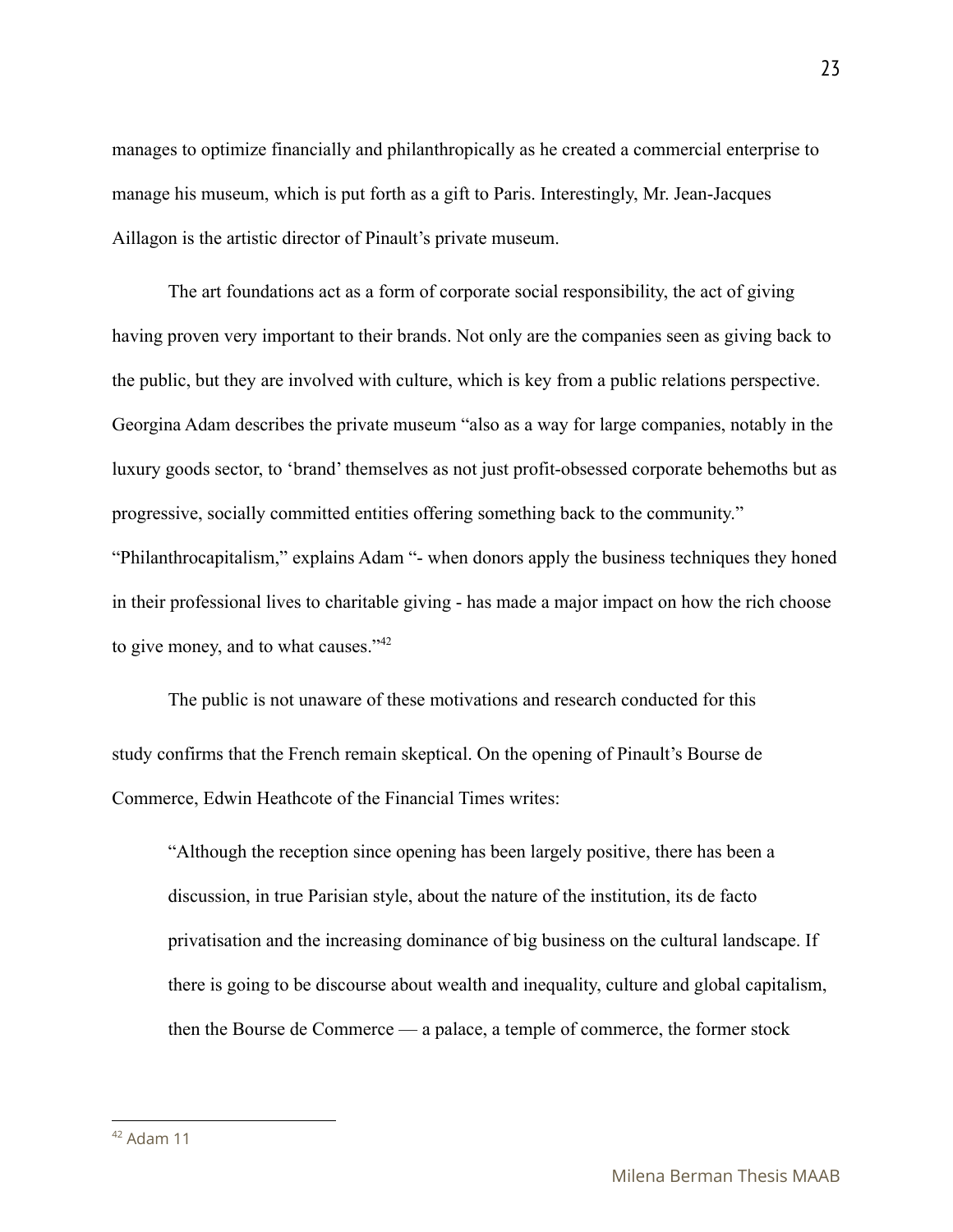exchange, a centre of vast colonial exploitation — could well be the ideal place to have  $it$ .  $^{343}$ 

Outside of the aforementioned Parisian foundations, the art foundations in France take all shapes and forms. From artist-led foundations such as the Venet Foundation in Muy (the Var region of Provence) and the Lee Ufan Foundation soon to open in Arles, to Eduard Carmignac's Foundation on the Mediterranean island of Poquerolles and the Vasarely Foundation in Aix-en-Provence dedicated to the art of Victor Vasarely these spaces and their collector founders are unique, while also sharing many similarities. They are connected in their individuality reflecting the passions of their founders and in their desire to differentiate themselves from traditional museums. Cristina Bechtler and Dora Imhof who compiled interviews with 24 collectors and owners of private museums for their book The Private Museum of the Future found that while public museums are mainly situated in cities, a "notable number of private initiatives seek a close connection within the natural environment.<sup>44</sup> This theme is especially apparent with the private foundations of the provinces of France.

The Fondation Maeght of Saint Paul de Vence is known as the first private foundation for modern art of France. It is a project born out of both tragedy and passion. Collectors Marguerite and Aimé Maeght lost their son Berard to leukemia in 1953 and it was during the period of grieving that they took some time away from their French life to visit the US. There they were inspired by the private museums of the United States such as the Solomon R. Guggenheim

<sup>&</sup>lt;sup>43</sup> Edwin Heathcote, "François Pinault's Bourse De Commerce Stakes His Claim at the Heart of Paris," *Financial Times*, December 29, 2021,

https://www.ft.com/content/72ae1236-63fd-4760-b3a7-a19282f80c81.

<sup>44</sup> Cristina Bechtler and Dora Imhof, *The Private Museum of the Future* (Zürich: JRP Ringier Kunstverlag, 2018), 16.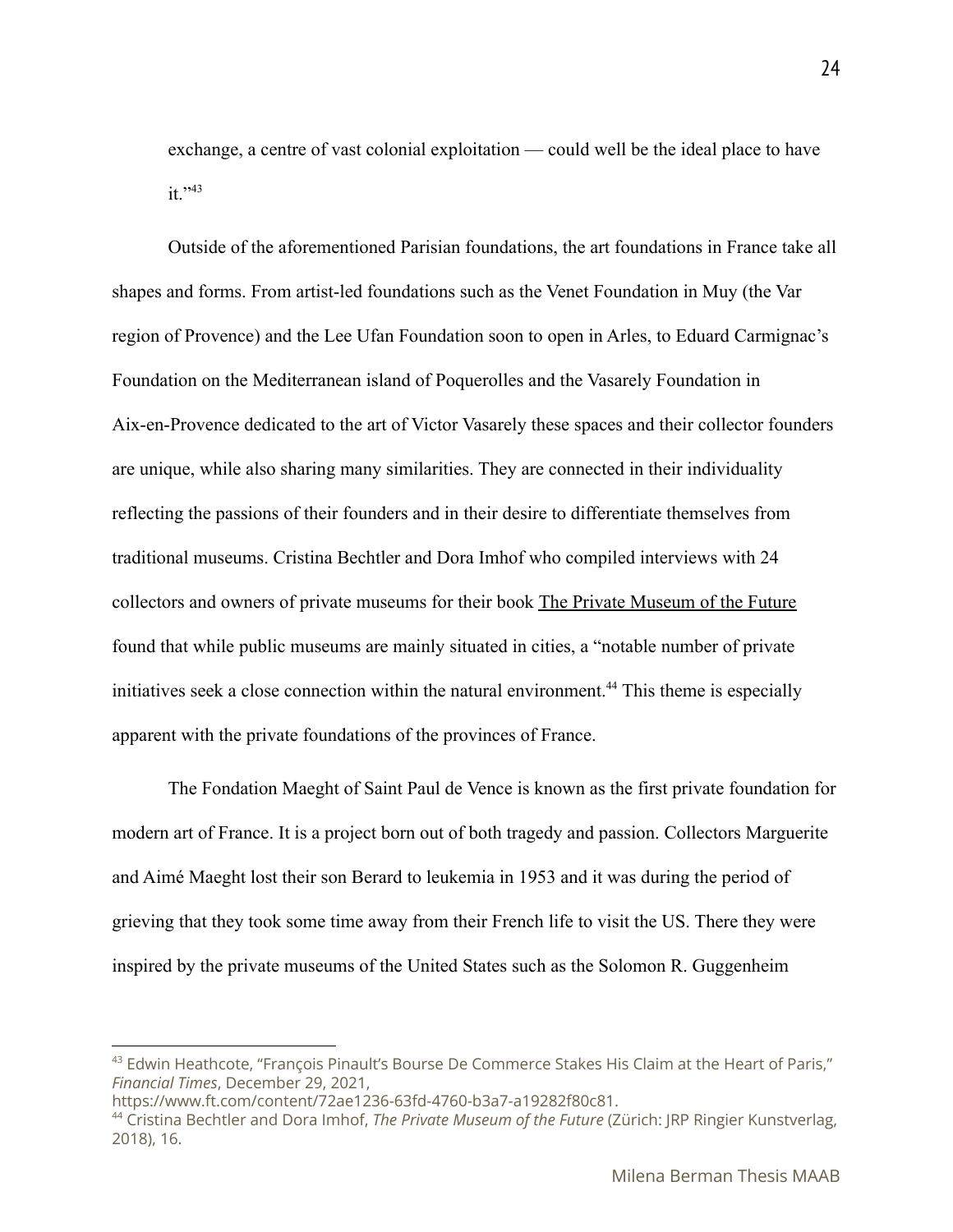Foundation, the Barnes Collection and the Phillips Collection, and they decided to create their own space to house their collection in the French Riviera. Their intent was to build a space in which they could commune with their artist, writer, and poet friends to share and talk about art. What was originally meant to be an intimate space for the family and their creative circle, resulted in France's first private collection of modern art shared with the public in the form of a non-profit foundation.

At their gallery in Paris (Galerie Maeght), the Maeghts represented Fernand Léger, Joan Miró, Alberto Giacometti, Marc Chagall, Alexander Calder and more. These artists and many others were close friends of the family and were elemental in forming what became the foundation in Saint Paul de Vence, opening in 1964. Adrien Maeght, son of Aimé and Marguerite, describes in an interview with the foundation's director Olivier Kaeppelin that his parents had long since toyed with the idea of an artists' village and "Miró was one of those who suggested creating a place for exhibitions, a welcoming space for research open to recognised artists but also younger figures."<sup> $45$ </sup> The artists surrounding the couple helped them through their grief in encouraging them to create a home for modern art in the south of France. Fernand Léger told Aimé, "if you do that, I'll bring my daubs. I'll even paint the rocks." <sup>46</sup> Building this place was therapeutic and an act of devotion and love for their son, especially as they found ruins of an old chapel dedicated to Saint Bernard (the name of their son) on the property. Bouquet-Aubertot describes a lively place full of artistic creation and conversation against the beautiful provencal back-drop: "To the busy burr of cicadas, the hill became a hive of activity," she describes events,

<sup>45</sup> Jérôme Coignard, "Art Changes Our World," *Connaissance Des Arts Special Issue*, 2014.

<sup>46</sup> Véronique Bouruet-Aubertot, "A Life of Passions," *Connaissance Des Arts* 623 (2014).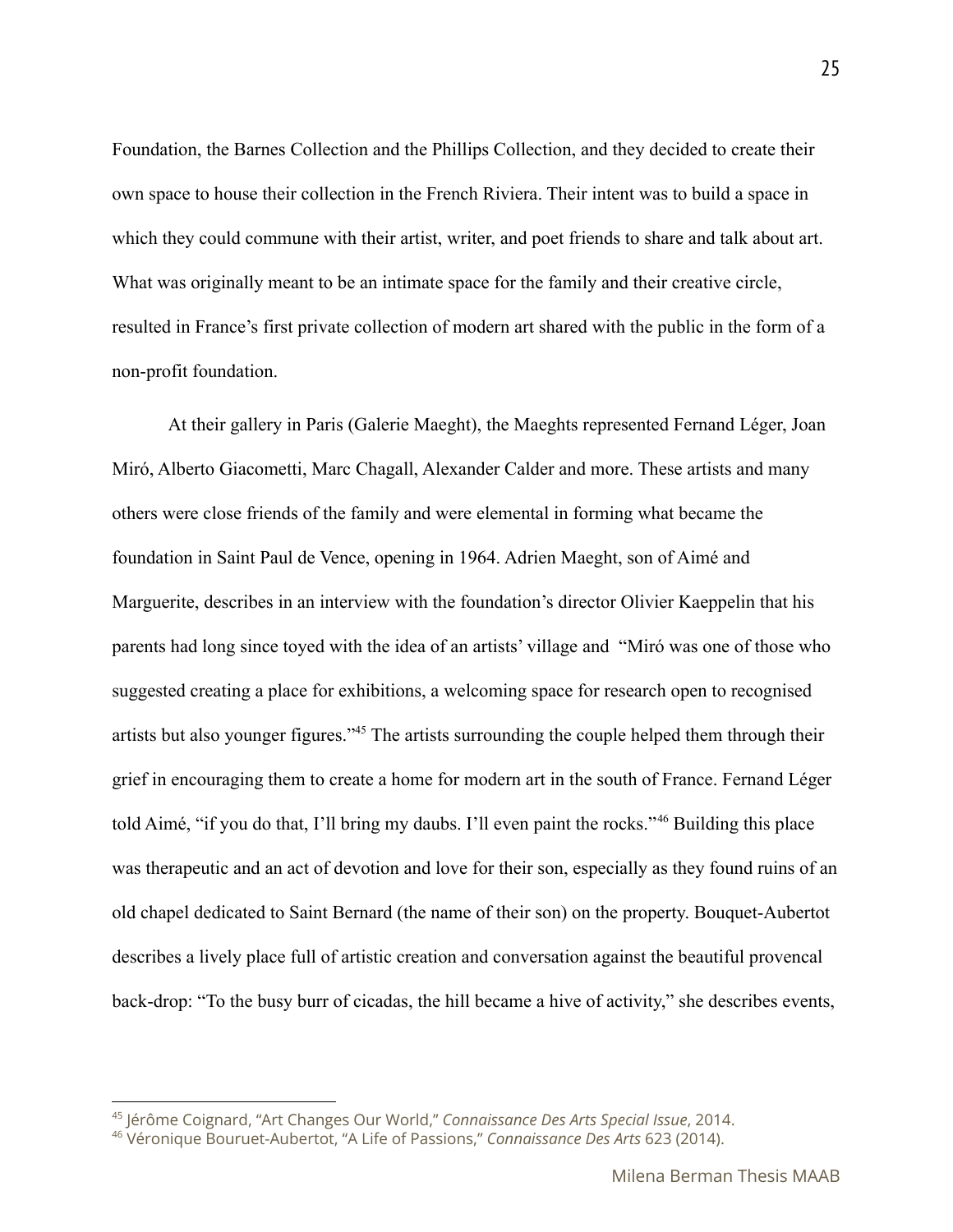dinners, dances, and "a series of cross-disciplinary events which would acquire mythical status over the years."<sup>47</sup>

The foundation was set up legally as *une fondation reconnue d'utilité publique* which translates to "a foundation of recognized public utility." This means it is a philanthropic organization which can engage in fundraising, and its mission is to open to the public a piece of heritage in service of a cause of general interest. The foundation was created by an initial bequest by the Maeghts and over time this grew to include the building itself and the collection of over 13,000 works of art, according to the foundation's website, "as well as initial financial support from the Maeght family for the running of the organisation."<sup>48</sup> Funding now comes predominantly from ticket sales as well as revenue brought in from the bookshop, café, private hire and traveling exhibitions.<sup>49</sup> These revenues are complimented by fundraising activities and various circles of supporters, individuals and companies. The foundation also receives punctual public funding for restoration or educational projects.

The Maeght foundation fits various characteristics outlined in the introduction and overview of the private art foundation landscape. It is a very personal project, it bears the name of the collector family, and similar to its successors, its setting within a natural setting with a sculpture park and surrounding attractive landscape is elemental to the concept. It will also be succeeded by many more foundations set up in this particular part of France, known for its agreeable climate and artistic history, also built by famous architects in an avant garde style, as

<sup>47</sup> Bouquet-Aubertot 14

<sup>&</sup>lt;sup>48</sup> "France's First Independent Art Foundation," Fondation Maeght, March 28, 2022,

https://www.fondation-maeght.com/.

 $49$  Fondation Maeght website and interview with cultural philanthropy consultant to the foundation, Leslie Ramos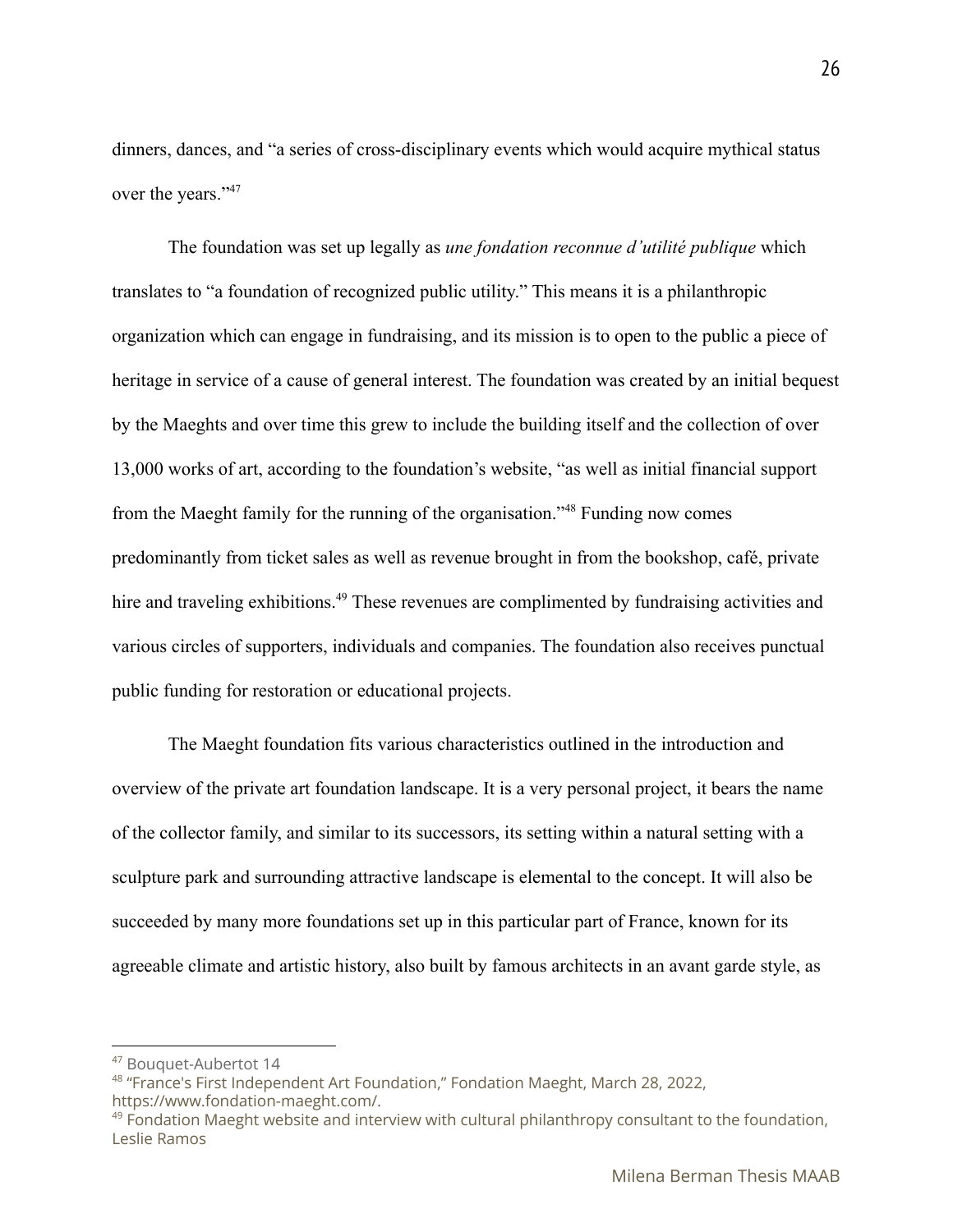was Sert's. The Maeght Foundation even has a commercial element that is linked to the founder's activity: Maeght had a lithograph studio and lithographs are for sale in the foundation's gift shop. It is in a way, truly the first example of the renditions to come.

Yet, something in the spirit of the foundation feels different and it may be illustrated in a quote by Georges Braques to Adrien Maeght:*"*Do something here, something that has no speculative purpose, something that allows us, as artists, to exhibit sculpture and painting in the best possible light and spatial conditions. Do it, I'll help you.<sup>"50</sup> The historic artists are present. The BMW Art Guide describes the foundation as centering "centers on works by all these artists and acts as a gift to posterity. With aesthetic inspiration from the likes of Marc Chagall, Joan Miró, and Georges Braque, Spanish architect Josep Lluís Sert constructed a museum of Mediterranean light that attracts roughly 200,000 visitors per year."

So how does this concept of a non-museum space for contemporary art named 'foundation' hold up over time? The foundation's cultural philanthropy advisor Leslie Ramos said the following in an interview for this study about the changes in the foundation's mission over time. She referred to the famous speech given by André Malraux, minister of state for cultural affairs at the inauguration of the foundation on July 28, 1964:

"Madame, Monsieur, you have just tried here, by the fact that you have probably tried to sum up the loves of a lifetime, by the fact that the painters who are here are all to some degree either poets or men who powerfully express the poetry of our times, you have tried to make something that is in no sense a palace, in no sense a decorative set, and, let

<sup>&</sup>lt;sup>50</sup> Quote on the Foundation's website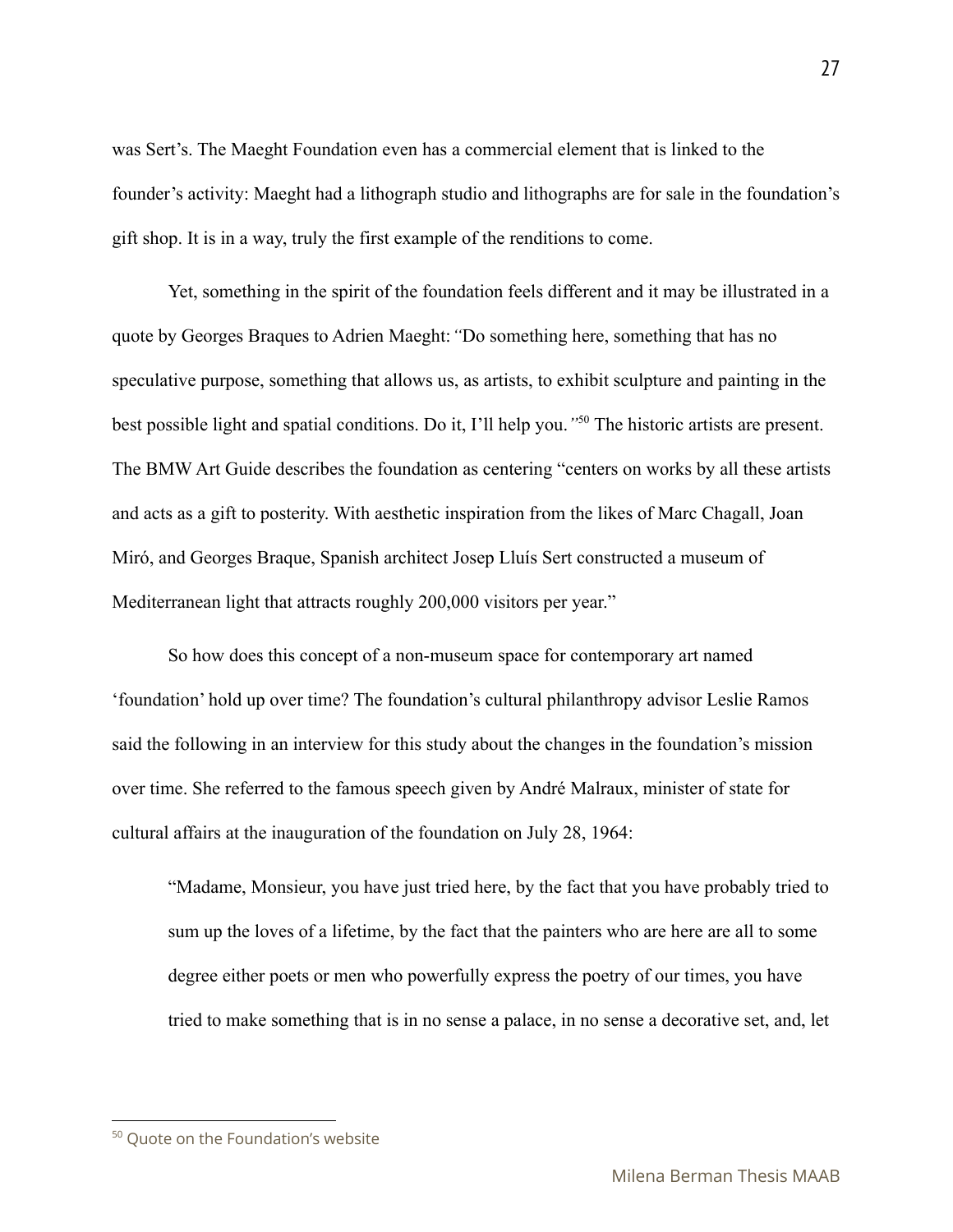us say this at once because the misunderstanding will grow and embellish, in no sense a museum. This is not a museum,"

- André Malraux Minister of state for cultural affairs at the inauguration of the Fondation Maeght on July 28, 1964.

Ramos explains that "he meant to say this is a place for living art, and that is a concept that has been haunting us, because now the Fondation Maeght in a way *is* a museum. It is preserving art of its time. So this concept of not being a museum has been slightly problematic for us."<sup>51</sup> If these private foundations become capsules of the collectors and their collection, their missions are forced to change as they *do* become museums. In reality, the intentions shift over time. "It is a completely different time with very different initial intentions. For the Maeght family, this is something they wanted to do for personal reasons to work with their artists, and it became a very popular destination," says Leslie. This is not the case for the foundations being opened in the 21st century.

A one hour and a half drive from Saint Paul de Vence is the town of Hyeres, from where a ferry can be taken to the Carmignac Foundation on the island of Poquerolles. Edouard Carmignac opened his corporate art foundation in 2018 and joined the discourse among private owners of expansive art collections in his quest to create a non-museum art space. "I hate museums," he said in an Art Newspaper interview. "I want a living foundation."<sup>52</sup> Visitors to the foundation experience the art in a ritualistic way as they are required to remove their shoes and

<sup>51</sup> Berman, Milena, and Leslie Ramos. Personal, January 2022.

<sup>&</sup>lt;sup>52</sup> Hannah McGivern, "'A Privileged Space, Remote from It All': Fondation Carmignac Opens on Island off the Southern Coast of France," *The Art Newspaper*, June 1, 2021.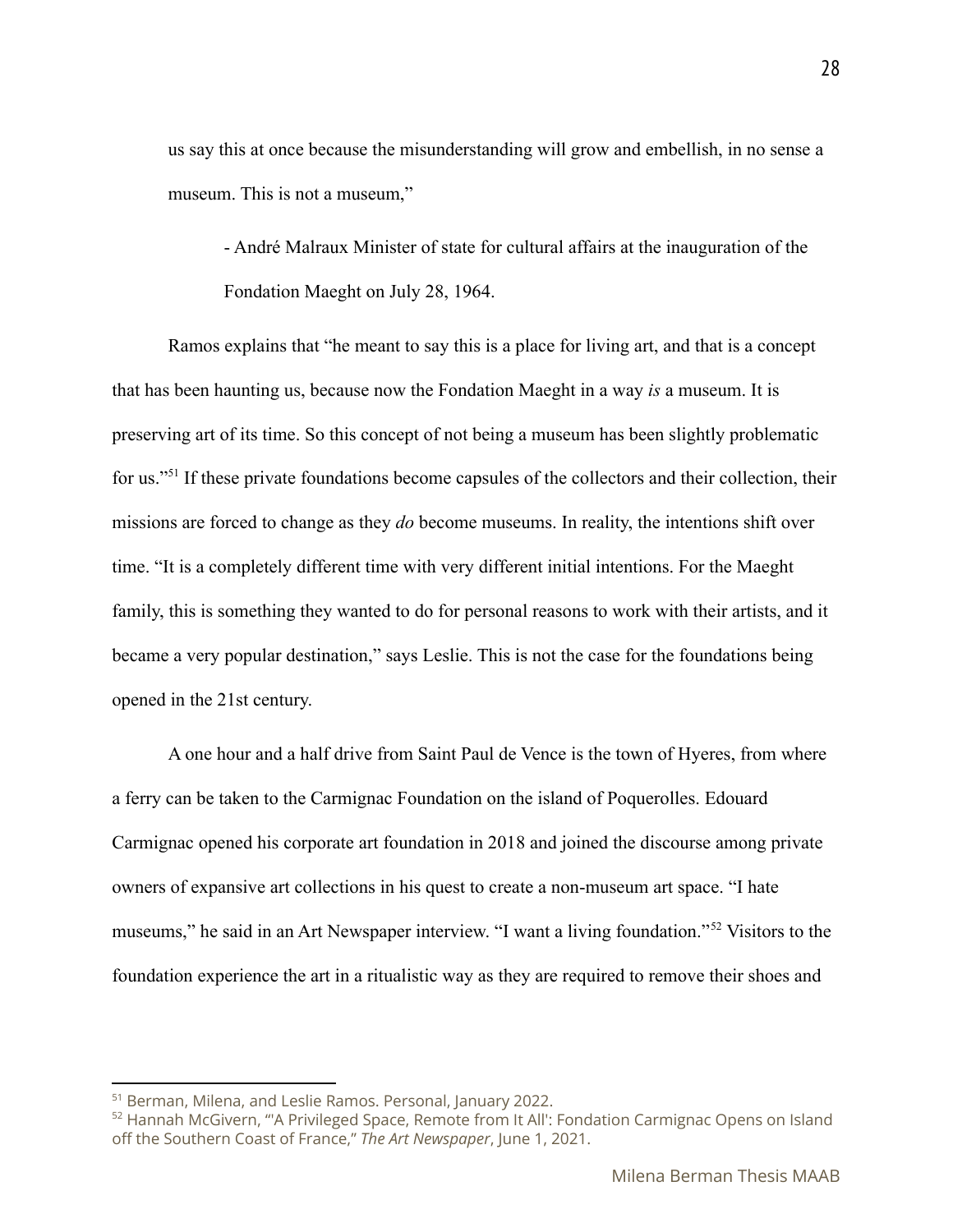are invited to drink a cold herbal tea before entering the galleries, one of the ways in which Carmignac endeavors to be a non-museum space.

Art critic Eric Dumont describes the opening of this foundation in his review for Le Blan as a story we have become very familiar with: ultra wealthy collector (billionaire) of (what else) contemporary art wishes to share his collection with the public (as he thinks quite highly of it and of himself), and opens a design-savy non-profit space in a beautiful location. One can hear a sense of irony in his tone. What is unique here? It will be on an island, he says. The content is described by Eduoard's son, Charles Carmignac, as "mysterious and inspired by the place."<sup>53</sup> The foundation being open for almost 4 years now, the collection's content is known and includes works by the roster of contemporary artists dominating the market today from Andy Warhol to Sigmar Polke, Marlene Dumas to Jean Michel Basquiat.

Philippe Mèaille is a collector with a specific passion and focus: works by the conceptual artist collective Art  $\&$  Language. After an epiphany moment in which he realized these works demanded to be shared with the public and not kept in his private collection for limited viewing, he decided to open a private museum in the legal form of an association, housed in a 15th century chateau in the Loire Valley. Opened in 2016, the Chateau de Montsoreau - Museum of Contemporary Art - features almost exclusively artworks by Art & Language and works in collaboration with the commune and the state for projects of restoration, education, and conservation. Mèaille is the only collector encountered throughout the research and interviews of

Milena Berman Thesis MAAB

<sup>53</sup> Etienne Dumont, "Le Financier Edouard Carmignac Crée Son Musée à Porquerolles," *Le Bilan*, January 19, 2018, [https://www.bilan.ch/opinions/etienne-dumont/france\\_le\\_financier\\_edouard\\_carmignac\\_cree\\_son\\_m](https://www.bilan.ch/opinions/etienne-dumont/france_le_financier_edouard_carmignac_cree_son_musee_a_porquerolles)

usee a porquerolles.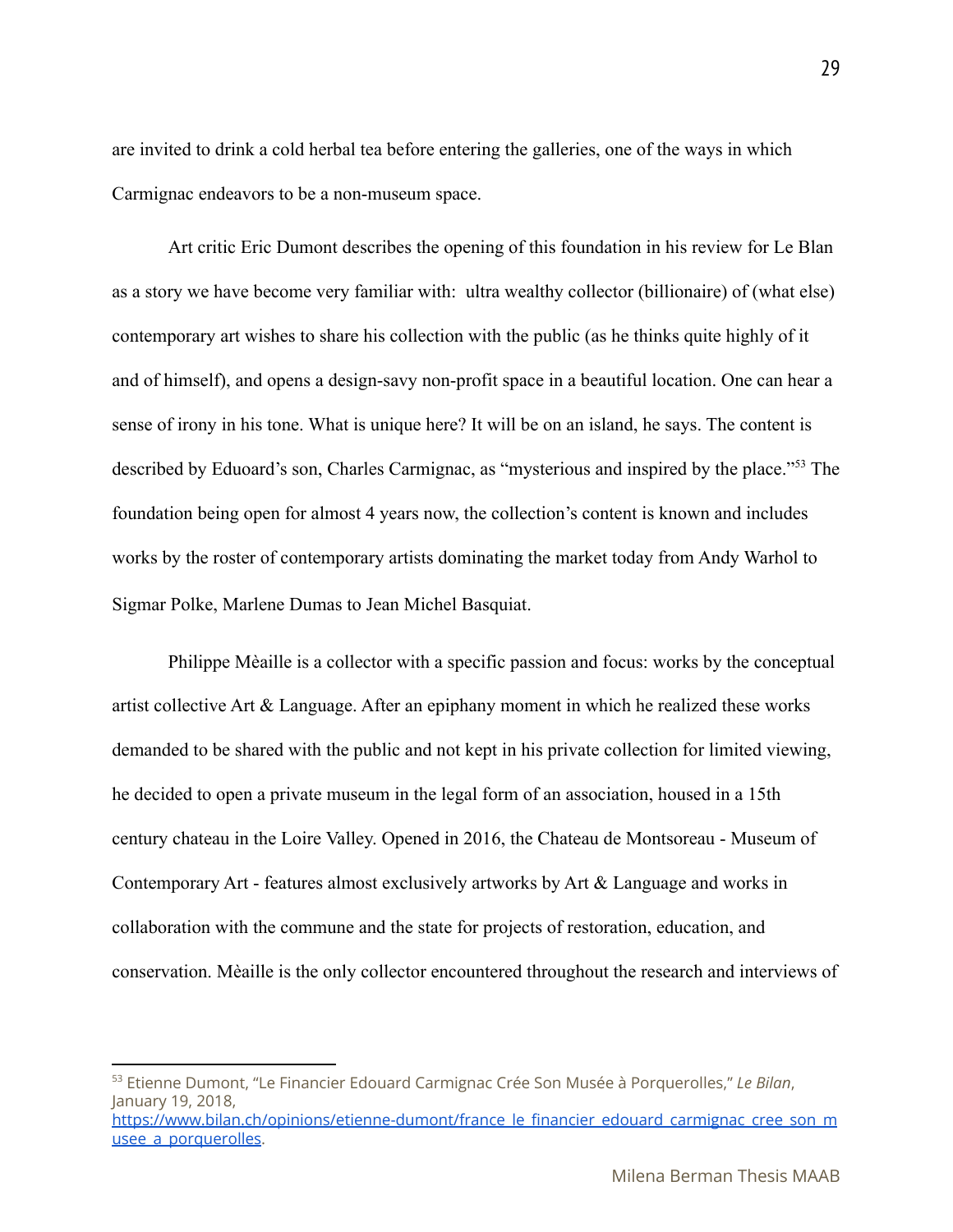this study who did not give his name to the non-profit organization and who is comfortable with the descriptive term 'museum.'<sup>54</sup>

<sup>&</sup>lt;sup>54</sup> This point will be returned to later as the definition of 'museum' is explored.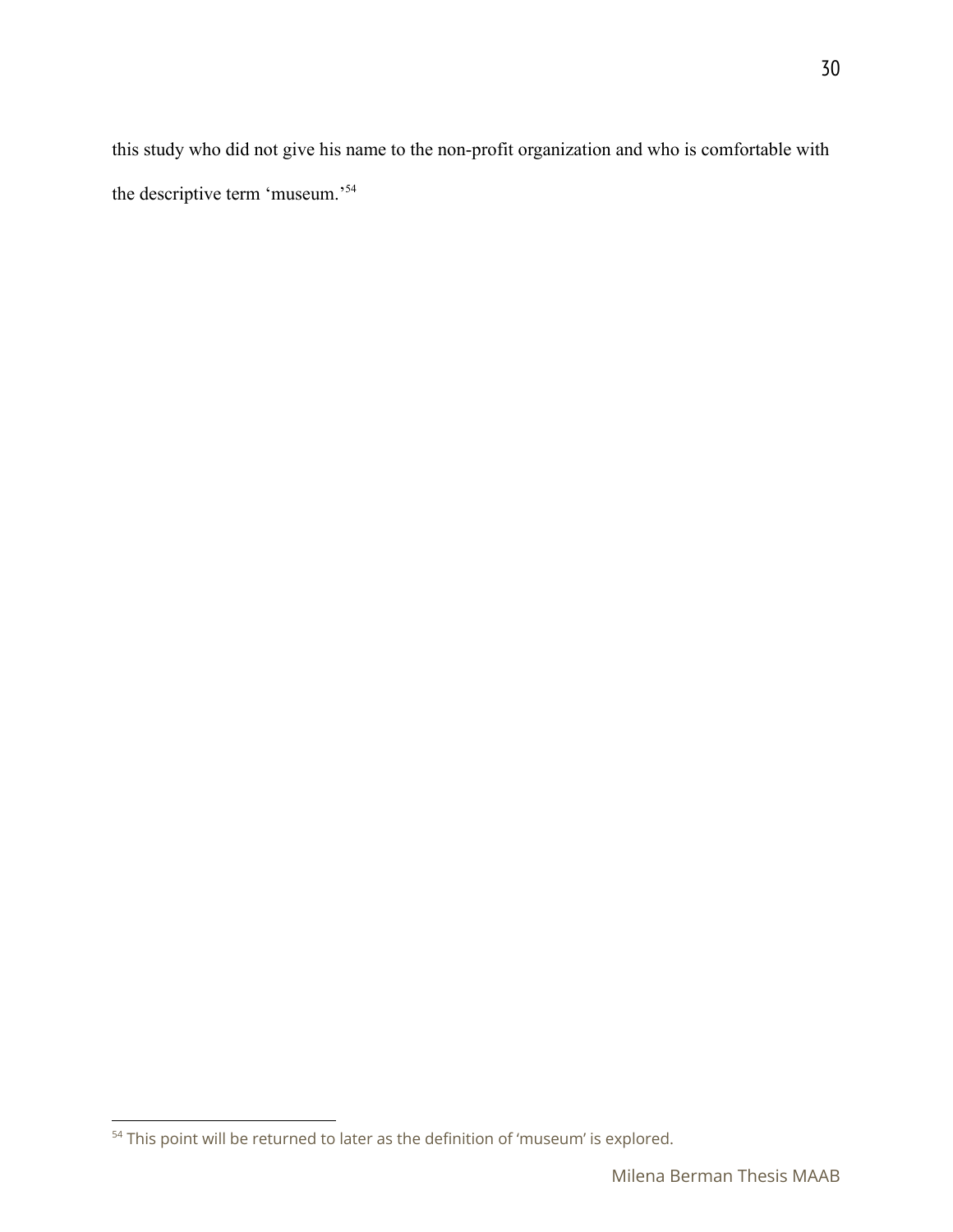#### **CHAPTER 3**

#### **ARLES AND THE LUMA FOUNDATION: A CASE STUDY**

Into the depths of Provence, surrounded by a unique ecosystem of marshland, is the town of Arles, capital of the Camargue. Known for its rich heritage beginning with the roman Gaulles whose presence remains in the form of the Amphitheater, the Arenas and a dense basin of archeological treasures, Arles has maintained its artistic magnetism attracting artists such as Van Gogh and Picasso in the 19th and 20th centuries, continuing today with a renown school for photography, the famous Les Rencontres d'Arles photography festival begun by photographer Lucien Clergue, and now, the contemporary art center, LUMAArles. The region is abundant in its dramatic landscapes of salt marshes and pink beaches inhabited by wild horses and flamingos, as well as its culinary traditions and bull-fighting heritage. This is Arles: patrimony of the Camargue, of the French nation, of its people. This chapter will have a close look at this city and will reveal its complex contemporary story and the presence of a distinct theme: private giving and private ownership, dominated by the Hoffmann family, specifically Maja Hoffmann.

In the past 15 years, Arles has undergone significant change. Against the backdrop of gentrification and an economy with a high unemployment rate,  $55$  is a layered story of private investment and private foundations. To begin, the following is an overview of the city's institutions and the main patrons and owners thereof. The private Van Gogh Foundation was opened in 1983 as an initiative of Yolande Clergue (wife of renowned photographer Lucien

31

<sup>&</sup>lt;sup>55</sup> Unemployment in Arles was at 12.6% in 2018 (France at an average of 8%)

https://www.ceicdata.com/en/france/unemployment-by-region-and-zone/unemployment-rate-zonesa-arles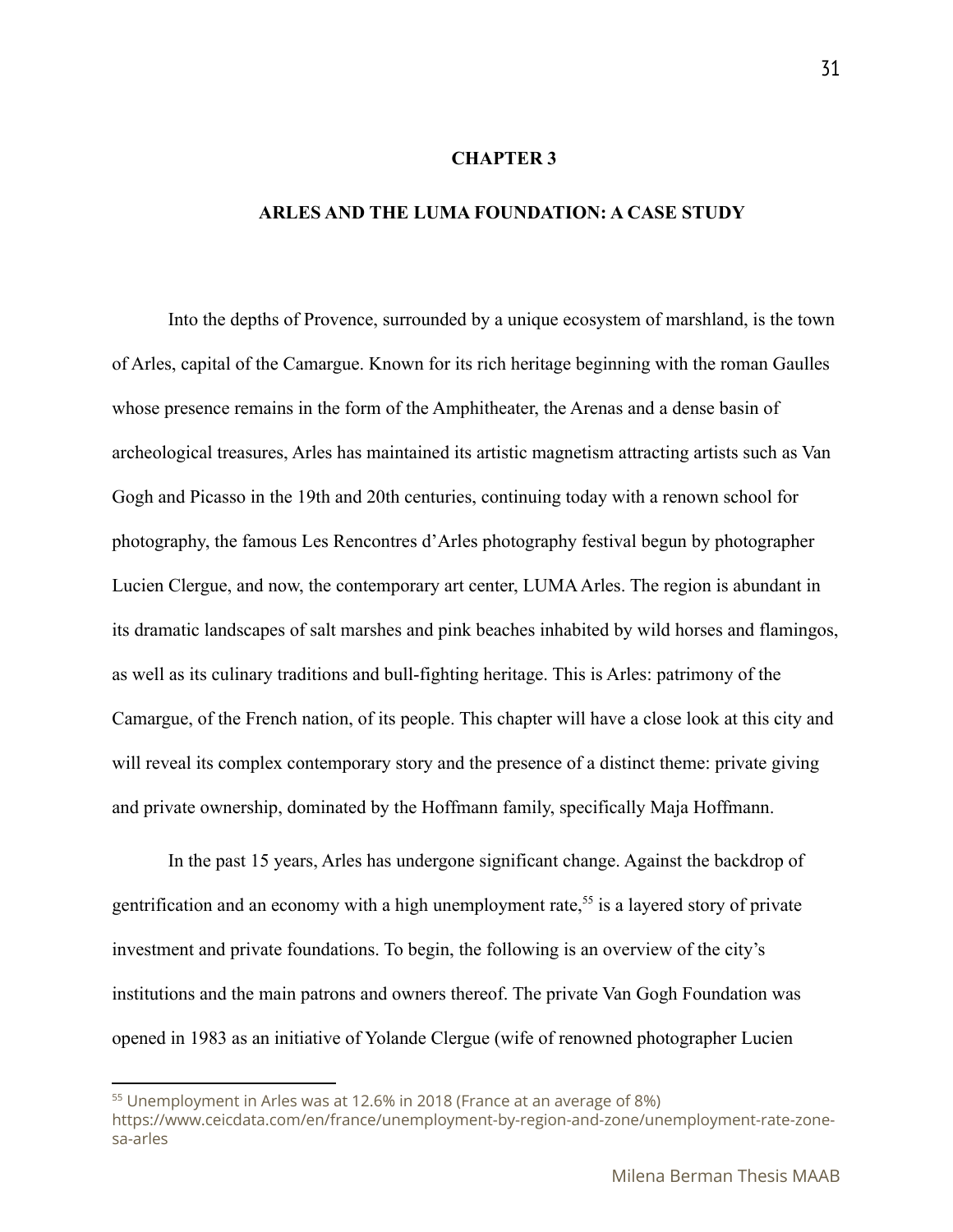Clergue) and Luc Hoffmann. Maja Hoffmann is President of the board, joined by other important art world private enterprise figures such as Yvon Lambert,  $56$  but also the Ministry of the Interior or his representative, the Ministry of Culture and Communication or his representative, and the Mayor of Arles.<sup>57</sup> The Rencontres d'Arles is a photography festival which was started in 1970 by photographer Lucien Clergue. It draws more than 100,000 visitors to the city each year. A non-profit organization, the Rencontres receives its funding from a mix of public and private sources.<sup>58</sup> Maja Hoffmann is noted on their website as "Suitably Qualified Member of the Board of Directors."

On the main square of town is the historic hotel, Nord Pinus: an institution if not a historical monument which welcomed guests such as Jean Cocteau, F Scott Fitzgerald, Yves Montand, André Bourvil, Luis Mariano and more. It was purchased by Maja Hoffmann in 2018. Hotel Le Cloitre, a remodeled ancient cloister, as well as the newer, Jorge Prado-designed hotel L'Arlatan, are both Maja Hoffmann properties. Looking beyond the walls of Arles, to the swampy marshlands of the Camargue where rice is grown and salt is harvested, a wilderness is preserved here thanks to conservation efforts including those of the World Wildlife Fund and the Tour de Valat,<sup>59</sup> both supported by the Hoffmann family, the latter being the project of Maja Hoffmann's father, Luc. Nestled between the tall reeds and tangled tamarisk trees of the Camargue marshes is La Chassagnette, a gastronomic ode to the heritage of the region and a

<sup>57</sup> Fondation Van Gogh website <https://www.fondation-vincentvangogh-arles.org/en/>

 $58$ The Rencontres d'Arles is a non-profit organisation whose budget consists of 32 % public funding, with 16 % coming from private partners and 52 % from receipts (principally ticket sales and derivatives). Les Rencontres website <https://www.rencontres-arles.com>

<sup>&</sup>lt;sup>56</sup> Collector and gallerist Yvon Lambert donated his personal collection of contemporary art to the city of Avignon which became a museum called the Lambert Collection. This will be developed upon in the next chapter.

 $59$  Tour de Valat was created by Luc Hoffmann in 1954 as a biological research center promoting the conservation of the Mediterranean wetlands[.https://tourduvalat.org](https://tourduvalat.org)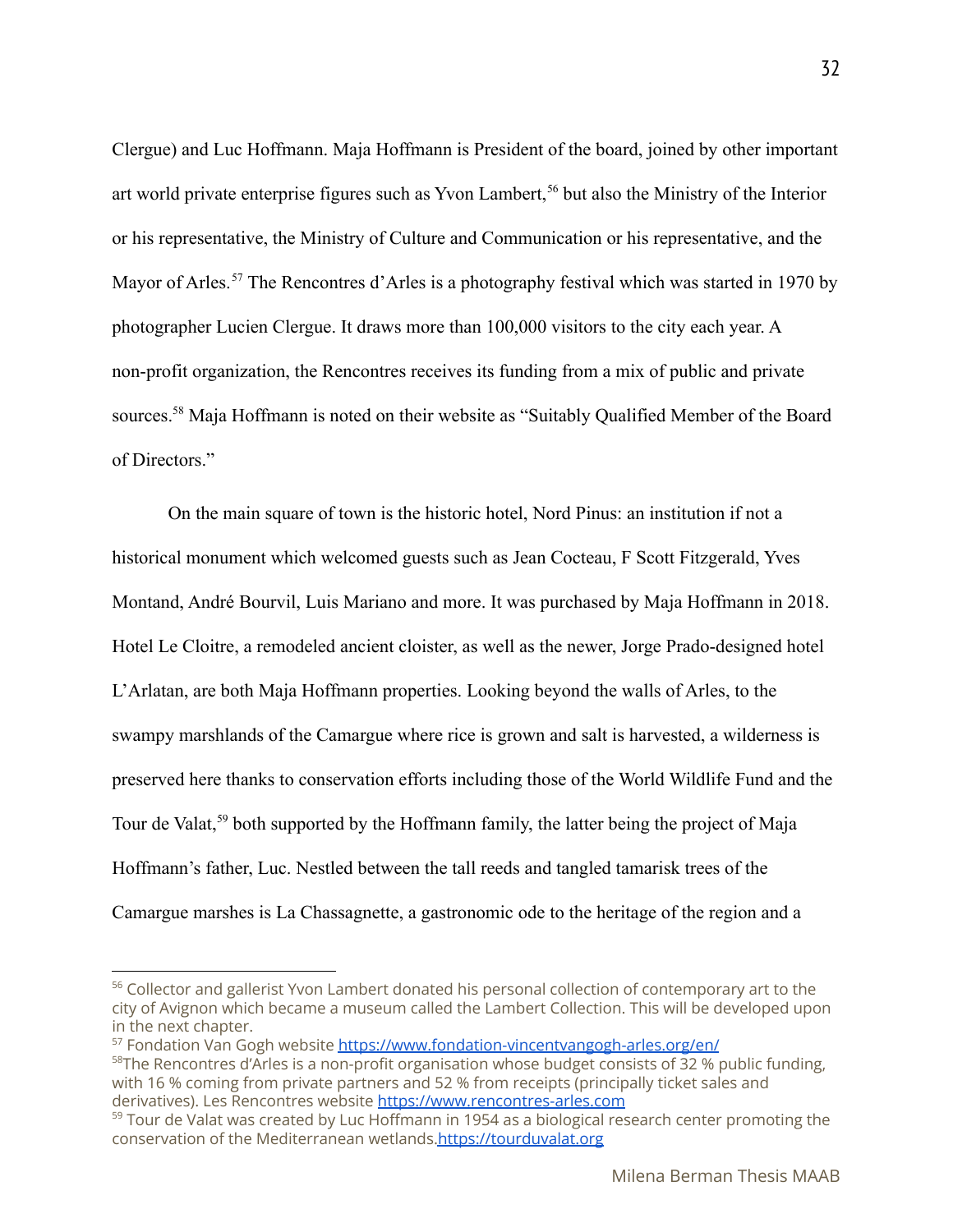culinary destination in itself. This farm-to-table restaurant (now Michelin-starred) was bought in 2006 by Maja Hoffmann with chef Armand Arnal.

The ancient roman city Arles is a beautifully-preserved UNESCO heritage site with strict restrictions on preservation and the height of buildings in the center. Just across the street from the roman walls, Maja Hoffmann has erected the 10-story, 56 meter-high tower of the LUMA Foundation, the core space of her interdisciplinary cultural campus. This project took over 14 years to complete, opening its doors in the summer of 2021. The structure was built on a 27-acre industrial wasteland previously belonging to SNCF (the French train organization) and includes the Tower built by star architect Frank Gehry,<sup>60</sup> the Park des Ateliers built by Selldorf Architects, and the Park designed by Bas Smets. This foundation built in a town of 50,000, cost a reported 150 million euros to build,  $61$  and has been met by voracious criticism from some and glowing praise from others.

The Hoffmann family fortune comes from F. Hoffmann-La Roche AG, commonly known as Roche, the second biggest pharmaceutical company in the world. The family has a long tradition of patronage, collecting, and exhibiting their collections to the public. Emanuel Hoffman opened the Schaulager in Basel in 1980. His niece (Maja's sister) Vera Hoffmann was quoted saying "I was raised with the idea that money gives more responsibilities than rights," $62$  a notion which perhaps explains why each of Luc Hoffmann's children has at least one foundation.

<sup>61</sup> Anna Sansom, "Inside Luma Arles, the Van Gogh-Inspired Arts Tower That Took Mega-Collector Maja Hoffmann (and Frank Gehry) Over a Decade to Build," *Artnet News*, June 28, 2021, https://news.artnet.com/art-world/luma-arles-opening-1984134.

 $60$  Frank Gehry also built the Louis Vuitton Foundation in Paris and the Guggenheim in Bilbao, from which we have the famous term "Bilbao Effect."

Other sources estimate much higher. The Voisins Vigilants of Arles suggest more than 500 million euros in their text *Manger Luma*

<sup>&</sup>lt;sup>62</sup> Quoted to the Swiss journal, Le Temps in March 2015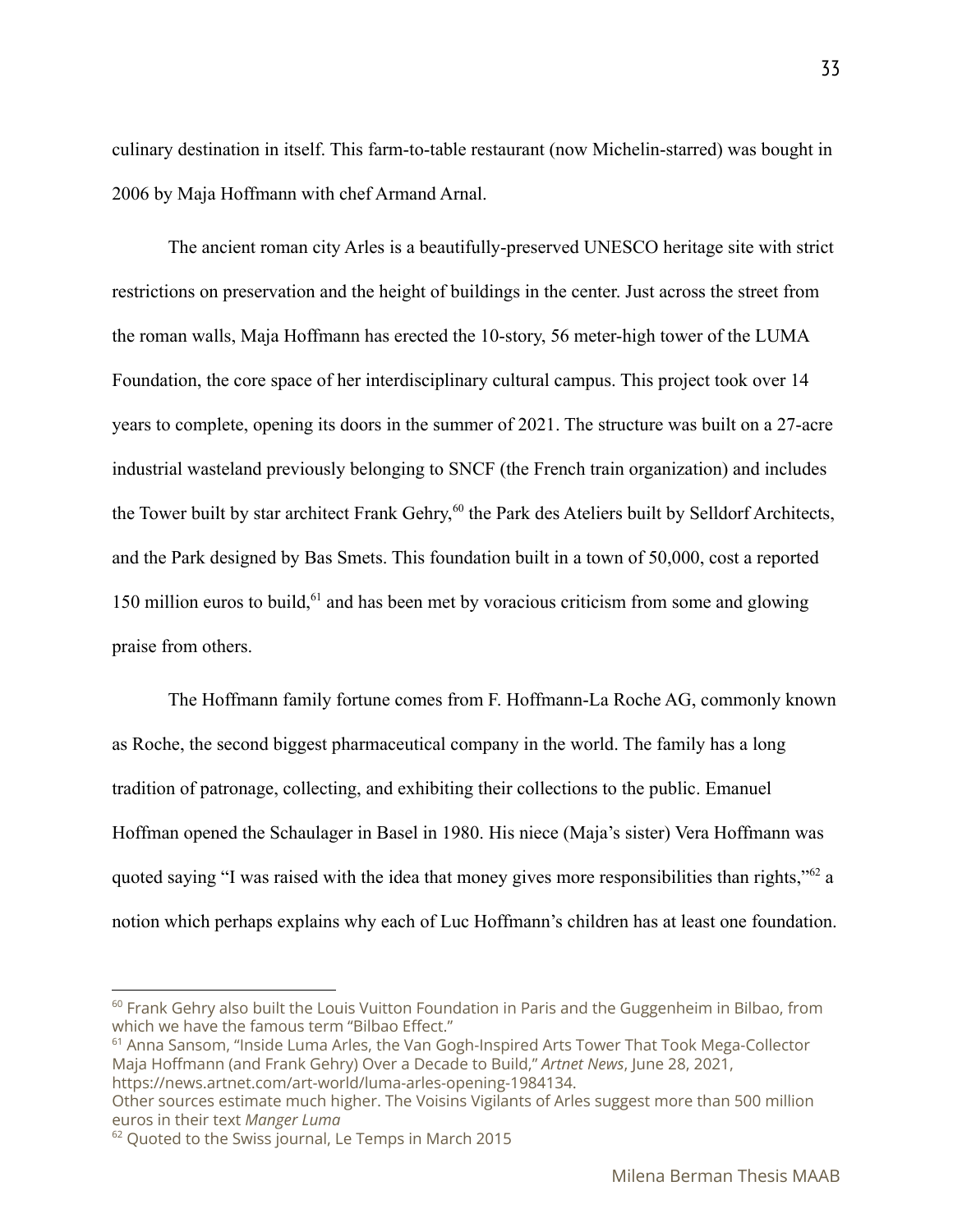Maja is a citizen of Switzerland and opened her first non-profit LUMA Foundation in Zurich in 2004. She splits her time between several homes - a villa on the Caribbean island of Mustique, a chalet in Gstaad, a house in Zurich, a loft in New York, a home in London, a home in Arles, and a chateau in the countryside of Camargue. She is a member of the following boards: the New Museum of Contemporary Art in New York, the Tate Gallery, Bard College, the Africa Center, the Swiss Institute, the Serpentine Galleries, the Palais de Tokyo, and the Venice Biennale.

To Artnet News, Hoffmann described her vision for LUMA as "an interdisciplinary campus that combines art projects, human rights initiatives, and ecological research."<sup>63</sup> She hired Frank Gehry as her architect, Hans Ulrich Obrist and Tom Eccles as co-artistic directors, and worked with Beatrix Ruf and artists Liam Gillick and Philippe Parreno as advisors. The various spaces of the LUMA Foundation in Arles include artworks by the most renown and sought-after artists of the 21st century: Tracy Emin, Rirkrit Tiravanija, Etel Adnan, John Akomfrah, Pierre Huyghe and more. Specific works recall some of the art world's most famous museums, as described by Anna Sansom in an Artnet News article: "Carsten Höller, who's work here is a smaller iteration of his installation for Tate Modern's Turbine Hall, (...) Olafur Eliasson's *Take your time*, a circular ceiling mirror turning on an axis,  $(...)$  recalls how the Icelandic-Danish artist created a permanent kaleidoscopic grotto for the Fondation Louis Vuitton in Paris, also designed by Gehry. (...) In the main gallery's group show is Urs Fischer's melting candle sculpture *The Rape of the Sabine Women*, another edition of which is in the Bourse de Commerce – Pinault Collection in Paris, which was inaugurated (also in 2021)."<sup>64</sup> These similarities call to mind the blurring of the lines between public and private institutions as recalled earlier by Georgina

<sup>&</sup>lt;sup>63</sup> Sansom, 2

<sup>&</sup>lt;sup>64</sup> Sansom, 2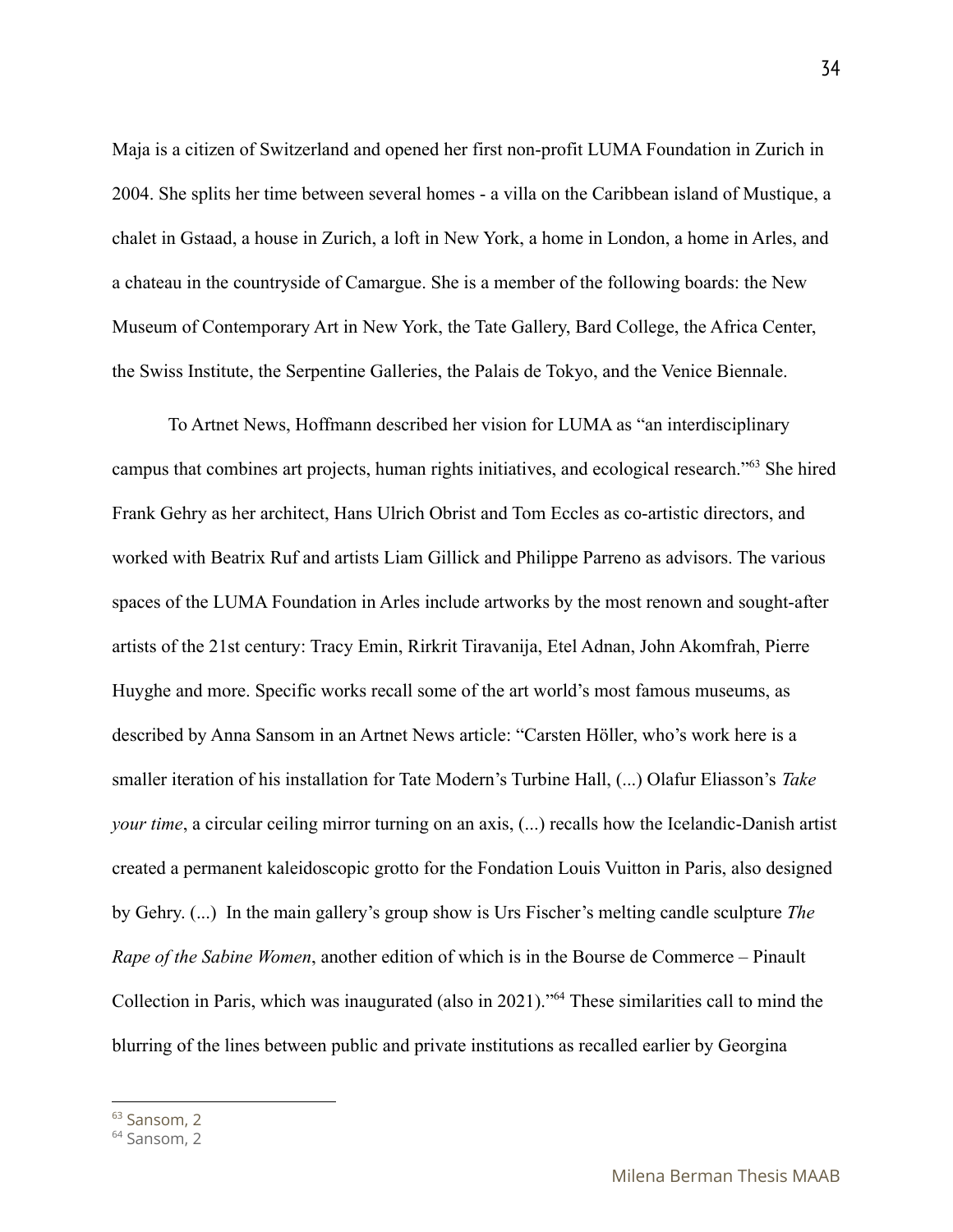Walker, as well as perhaps a feeling of deja-vu among the private collections of billionaires, a concept that will be developed upon in chapter 4.

The LUMA foundation itself is free and open to the public, its mission is to produce, support, and fund artistic projects that aim to deepen the understanding of issues related to the environment, human rights, education, and culture.  $65$  But when the major patron owns four hotels and five restaurants directly and indirectly connected to her non-profit foundation (on- and off-campus), can the project truly be seen as not-for-profit? Some Arlesians interviewed for this study questioned how the entry to the LUMA Foundation could possibly remain free. The answer lies in the "archipelago" (the term used by Hoffmann to describe her various projects in Arles). The LUMA Foundation campus itself hosts two restaurants and one luxury design hotel. The remaining restaurants and hotels form Maja's company "Les Maisons d'Arles." Before the "transformation" period of the last 15 years, a visitor to Arles may have come to visit for a day. A local interviewed for this study describes a day-tour, with no overnight stay (tourists would stay overnight in Avignon rather than Arles). Now, if one wants to visit the antiquity of Arles, the sites of Van Gogh, and the contemporary art spaces, an overnight stay is required. And where to stay? In one of Maja Hoffmann's hotels of course.

The French, Swiss and International media have covered the journey from conception to opening of the LUMA Foundation with both applause and critique. Art critic Etienne Dumont said in Swiss journal *Le Bilan* that Maja Hoffmann is playing Friedrich Dürrenmatt's *The Visit* (of the old Lady) in real life in Arles, "even if for the moment she has not yet demanded

<sup>65</sup> LUMA website <https://www.luma.org/fr/arles.html>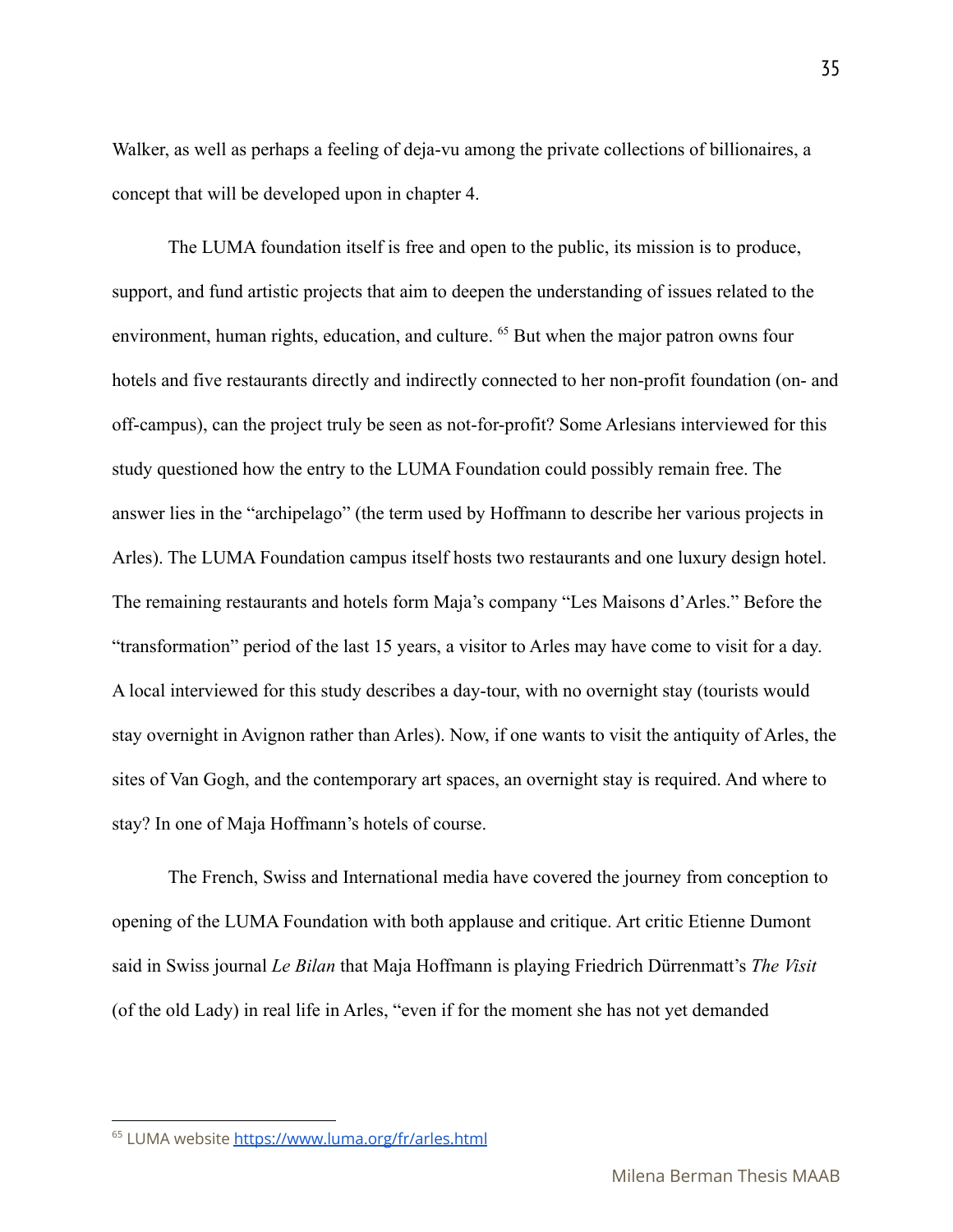anyone's head."<sup>66</sup> He describes a patron who intends to create a 5-star version of Arles: gentrified, aseptic, and of course, elitist. A 2019 *Les Jours* article by Nicolas Cori is entitled "Her investments in culture make Maja Hoffmann the true boss of the camargue capital, eclipsing the politicians." Former communist mayor of Arles, Hervé Schiavetti was loyal to the patron, and was known to sing her praises. Interviews with locals in Arles suggested that he did not have a choice. This seems to be a theme when it comes to the relationship between the public sector and the private (e.g. Maja Hoffmann) in Arles. Dumont says "100 or 150 million euros do not fall from the sky every day, especially in a city whose economy is struggling." The answer seems to be: accept it with gratitude.

The building itself has been criticized by journalists and critics as "perplexed," "a carcas." Delphine Manjard, librarian and owner of a specialized photography bookstore in the center of Arles says in an interview that after 14 years of hype, the people of Arles could "only be disappointed."<sup>67</sup> She describes an institution full of contradictions and a complete disconnect between what is happening "up in the tower" of LUMA and the local community. Frank Gehry described wanting "to evoke the local, from Van Gogh's 'Starry Night' to the soaring rock clusters you find in the region. Its central drum echoes the plan of the Roman amphitheater."<sup>68</sup> But it does not appear that this connection resonates with the locals. On the contrary, Manjard describes LUMA as a "very authoritative and imposing gesture, an aesthetic of dispute and dissatisfaction. The tower is round but flat on the other side. It is mate, brilliant, opaque, transparent, too small

 $66$  An ultra wealthy older woman comes back to her former hometown with a bargain: she wants the townspeople to kill the man who got her pregnant, then left her. In exchange, she will provide money to revitalize the decrepit town. The townspeople eventually agree.

 $67$  Interview with Delphine Manjard by the author. Personal, February 2022.

<sup>&</sup>lt;sup>68</sup> Frank Gehry quote, Luma website.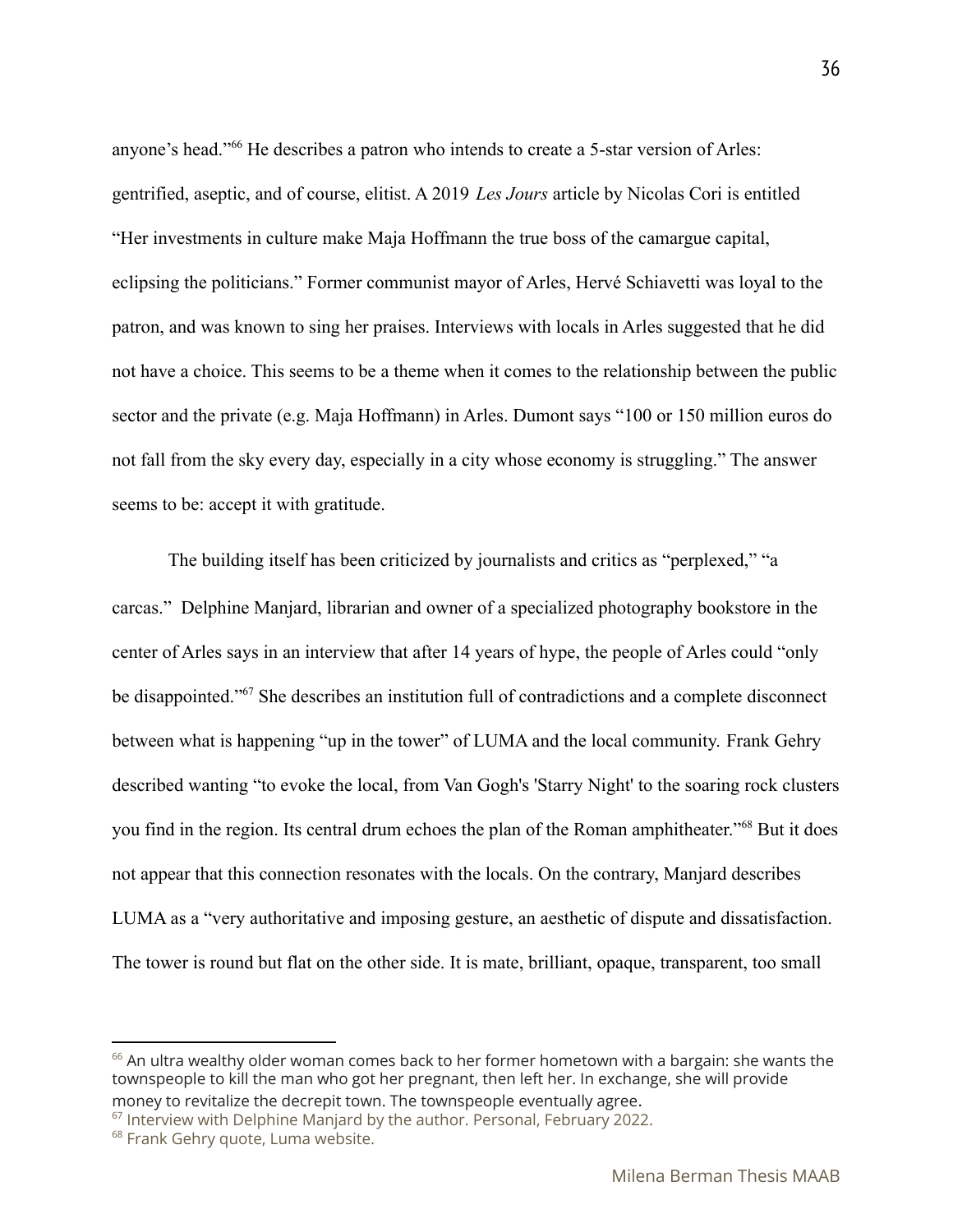but too big, too high but not high enough. Full of energies that were not made to live together. The extremely brutal architecture says '*Je vous emmerde*, it's my money, I do what I want, this is my collection and if you do not understand it, that's not my problem.'"

Art and architecture critic Christophe Catsaros describes a lack of clarity in the architecture that is mirrored in the LUMA project as a whole. He asks "should one consider this new foundation a public affair as projected by the public officials along with the hopes given to the local community, or should we perceive it as a strictly private affair?" $69^{\circ}$  Catsaros concludes that neither the fundamental choices at the origin of the project nor the way in which it has positioned itself in relation to what already existed in Arles attest to a common strategy between the public municipality and Maja Hoffmann. LUMA is completely private. It is, he points out, after all named after Maja Hoffman's children Lucas and Marina. While its size and breadth may not align with that of a personal project, it is exactly that.

Beyond the external architecture, is the question of content. When one enters, there is no reception, no signage, no information. Manjard says: "How outrageous to open a space where there is no 'welcome,' nowhere to say hello. How should we imagine a place to welcome the public where there is no welcome? The visitor is completely lost, they do not know where to go, as if in a Russian stacking doll." And the art? Manjard continues, "Who is she addressing? If I feel lost and unwelcome (as an art historian and owner of a specialised photography bookshop), who will feel welcome? Maybe not even one percent of the population." The librarian addresses the contradictions of the collection: political works such as Diane Arbus' *Mavericks* have no place here, she says. "We are not in a garage exhibiting protesting underground artists. We are in

<sup>69</sup> Christophe Catsaros, "Le Temps," *Le Temps* (blog), November 16, 2021, https://blogs.letemps.ch/christophe-catsaros/2021/11/16/a-arles-leffet-luma/.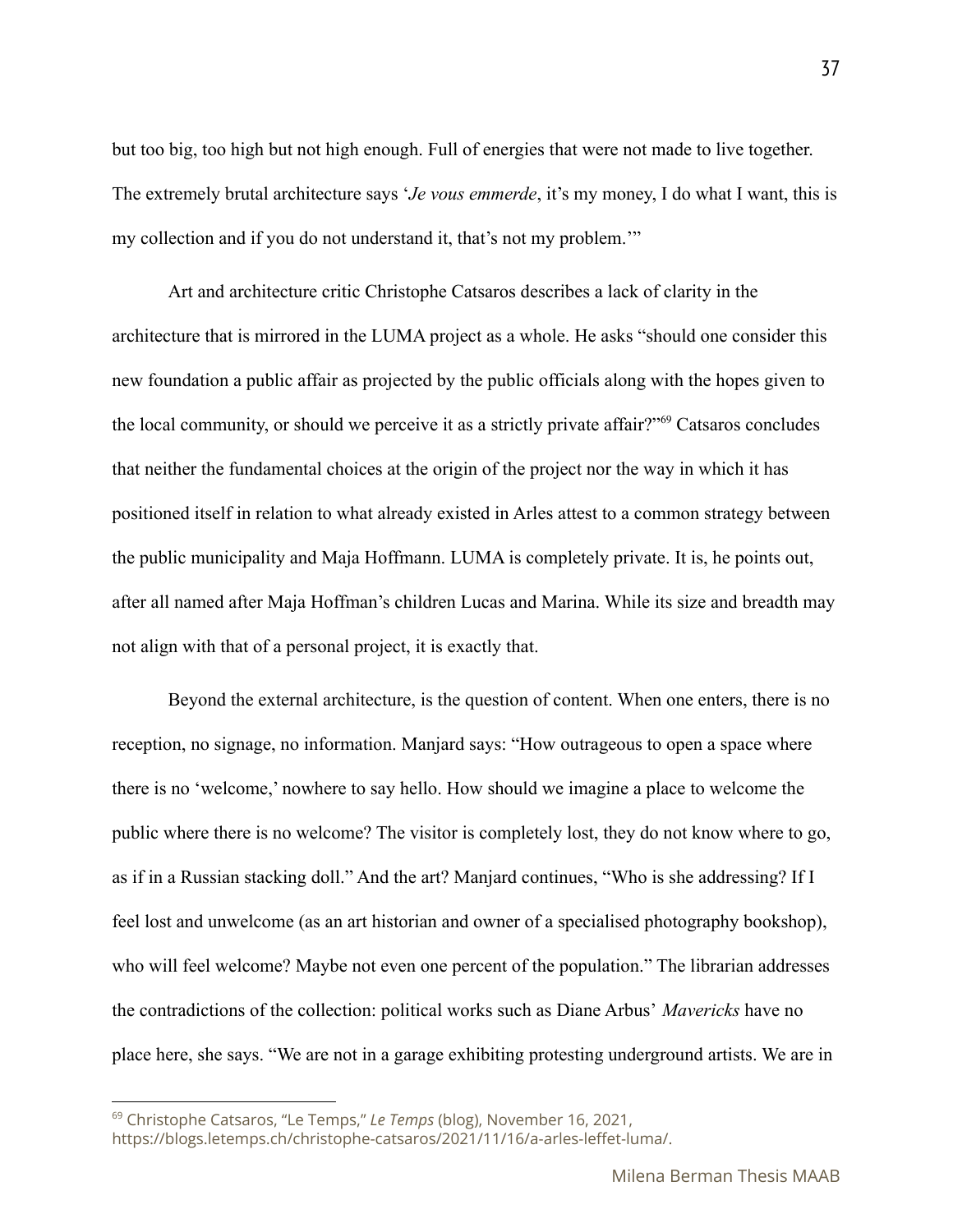an institution built by the likes of Monstanto, Bayer, Roche who is showing works by social activist artists protesting capitalism. "Mon sang!" she says, "Mais qui y croit?!" ("Who believes this?!"). Anne Clergue, a prominent local gallerist and daughter of Lucien Clergue, one of the city's most important cultural leaders, gave a more positive review in an interview for this study concluding that more culture is always good. She did, however, validate Manjard's propos regarding accessibility. What is going on 'up in the tower' she said, is truly mysterious.

A group calling themselves *Les Voisins Vigilants* (The Vigilant Neighbors), published a book entitled Manger LUMA,<sup>70</sup> in which they give a sarcastic and harsh critique of Hoffmann's project in Arles. In their introduction they ironically welcome the reader to Arles, a city "rehabilitated by the generous patron Maja Hoffmann, with the assistance of the Hoffmann-La Roche laboratories, (...) in which the foundation redesigns the frontiers of humanity: their feet in the water, but their head in the clouds." They sign off as the citizens of the "fondation Lucas-Marina Hoffmann," insinuating that Arles has become synonymous with the family foundation. In a satirical tone, the text goes on to describe a city that was waiting to be saved by the LUMA Foundation, the thousands of jobs it would bring and the honor it would be to work cleaning windows or guarding the shiny building in the night, the heights of the building allowing for its staff to watch as the beautiful landscape of the camargue drowned around them.<sup>71</sup> The essays describe a completely disconnected entity which has taken the place left open by the failing public service programs, the theater, the museums, and municipal groups. Like the librarian and a local artist interviewed for this study, this group "would sincerely like to be able

<sup>70</sup> Les Voisins Vigilants, *Manger Luma* (Arles: Independently Published, 2021). This book can be found in independent bookshops in Arles, for a "suggested donation" of 5 euros.

 $71$  The Camargue is under serious threat in the face of a water crisis.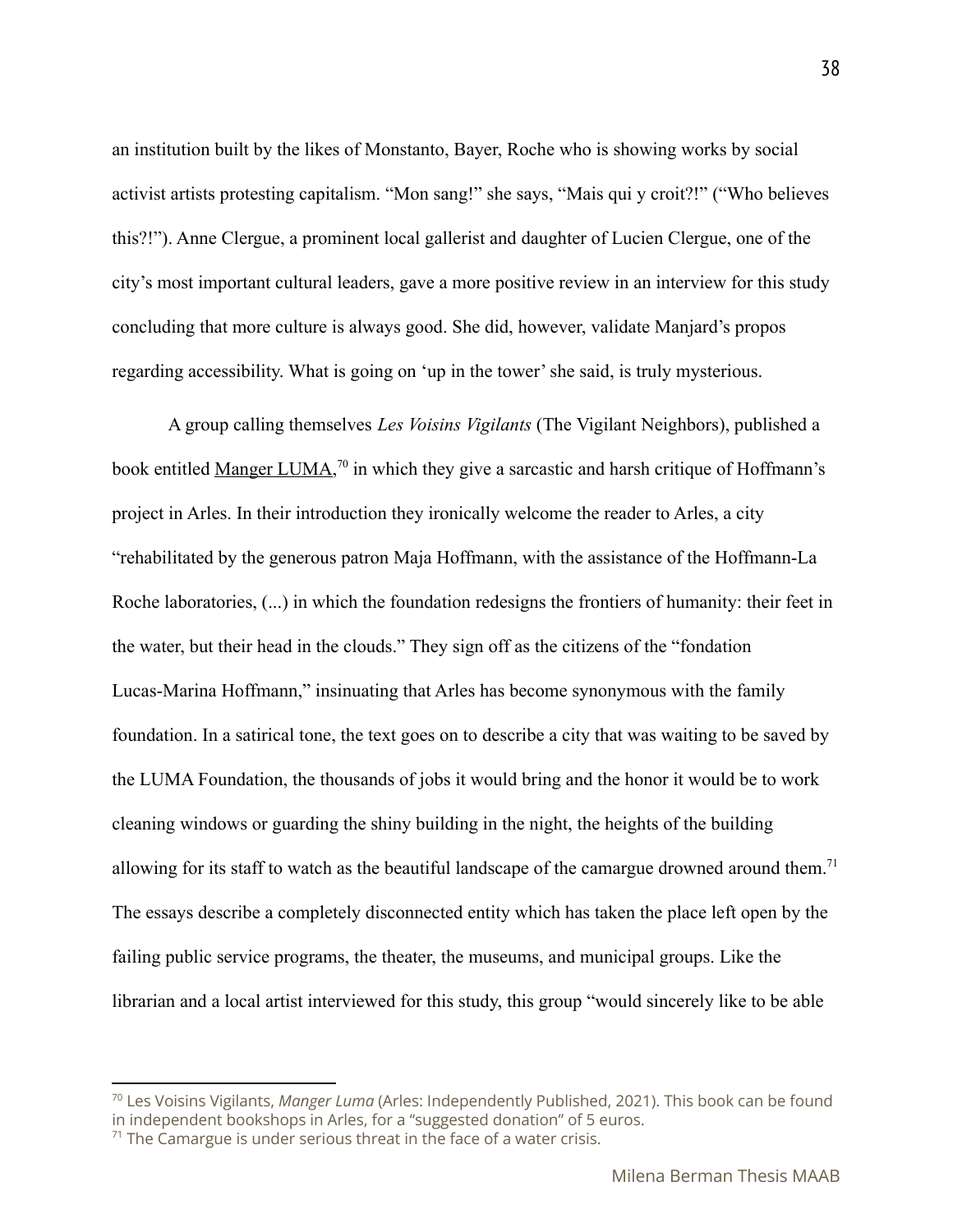to like LUMA and its projects."<sup>72</sup> Everything from the interdisciplinary research to the experimentation and observation, working with environmentally-sound materials, in theory, resonates with them. But the analysis of the foundation's publications and the reality of the institution, they say, simply does not allow for them to remain positive.

The past several years have put a magnifying glass on cultural institutions and their sources of funding. While the Hoffmann family is a historic supporter of associations such as the World Wildlife Fund, Les Voisins Vigilants point out that Roche was responsible for the Seveso tragedy in which a small village was contaminated by a cloud of herbicide from their factory, poisoning and killing tens of thousands of animals. In 2001 the company was fined a record 462 million euros by the European Commission for illicit deals in the vitamin industry. Critics say the LUMA Foundation is engaging in green- and art-washing. Sustainability is a major focus for the foundation and is a focus in their publications and public talks. The foundation speaks of "imagining a future for a bioregion," "ecological transitions" and "interdependence," words, according to their critics, that are no more than just that. According to Les Voisins Vigilants, the consumption of energy to build the campus, including multiple changes to the project and materials brought in from far away places, was enormous.

A look at the Frequently Asked Questions on the website of LUMA Arles makes it clear that the foundation was on the defensive before even opening its doors. FAQs include "How high is The Tower, and why?" to which it justifies its height for the sake of the sweeping views and answers: "Seen from outside the town, the building is comparable in height to the buildings in the old centre, the highest of which is the bell tower of the Cordeliers Convent, now

<sup>72</sup> Voisins Vigilants, 13.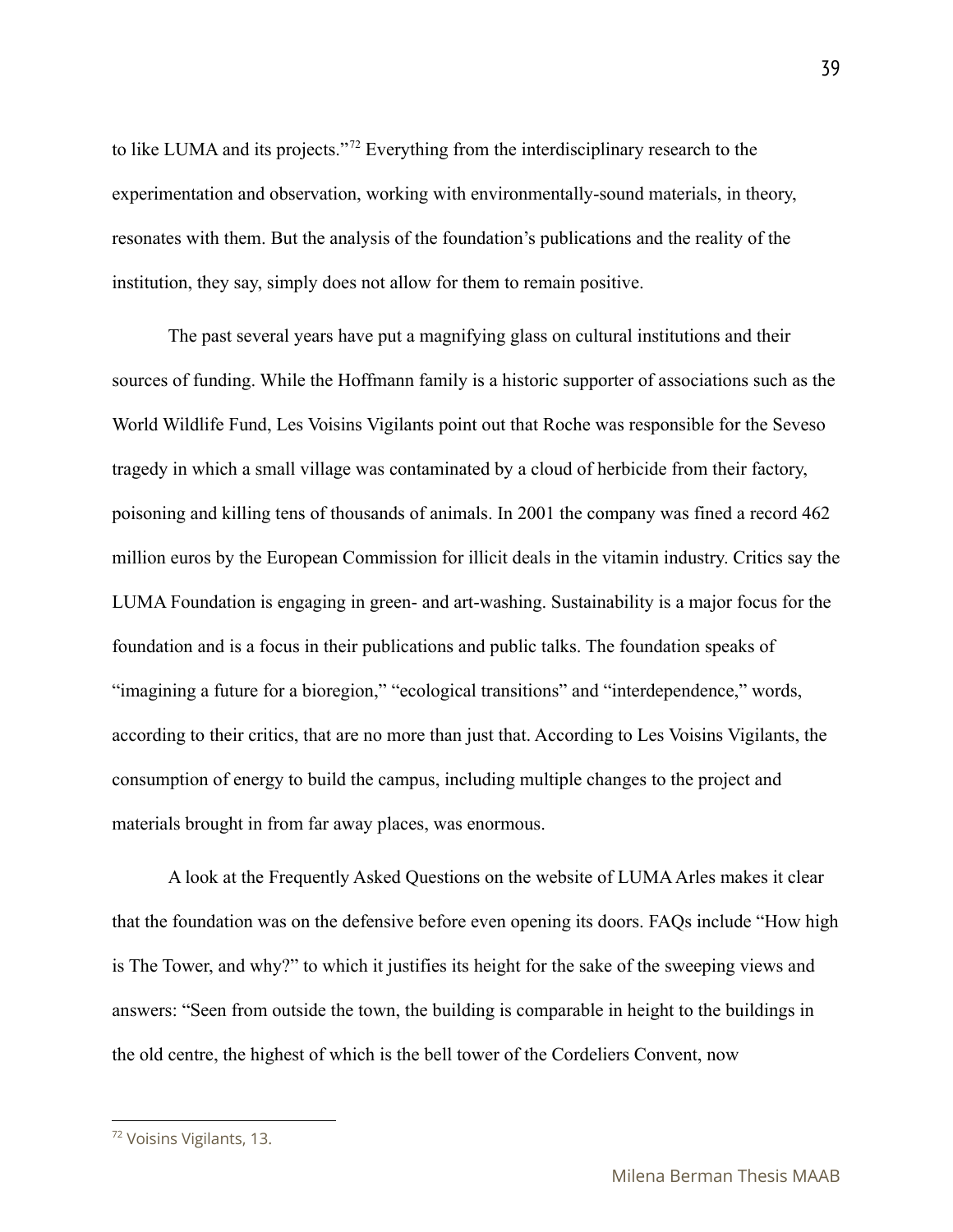Saint-Charles High School (57 metres, while the tower is 56). Other questions include "Did you build a foundation to avoid paying taxes?" and "Rumor has it, Maja Hoffmann buys everything in Arles. Is this true?" and "Why is a cultural foundation buying hotels and restaurants?" The list goes on this way, each question answered with an (often convoluted) justification and insistence on LUMA's presence being a purely benevolent one. When asked how this project would change the face of Arles, LUMA replies:

"The building and operation of the site create jobs, which is one of the reasons for the drop in unemployment in Arles<sup>73</sup> in recent years. The renovated workshops, and soon The Tower, offer new cultural facilities of a size and quality that places Arles at the level of world cultural capitals. Thanks to these spaces, the programming of exhibitions and events throughout the year will boost the town's cultural offer outside the summer season<sup>"</sup>

The website also explains the foundation's structure and answers possible questions about tax exemptions and where taxes are paid. The site states that the Swiss LUMA Foundation was created in 2004 and in 2013 it created and financed the LUMA Arles Endowment Fund to direct the project in Arles. This is the non-profit structure of endowment fund described by the Council on Foundations:

An endowment fund is a not-for-profit legal entity that receives and manages assets and rights of any kind that are contributed to it freely and irrevocably. The endowment fund directly pursues a mission of general interest, or finance structures that have missions of

 $^{73}$  Unemployment is at 16% in and 23% is below the poverty line, compared to 14% in Paris, according to Pierre Grennet's Mediapart blog article of July 2021.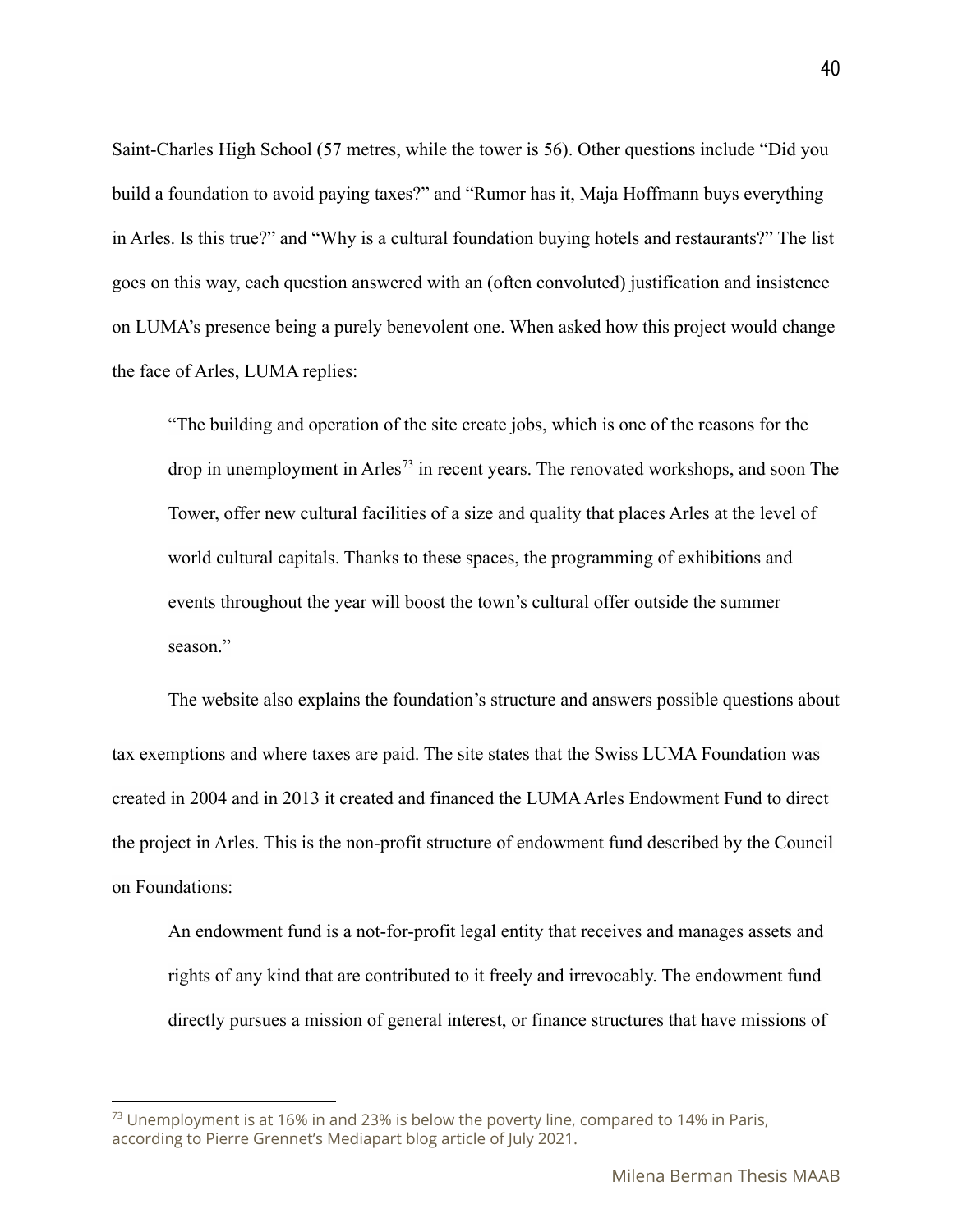general interest, and it can have a fixed or indefinite term. (...) There are no standard models of by-laws to be complied with and no imposed governance. Founders can be one or more private individuals or legal entities.

(...) Endowment funds benefit from the attractive tax regime applicable to public utility foundations, apart from the 2007 Law on Work, Employment and Purchasing Power or "TEPA Law" provisions.

As of June 30, 2020, 3,060 endowment funds had been set up in France in a variety of sectors.

What is puzzling about the LUMA Foundation's non profit structure is that the website says it "is the parent company of both LUMA Arles and the structures that run the various Arlesian activities taking place within what Maja Hoffmann describes as an 'archipelago.'" These "various activities," are commercial endeavors (hotels and restaurants), so the non-profit and the for-profit are very much entangled.

The Foundation is a gift to the public in the sense that it is free for them<sup>74</sup>, but is it a gift that was needed or even desired as its legal structure implies? Newspapers abound with titles like "Maja Hoffmann transforms Arles" "Maja Hoffmann wants to metamorph Arles" "Rich Patron Remodels the City of Arles." But did Arles *want* to be remodeled or transformed? "She was to 'awaken'Arles, as if it were fast asleep," says Demont in *Le Bilan*, going on to say, as do many other journalists and critics, that Maja Hoffmann positioned the LUMA Foundation as a

 $74$  For the time being, there is no entry fee to visit the LUMA Foundation, however this is expected to change in the future.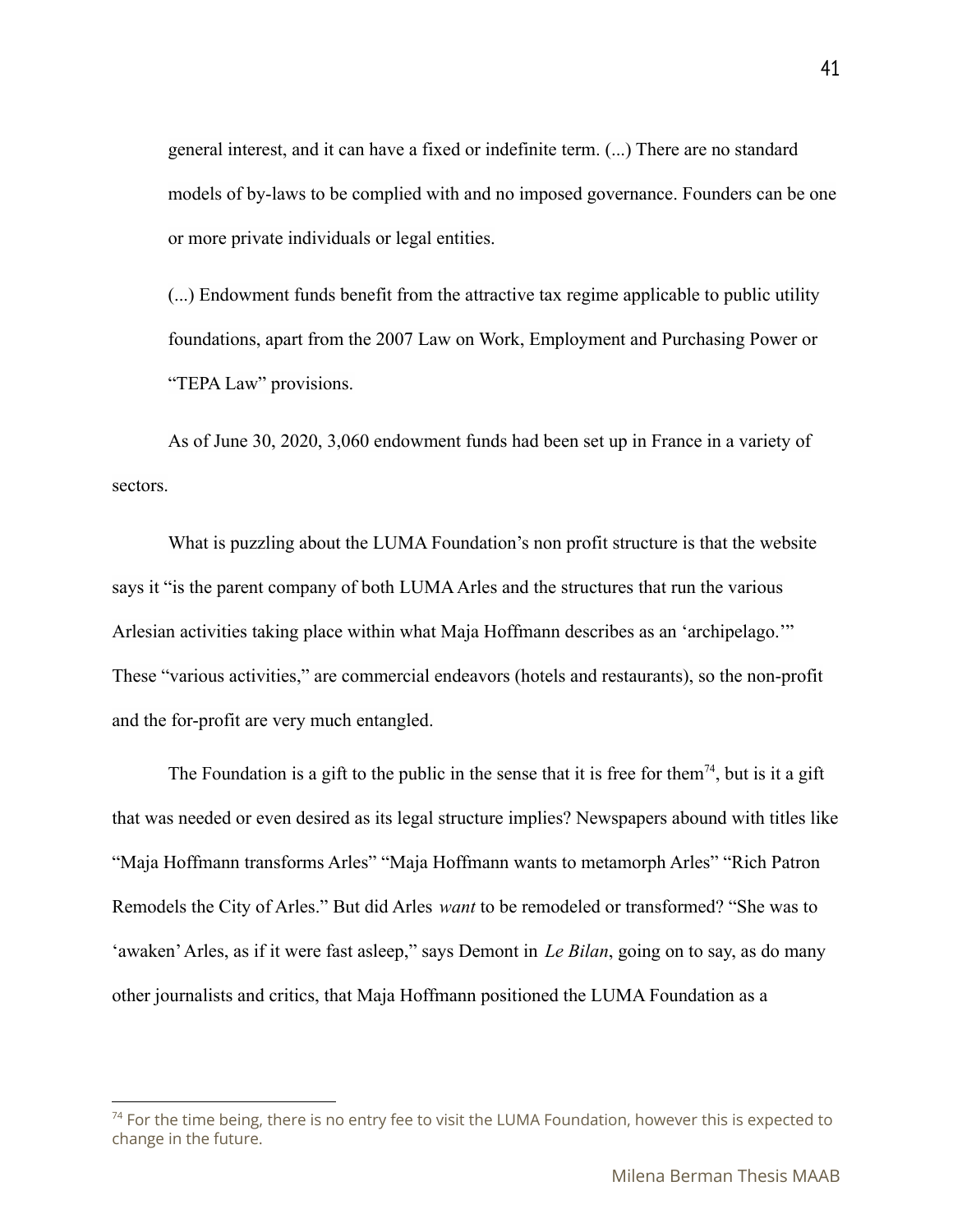charitable gift to a struggling Arles.<sup>75</sup> Yet her project is inextricably linked to gentrification, rising prices of real estate, and increasing local taxes, as pointed out by interviewees in Arles, Les Voisins Vigilants, and numerous journalists. Parisians and an international wealthy class are buying up real estate and locals of the Camargue are quickly being bought out. When asked about the imposing LUMA Tower in an interview, and whether it was built with an intention to make a mark on art history, Hoffmann says: "It is not for me. The cascade of metal attracts the light. It is a lighthouse. I am not a megalomaniac. I do this for Arles."<sup>76</sup>

In the introduction a definition of philanthropy was identified as 'goodwill to fellow members of the human race, especially: active effort to promote human welfare or an act or gift done or made for humanitarian purposes.' With the word "humanitarian" in mind, what *would* constitute a needed philanthropic project in Arles? Françoise Lacroix, wife of famous arlesian designer Christian Lacroix, said in an interview with Vanity Fair: "Maja would have done better building a hospital like the Rothschilds."<sup>77</sup> The gift of art is certainly profound and one cannot argue that cultural philanthropy efforts is innoble. Arlesians interviewed for this study evoked the need to invest in culture specifically in the local education systems. LUMA has and will certainly invite schoolchildren to come to the foundation to learn, but as pointed out in Manger Luma, had even a portion of the enormous funds used to build this structure been donated to the schools directly, or a municipal organization, the educational programs could have been

42

<sup>75</sup> Etienne Dumont, "ARLES/La Mécène Maja Hoffmann Est-Elle Devenue Vraiment Omnipotente?," *Le Bilan*, July 28, 2016,

https://www.bilan.ch/opinions/etienne-dumont/arles\_la\_mecene\_maja\_hoffmann\_est\_elle\_devenue\_ vraiment\_omnipotente\_.

<sup>76</sup> Aurélie Raya, "Maja Hoffmann Metamorphose Arles," *Paris Match*, June 19, 2021,

https://www.parismatch.com/Culture/Art/Maja-Hoffmann-metamorphose-Arles-1743427.

<sup>77</sup> "Des 'Chateaux' En Camargue ," *Vanity Fair* , August 7, 2019,

https://www.vanityfair.fr/pouvoir/business/story/la-milliardaire-et-le-communiste-episode-3-des-cha teaux-en-camargue/10169.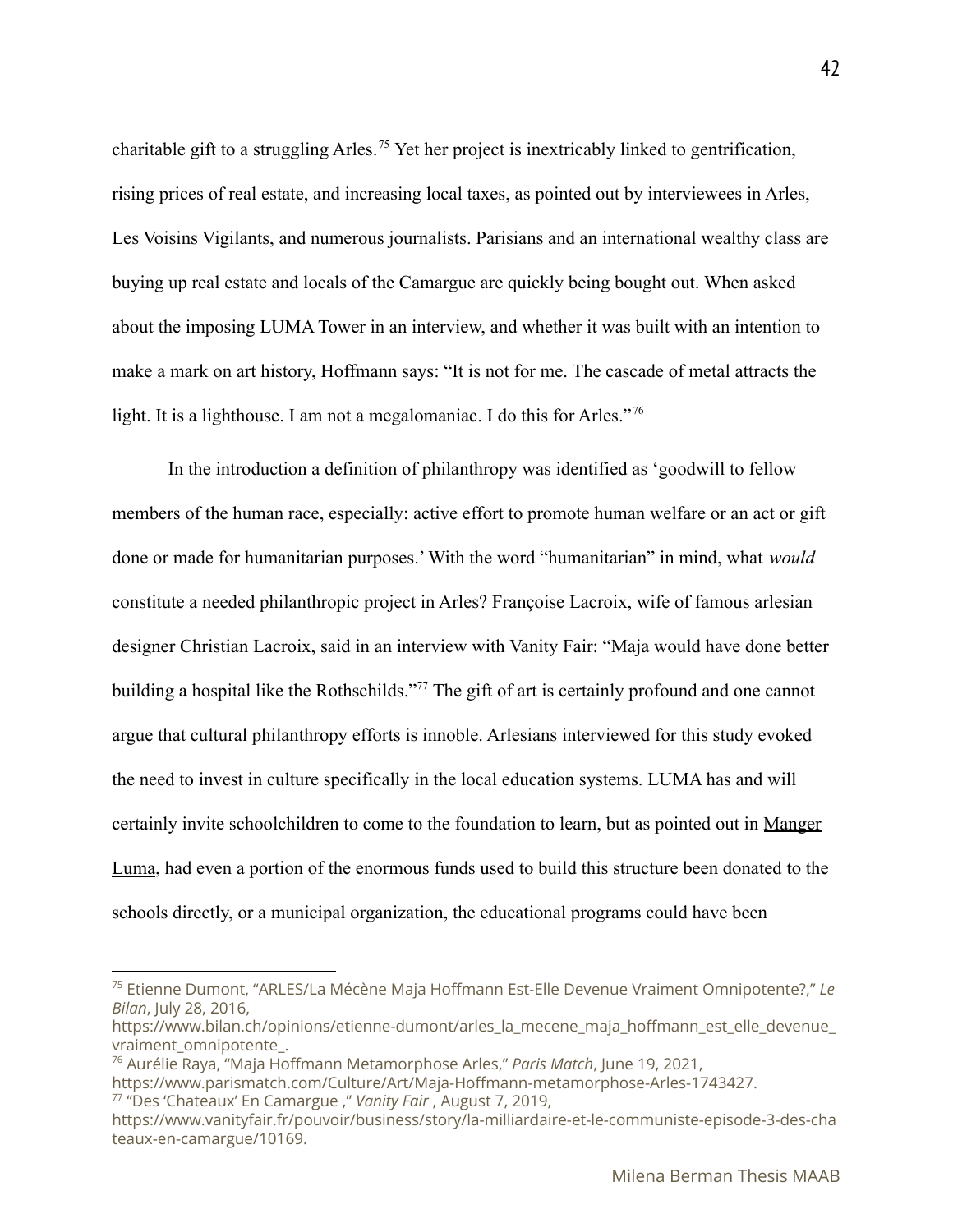strengthened from the inside. Why should a private billionaire take on this role? The public officials and school teachers know best what is needed and could implement programs directly, but often lack the funding to do so. A private institution inviting school groups to come learn about the art market, rather than investing in the schools themselves, according to Les Voisins Vigilants, is out of touch with the humanitarian needs of Arles.

Is increased tourism a positive side effect for Arles? Perhaps. But Arles cannot be compared to Bilbao in the sense that it was not culturally lacking before the arrival of the LUMA tower. Local gallerist Anne Clergue says the "Bilbao Effect" does not apply to Arles, which was already established as a culturally important place. She says that the foundation is an *addition* to the landscape rich in history and art. David Grzb, local elected official is quoted saying: "The attractiveness of the city existed before Maja Hoffmann. It is her who is profiting from Arles and not the opposite. She must not think she is in a conquered land."<sup>78</sup> Every Arlesian consulted or interviewed for this study agrees that the city has changed in the last 15 years. But whether it was Maja Hoffmann's doing or whether she joined an already trending movement, is unclear.

The private sector presence in Arles is not limited to the Hoffmanns, though it was perhaps the Hoffmanns who formed a welcoming bridge. François Pinault's company, Kering, is one of the major supporters of Les Rencontres d'Arles. Bernard Arnault's LVMH is present too. City guides of Arles published by the luxury company were dispersed throughout the city during the summer of LUMA's opening. In the books, references between properties connected with the Hoffmanns lend to a certain feeling of déjà-vu. When one spends time in Arles, a feeling of curation by these cultural and financial superpowers feels evident.

<sup>78</sup> Vanity Fair, author not noted, 2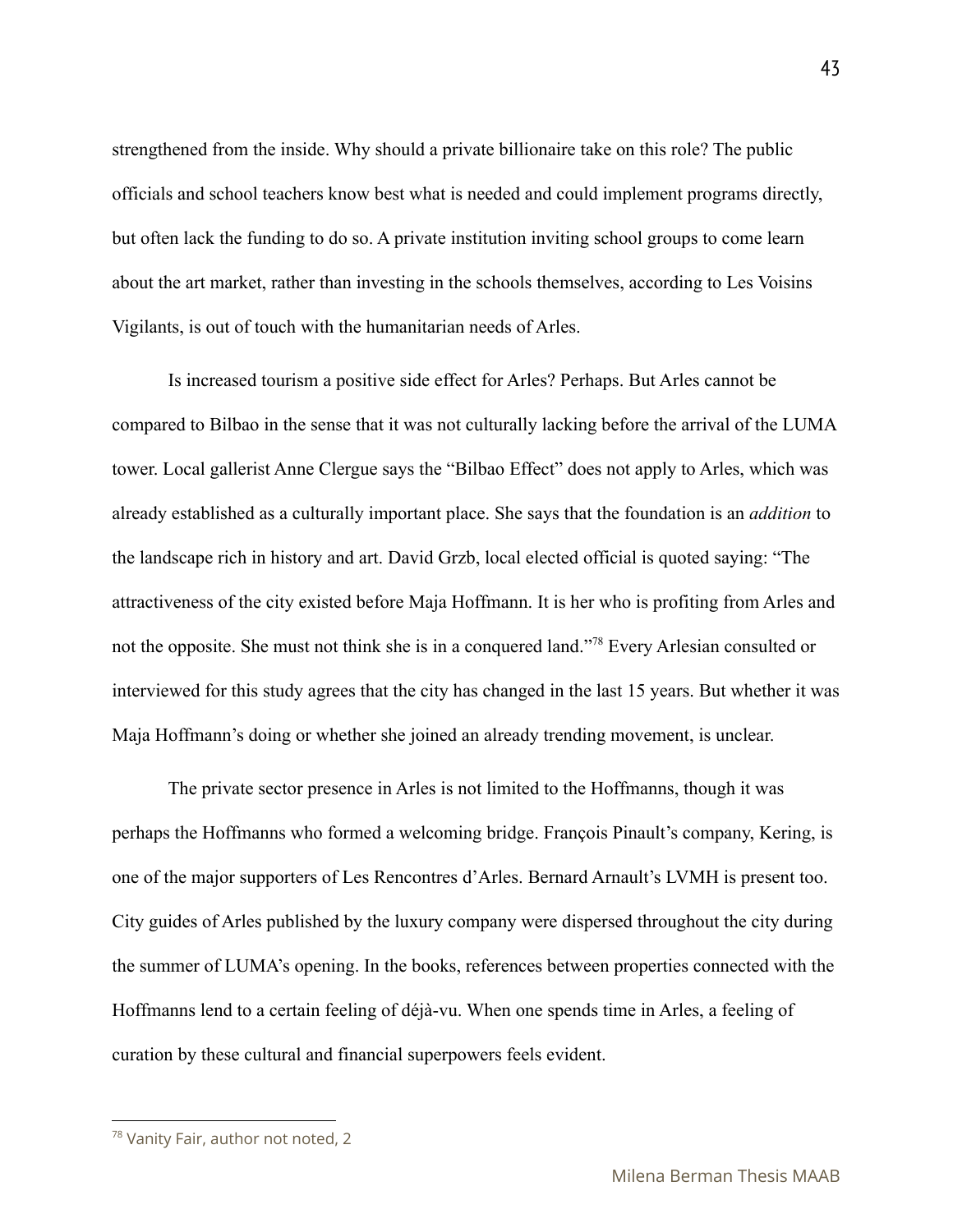The Hoffmanns' love for this region is undeniable. Their desire to give, to preserve, and to promote, cannot be mistaken for ingenuine. The often harsh critiques of their monopolizing projects however, are valid. The size of these projects is enormous and represents that of city planning and of undertakings that should go through channels of political engagement rather than capital power.<sup>79</sup> Important issues arise when a single private entity or family (or in this case, a single person) dominates to such an extent as Maja Hoffmann in Arles. When asked whether she was a "cultural militant," Hoffmann replied "Je suis engagée" (I am committed)."<sup>80</sup> She describes her meditation practice, envisioning the world that she wants to live in, and her drive to create it. It is *her* project. While cultural discourse in 2022 is focused on inclusion polyphonism,  $81$  a dominance such as this is indeed out of touch and problematic. Gallerist Anne Clergue said in an interview that more culture is always a good thing and that LUMA is a positive addition to the cultural cast of Arles.  $82$  When asked however whether she thought the project was truly conceived as a gift for the people of Arles, she answered "no." This is the overarching reception to the LUMA Foundation in Arles, which beckons the question: does its legal status match the project, given the definitions discussed in the previous chapter and introduction? A collector may build a museum in a place that they love because they wish to do so, and in doing so fulfill an entrepreneurial drive and desire to have the public see what they are most proud of: their intelligent, impressive, and expensive collection. This does not necessarily mean that it responds

44

<sup>79</sup> Various local publications in Arles including L'Arlesienne and Manger LUMA express outrage at this approach Maja Hoffmann has taken to alter the city. Clearly acting with a power exceeding that of the city's, Hoffmann has engaged herself as if she were an elected official. However, as pointed out by Les Voisins Vigilants: she was not elected.

 $80$  Rava 1

 $81$  A concept which will be further dissected in the conclusion

<sup>&</sup>lt;sup>82</sup> Interview with the author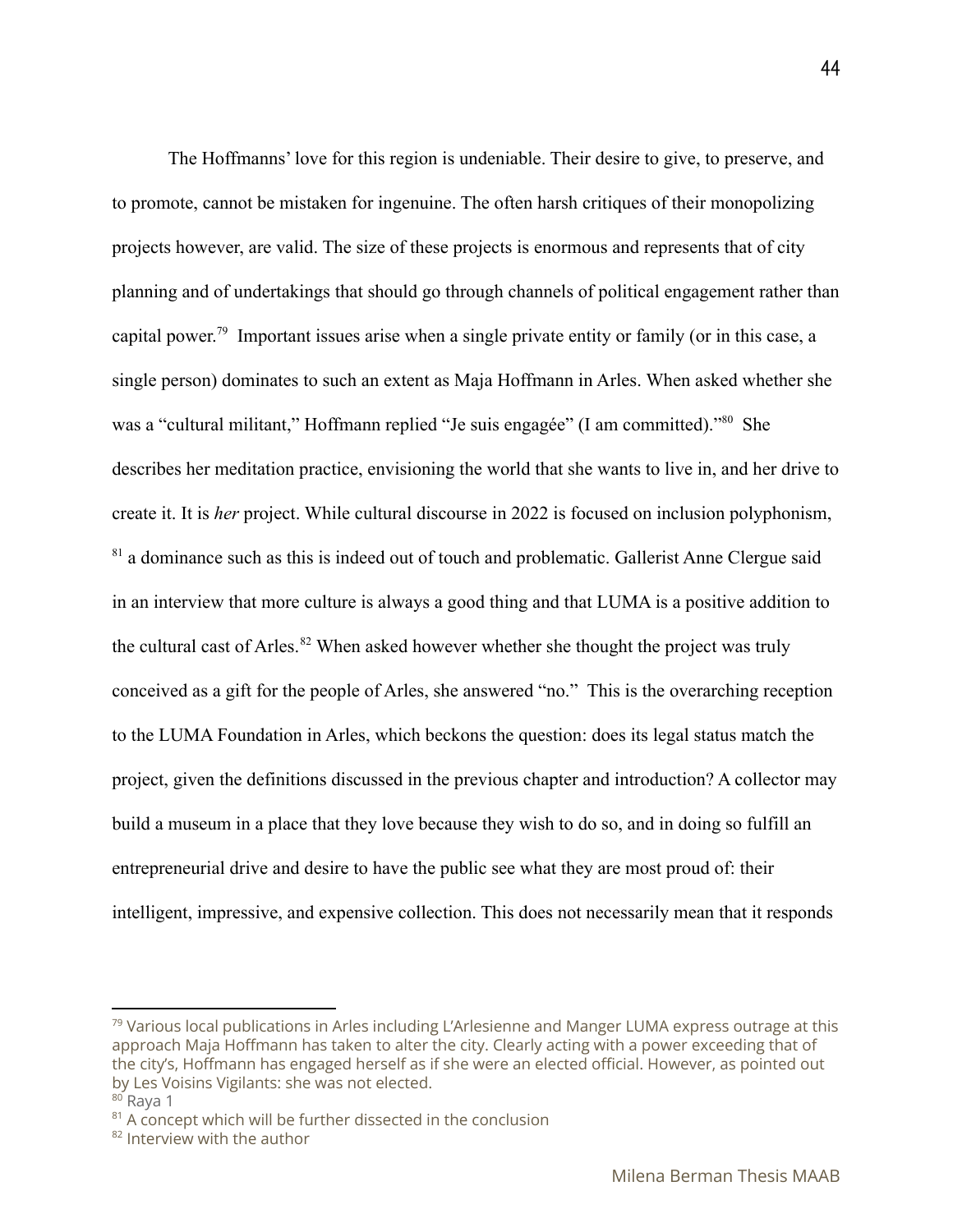to or even interacts with the public need in a genuine way, which is the understood "humanitarian" role of philanthropic foundations.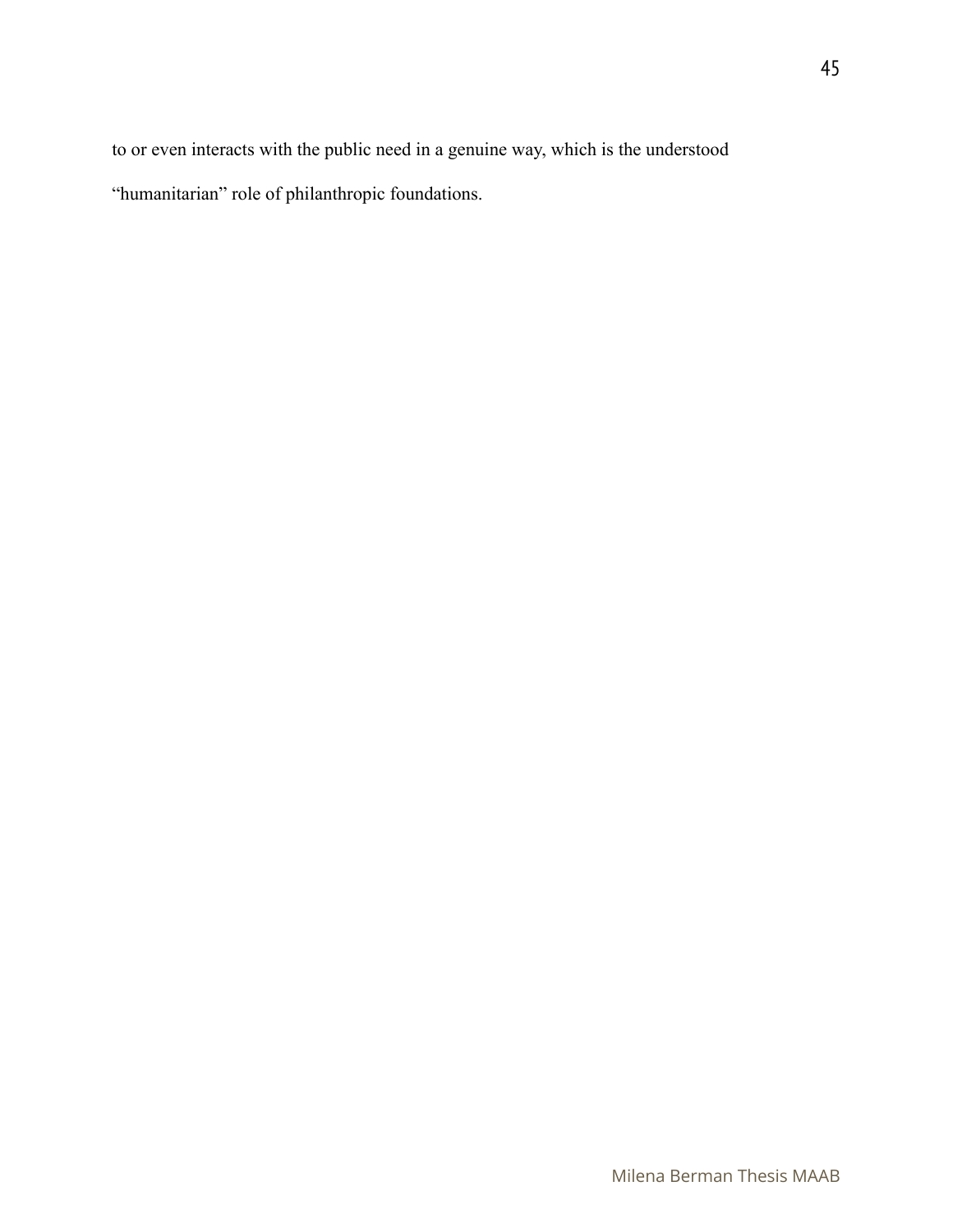#### **CHAPTER 4: CONCERNS AND IMPLICATIONS**

A look at the case study of the LUMA Foundation as an example of the trend of private non-profit art foundations brings up various concerns. The nature of the project as a philanthropic entity in service of the public, the dominance of the private individual overriding or overwhelming the public cultural infrastructure, and the role (or exclusion) of the local community are all problematic. But there are more issues to be aware of when examining the trend of private art foundations in France and indeed, globally. This chapter will look at the questions of longevity, access, the marketization of art, and the blurring of the line between public and private.

In his essay *Indiana Jones and the Ruins of the Private Museum*, art historian, curator and museum director Chris Dercon imagines an explorer on a quest who comes to find the ruins of a privately owned star-architected museum of contemporary art that has been taken over by vegetation in a remote destination in Costa Rica. He describes fragments of works of art decaying in the jungle - Jeff Koons, Andres Serrano, John Currin, Takashi Murakami. Dercon uses this fantasized tale to imagine how someday we might look back at this trend of the 21st century. "No matter how responsible a private collector is, the fact that this is a private setup with no long-term financial guarantee, let alone a consistent policy, means that this is a purely temporary state of affairs." Eventually, he states, "most private museums cannot survive without state intervention."<sup>83</sup> Endowments run out and the next generations are not always interested in

<sup>83</sup> Cristina Bechtler and Dora Imhof, *The Private Museum of the Future* (Zürich: JRP Ringier Kunstverlag, 2018), 189.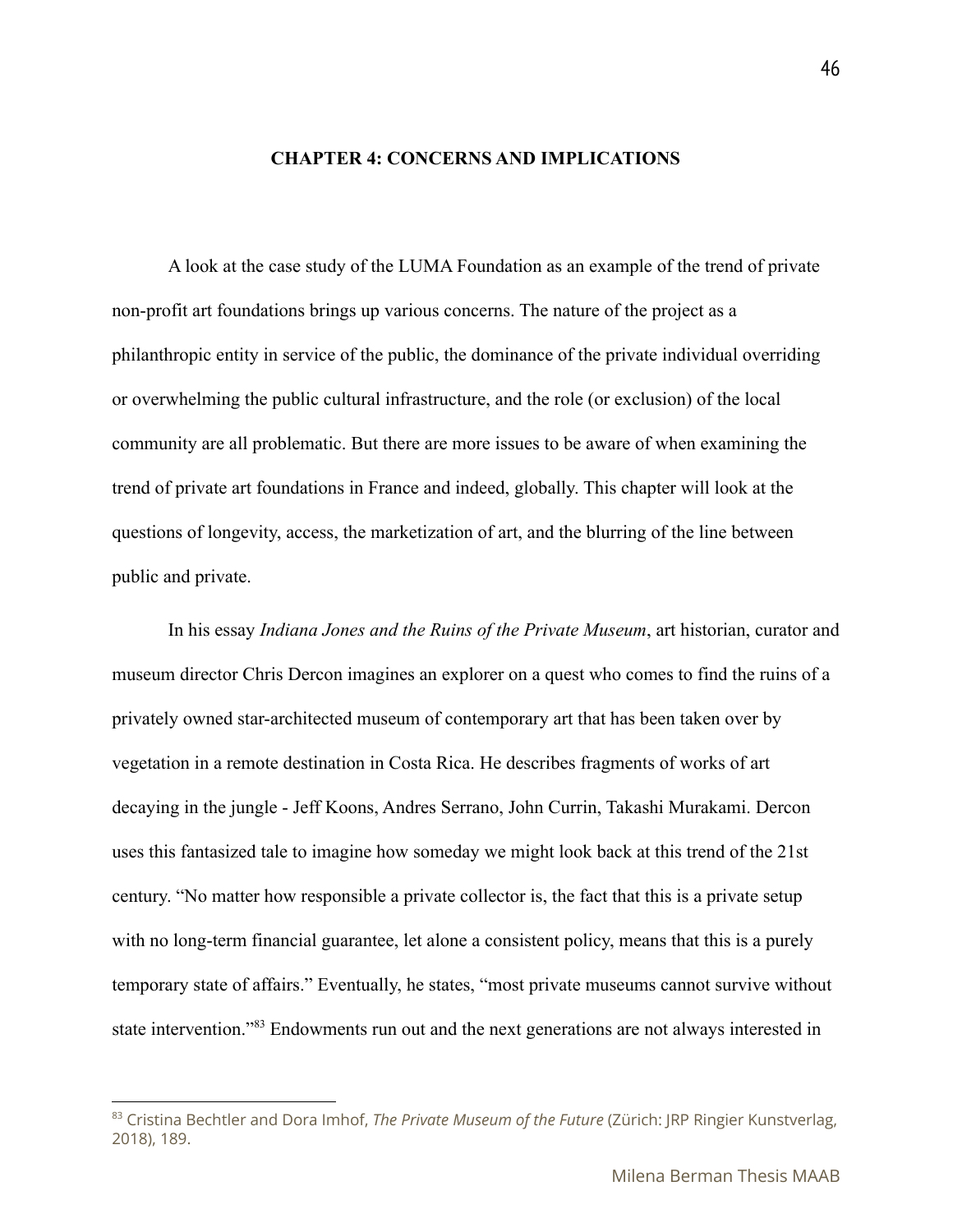taking on their parents' or grandparents' projects. In many instances, the state has had to take over financial obligations as is particularly the case in Germany.<sup>84</sup>

Georgina Walker and Georgina Adam both express concern on the subject of longevity in their books as have gallerists and cultural philanthropy advisors interviewed for this study. In the context of the mega collectors' private museums, cultural philanthropy advisor Leslie Ramos comments: "What I would really hate to see is projects that start with dubious funding and then end up becoming a burden to governments, the state, or to the taxpayer." Walker and Adam both give numerous examples of private museums worldwide that have closed due to lack of long-term vision and/or funding breakdowns. $85$ 

Perhaps a private collectors' foundation *should* be ephemeral and understood as a sort of "pop up" from its conception. When asked whether one might consider the private art museum to be inherently ephemeral, Philippe Mèaille, collector and owner of the Château de Montsoreau museum of contemporary art, says this is humbling and an important element to consider when comparing private museums with public institutions.<sup>86</sup> If, as this study and others find to be true, the private collector is most interested in sharing their collections through entrepreneurial endeavors, carving themselves a space in the cultural landscape of their own time, why must these spaces live on? Once their time (and interest or financial viability) runs out, if collections are deemed interesting enough by public institutions, they can be absorbed and viewed there. Chris Dercon says in his essay: "if an art collection is not of a high quality, then it should not be

<sup>&</sup>lt;sup>84</sup> These examples are discussed in depth in Georgina Walker's book.

<sup>&</sup>lt;sup>85</sup> Georgina Adam gives many examples in the following article: Georgina Adam, "Les Musées Privés Meurent Aussi," Le Quotidien de l'Art (Le Quotidien de l'Art, November 9, 2019),

https://www.lequotidiendelart.com/articles/16436-les-mus%C3%A9es-priv%C3%A9s-meurent-aussi. html.

<sup>86</sup> Interview with the author.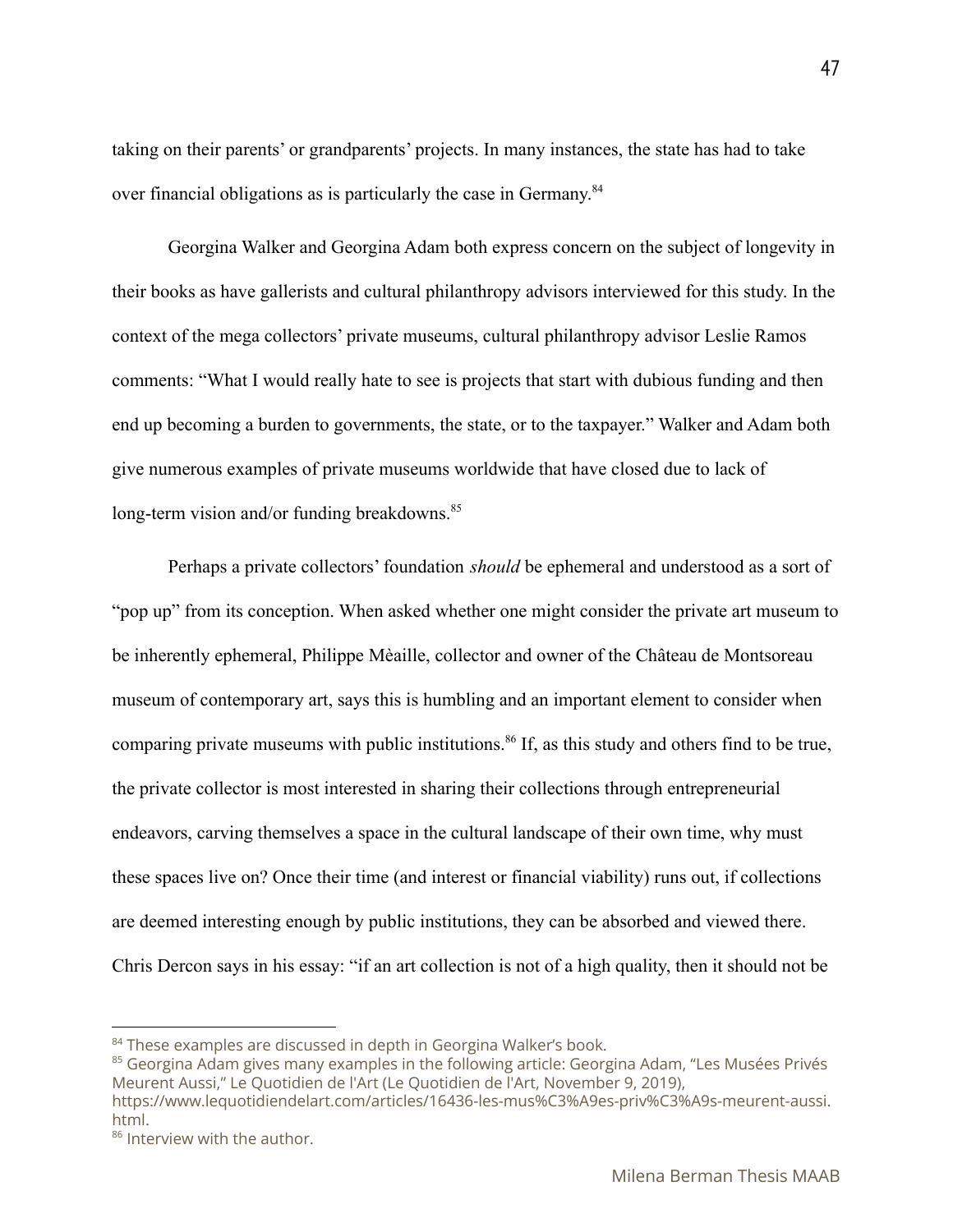preserved." The truth is, some collections will and should disintegrate. The history of curating demonstrates that they can be brought back together and displayed for the public when the quality of the collection is exceptional. Others may have had their moment, served their philanthropic and entrepreneurial quest to "share art with the public," and that will be enough. There is however the issue of the very expensive buildings created to house the collection being left behind and the burden these structures may leave on the taxpayer and municipalities.

Whether the foundation's museum structures are built to be ephemeral, their collections donated, and the buildings repurposed by the city, or whether they are donated in their entirety to the public, it is of utmost importance that a plan be put in place. When asked what Maja Hoffmann's plan was for the LUMA Foundation, an Arles gallerist replies: "I'm sure that Maja has a plan for the longevity of her project. But I don't know what it is. I know that her children are not very interested in the foundation in Arles. I'm sure she has a plan, but honestly, I don't know what it is. I do think this is a worry for the city."<sup>87</sup>

One alternative may be a mix of public and private as is the case with the Collection Lambert in Avignon. Gallerist Yvon Lambert gave his collection to the city of Avignon and is able to enjoy a museum bearing his name created in his own lifetime, in a city with which he is deeply connected. He did so without ever starting his own private art foundation. On July 15, 2012, the day of his donation to the city of Avignon and the French state, he said "I wanted to expose it all so that this memory of myself, my personal collection, becomes public, accessible for all."<sup>88</sup> As part of the agreement, the city of Avignon agreed to expose the exhibition in its

<sup>&</sup>lt;sup>87</sup> Anonymous for the purpose of this quote

<sup>88</sup> Forum d'Avignon website. Article: "Collection Lambert: Private Money, Public Heritage" Translated from French.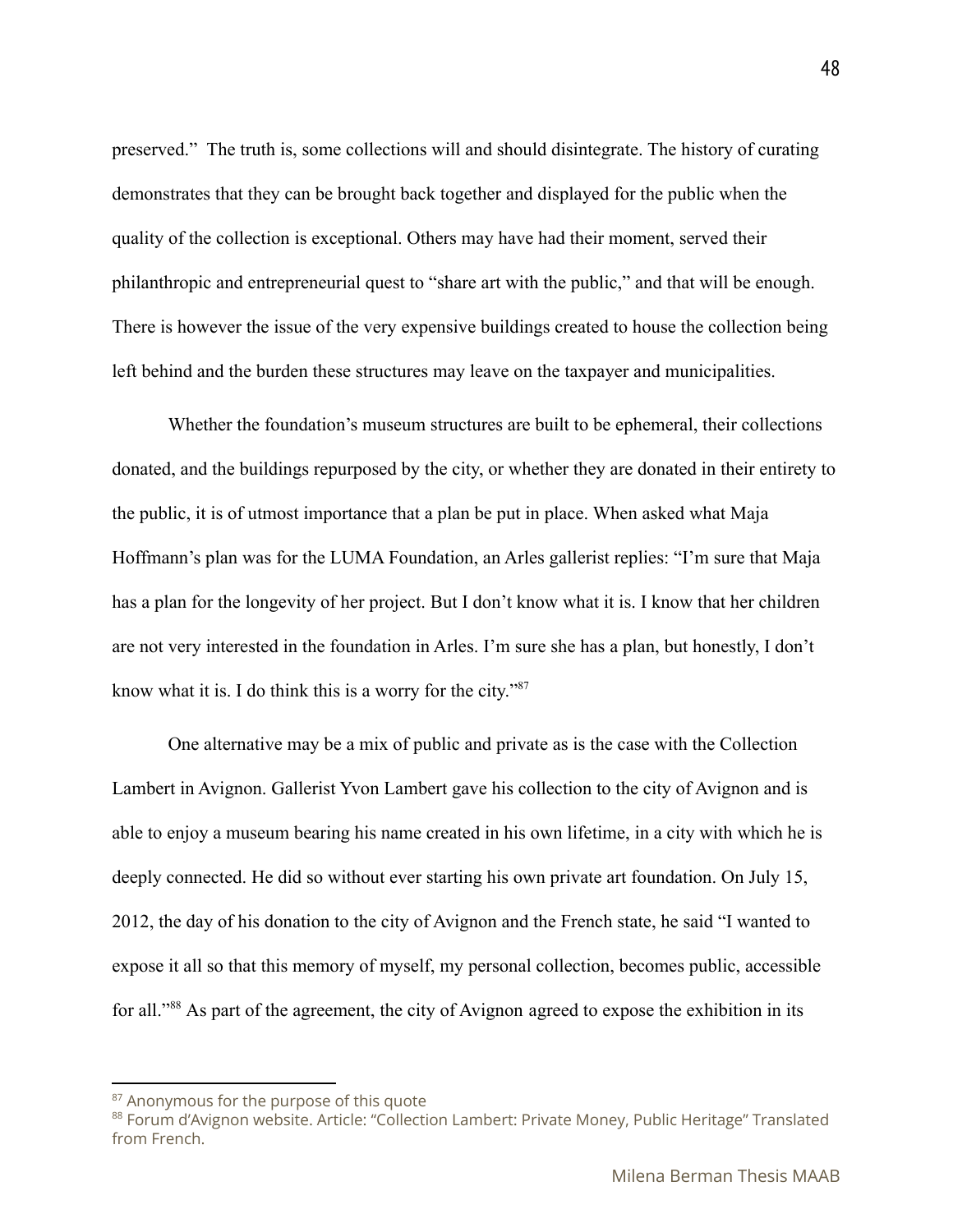entirety in a single historic building with an extension into a neighboring historic building. This solution should, in theory, suit the collector of the 21st century, but it is missing one important element and that is the entrepreneurial drive of heading a museum project. While Yvon Lambert is certainly involved and signed a very attractive deal in that his collection remains together and on display (stipulations which not every city will be able to agree to), many of the mega collectors of today want to actively head their museum project, being involved in every decision. They want to act as CEOs, Directors, *and* curators.

Another concern is the question of access. Who is being referred to when the collector sites wanting to share their collection with "the public" as the main motivation. Edouard Carmignac opened his foundation (dotation *publique)* on an island off the coast of the south of France in 2018 as he felt this was a "privileged space."<sup>89</sup> Tour guide Jean François Huttin is based in Hyeres, the town from which the boats depart for the island. When asked what he thought of the foundation, he said that he had tried to visit twice and was not yet successful. "They want to select their visitors at a certain level," he said, going on to describe a place of luxury opened for the elite, which is not his regular clientele. He guessed the foundation was orienting itself towards sales, imagining a close connection with the art market. "It is disconnected, an extreme niche. It is not for the public. We have the feeling it is not for us," he says. Huttin went on to describe a new municipal museum in Hyeres, recently opened and "very accessible at 4 euros, easy opening hours, and a great collection." Another guide based in nearby Monaco who, on the contrary, *is* focused on luxury cultural tourism, also said in an interview for this study that he had never been to the Carmignac Foundation. Those identified in the context of

<sup>89</sup> Hannah McGivern, "'A Privileged Space, Remote from It All': Fondation Carmignac Opens on Island off the Southern Coast of France," *The Art Newspaper*, June 1, 2021.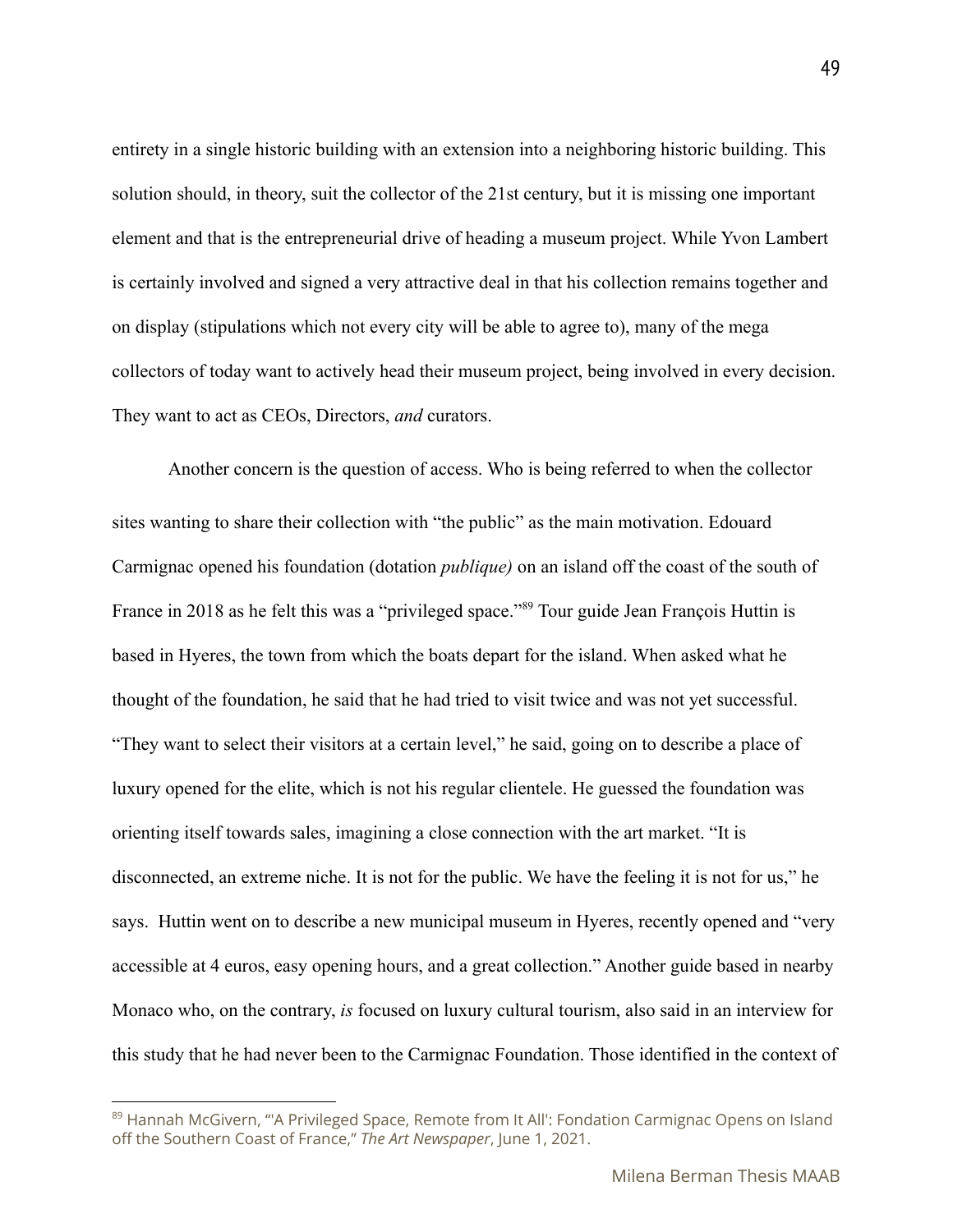this study as having visited the foundation, were all international art collectors and art professionals. While a project like the Fondation Carmignac may present some positive outcomes for locals in increasing international tourism to Poquerolles, it does not appear to integrate or contribute to the local ecosystem in a way one might imagine a non-profit foundation to do.

The marketization of art advanced by private art museums, in whatever legal format they take, is another concern. Poet and art writer Annie Le Brun in her book Ce qui n'a pas de prix describes the current era as "a marketization of everything" and warns of the dangers of new markets "inseparable from an unprecedented collusion of finance, contemporary art, and the industries of luxury."<sup>90</sup> Indeed, the wealthiest entrepreneur class (often connected with the luxury sector in France's case) opening private art museums and foundations are actively engaged in the speculative art market and informed thereby in their collecting. They attend the same fairs, work sometimes with the same art advisors, and their collections are reflective of this. Both the Pinault Collection housed in the Bourse de Commerce in Paris and the LUMA Foundation of Arles exhibit the same piece by artist Urs Fischer in their main galleries.

Chris Dercon writes: "Leading architects are currently designing eccentric private museums in far-flung locations across the globe. Yet often these private collections look much the same. With some exceptions, today's private museums for contemporary art are clones. Their contents are interchangeable, with the same artists and distinctly undifferentiated works." He describes the private museum as a virtual space "belonging first and foremost to the world of the media, the glossy magazines, and design culture."<sup>91</sup> It is true that the glowing reviews of these

<sup>90</sup> Annie Le Brun, *Ce Qui N'a Pas De Prix: Beauté, Laideur Et Politique* (Paris: Pluriel, 2021), Preface.

<sup>&</sup>lt;sup>91</sup> Bechtold and Inhof 189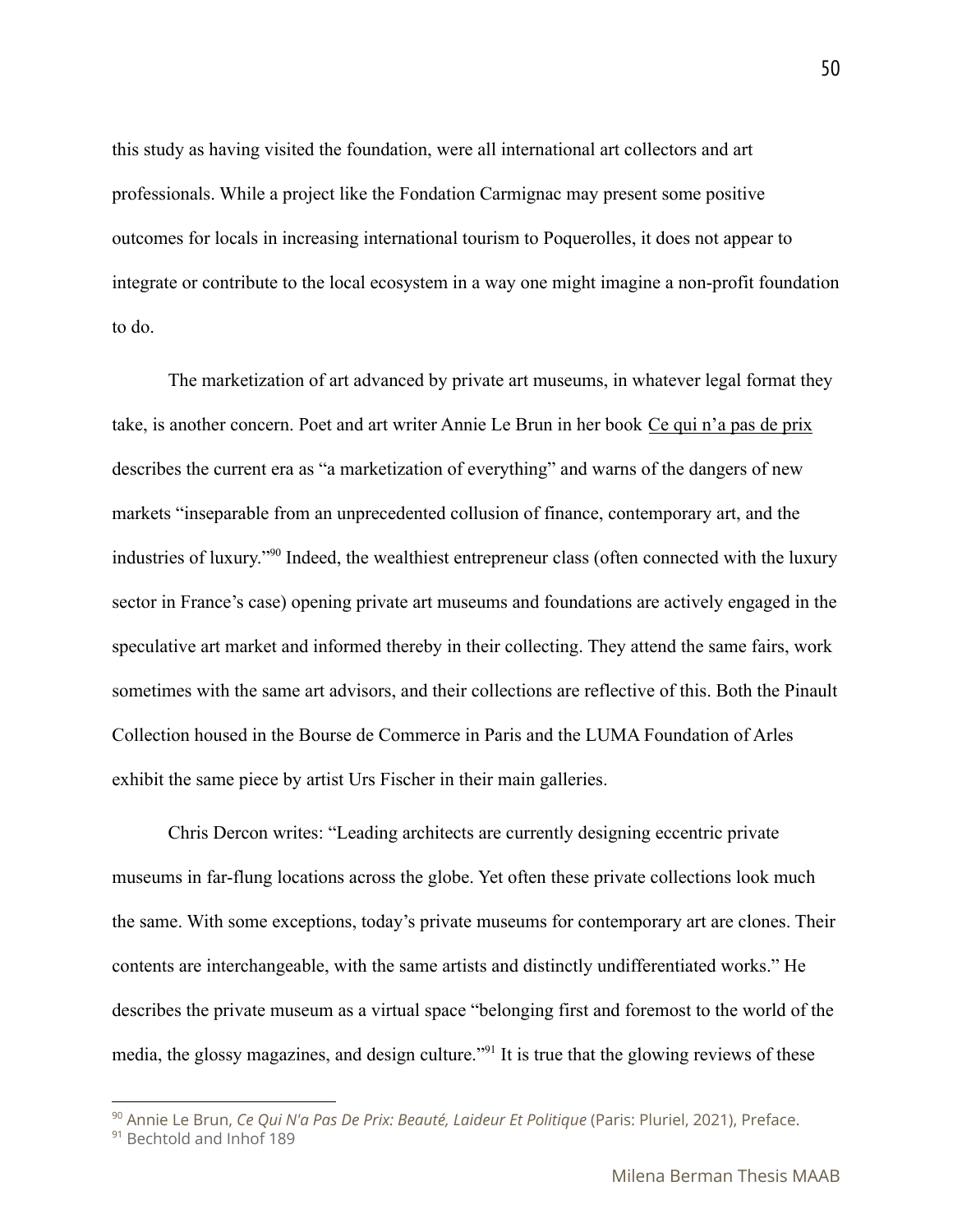spaces appear in so-called "glossy magazines" such as travel and design publications Departures, Wallpaper, Forbes' *How to Spend It*, and others, while the critical reviews looking at content appear in periodicals covering art, society and culture such as Le Monde, Art Newspaper, and the Quotidien d'Art. The exorbitant value of these collections and the buildings created to house them are joined by boutique hotels, shops, and museum restaurants all in line with a vision of luxury and lifestyle of the ultra-wealthy. In his critique of the LUMA Foundation in Le Bilan, Christophe Catsaros says that even if Maja is not benefiting from the "scandalous" tax exemptions exploited by the likes of LVMH in Paris, she is a definite vector of the financialization of  $art.^{92}$ 

In the collectively written book *L'art et l'argent* edited by philosopher Jean-Pierre Cometti and poet Natahlie Quintane (second edition 2021), various academics and artists discuss their views on the marketization or financialization of art. On this subject, Jean-Pierre Cometti says: "Neoliberal economies have integrated art into the mechanisms of the market as a factor of investment, of speculation and of exchange, at different levels and in different ways," adding that the collusion between the private world and art is a masquerade and cannot be taken seriously. The book refers to this trend as art that is consumed the way luxury is consumed, claiming that the same methods of presentation are used in the private museum as in the private boutique. The context of exploding prices of art and market speculation cannot be disregarded when assessing the collections of today. Dercon asserts that while the private is dominated by the market, the public is "the art historical as well as the social pharmakon (...). In its structural internal plurality,

<sup>92</sup> Christophe Catsaros, "Le Temps," *Le Temps* (blog), November 16, 2021, https://blogs.letemps.ch/christophe-catsaros/2021/11/16/a-arles-leffet-luma/.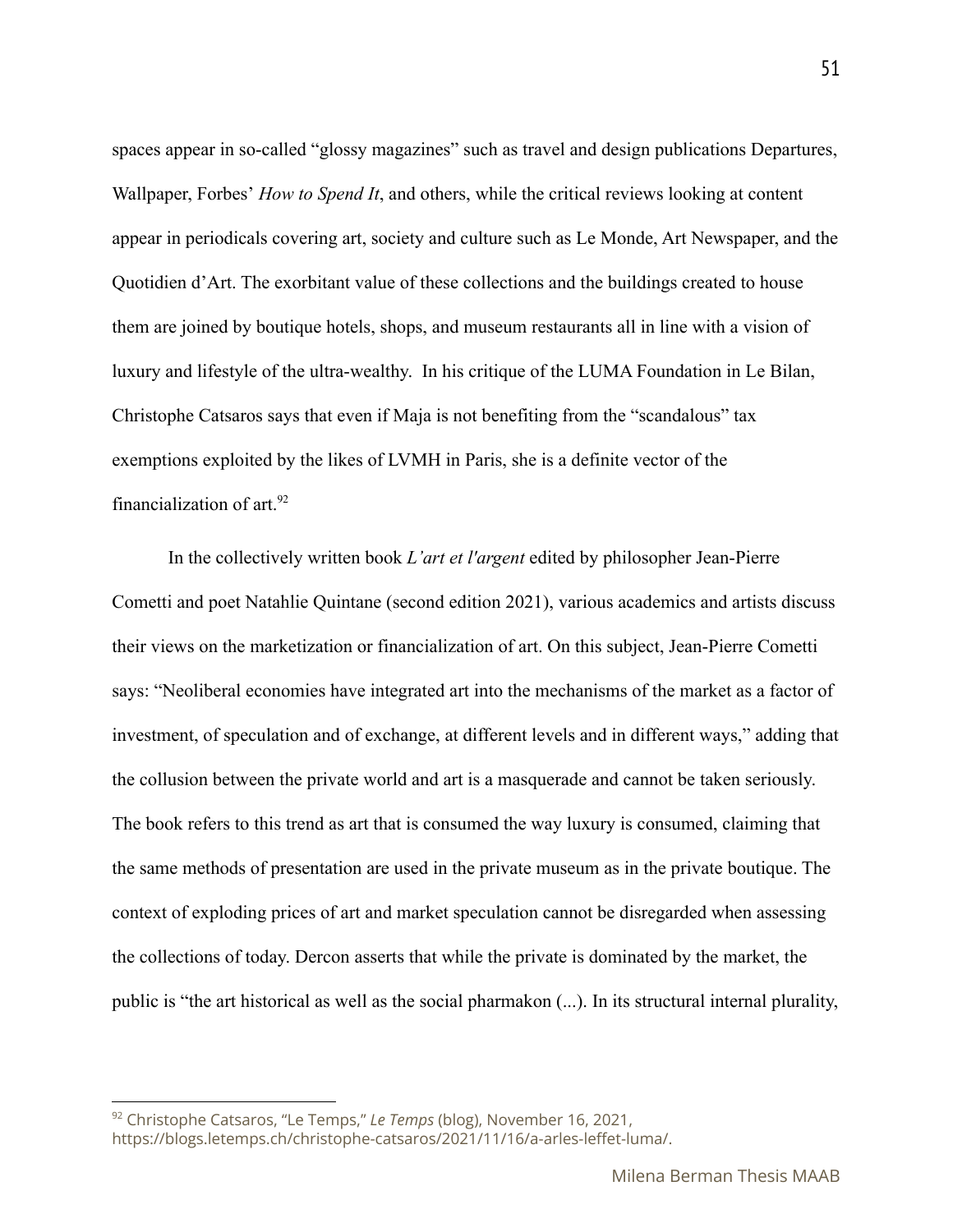the modern public museum engenders an expanded cultural representation that is much more than the possibilities of economics."<sup>93</sup>

In the context of an ever-growing wealth gap in which the billionaire class is opening impressive and often powerful institutions of culture, while the public cultural sector struggles for funding, there is reason for concern. Should we accept these private collectors and corporations as the curators of the contemporary canon of art history or are they moreover reflections of the market and incarnations of the dramatic economic disparities of the 21st century? Neither is entirely true and not all private museums are part of the problem. The next concern that may help to alleviate the tension here.

It is of utmost importance that the public be able to differentiate the private from the state-run art institution. It is not always clear when visiting these private spaces that they are in fact based on the tastes and ideas of private individuals. The Louis Vuitton Foundation in Paris and the case study of LUMA shows that not only do some appear to be public in their physical presence, but they may also act in ways one might expect from a public institution. Their financial power allows them to make decisions almost unanimously and create disproportionate impact in the cultural sphere. Perhaps rather than the "Bilbao Effect," we will refer to a "LUMA effect," as critic Christophe Catsaros does, looking at France specifically. "The prestigious projects come one after the next, short circuiting the intrinsic connection that exists in France between the state and its cultural policy. It is a bit as if, not daring to question a respected doctrine, the state strives to slowly substitute an alternative model: a reform which does not call itself as such." He speaks of a new doctrine in which the private overtakes the public and states:

<sup>93</sup> Dercon 190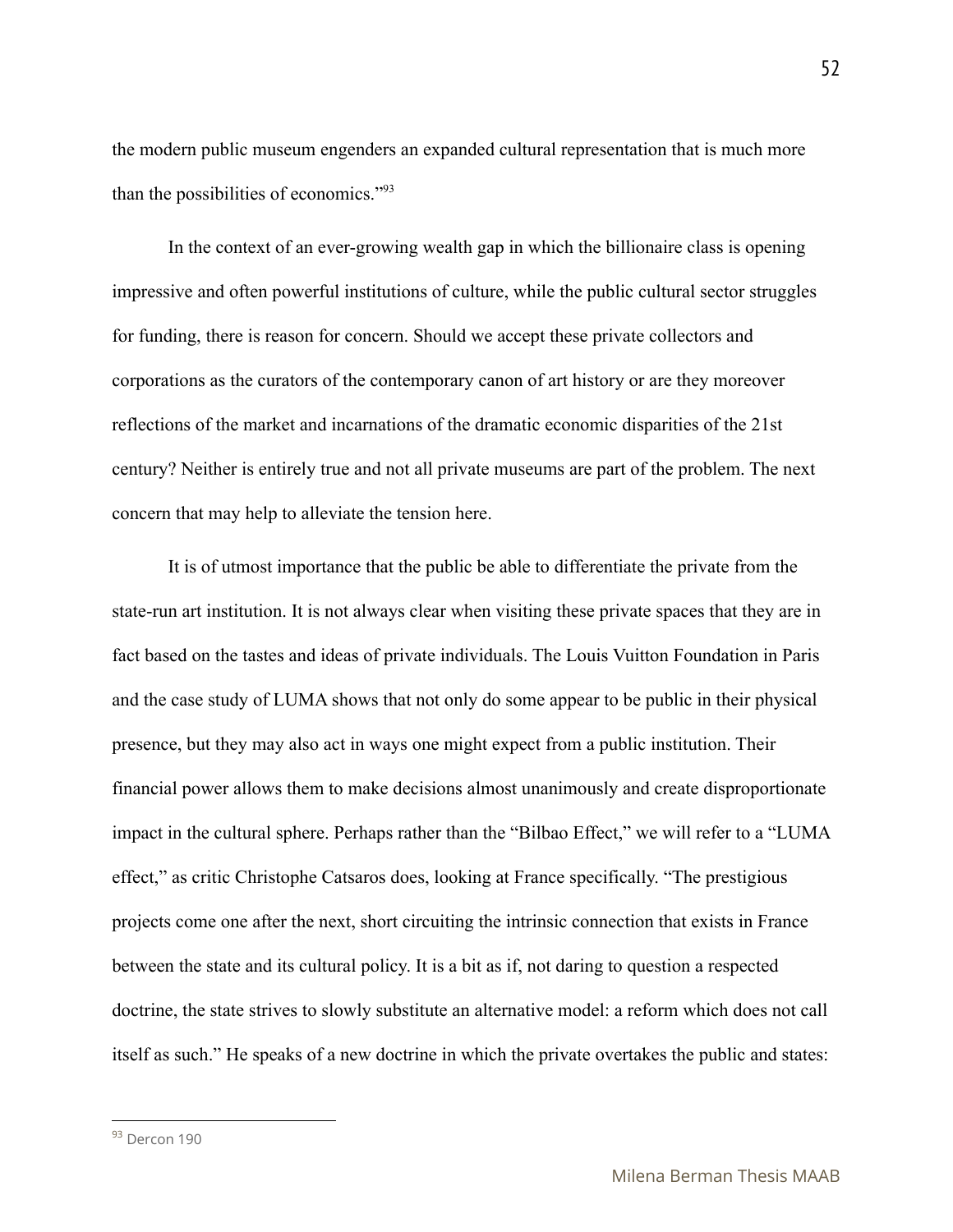"Culture should have a pedagogic and federal role for its society, with the state being its principal pourvoyeur."<sup>94</sup> Is it important that the differentiation between the public and the private remain clear for the viewer and that the private respects its place as *a* perspective, a personal project, a snapshots of a collection and a collector, rather than overtaking the whole ecosystem.

Finally, there is the concern that private patronage is leaving the public institution in favor of the private. Cultural philanthropy advisor Leslie Ramos comments that those opening their own museums "are donors to existing museums. We cannot forget that museums rely on philanthropy from these mega collectors building these spaces. What is going to happen if existing museums no longer receive this support if all of this money is geared to their own projects? The same is true for donating works of art, museums will not be able to continue with the tradition of collecting." According to an article by Roxana Azimi in the *Quotidien d'Art*, the Society of Friends of the Musée dOrsay lost about 200 members out of 700 during the pandemic. The Society of Friends of the Musée National d'Art Moderne lost about one fifth of its members.  $95$  These figures are from 2021 and certainly since 2022, membership is rising as in-person gatherings are again taking place. Still, competition with the private sector is worrisome.

<sup>&</sup>lt;sup>94</sup> Catsaros 2

<sup>95</sup> Quotidien d'Art: Les musées se battent pour garder leurs amis, June 24, 2021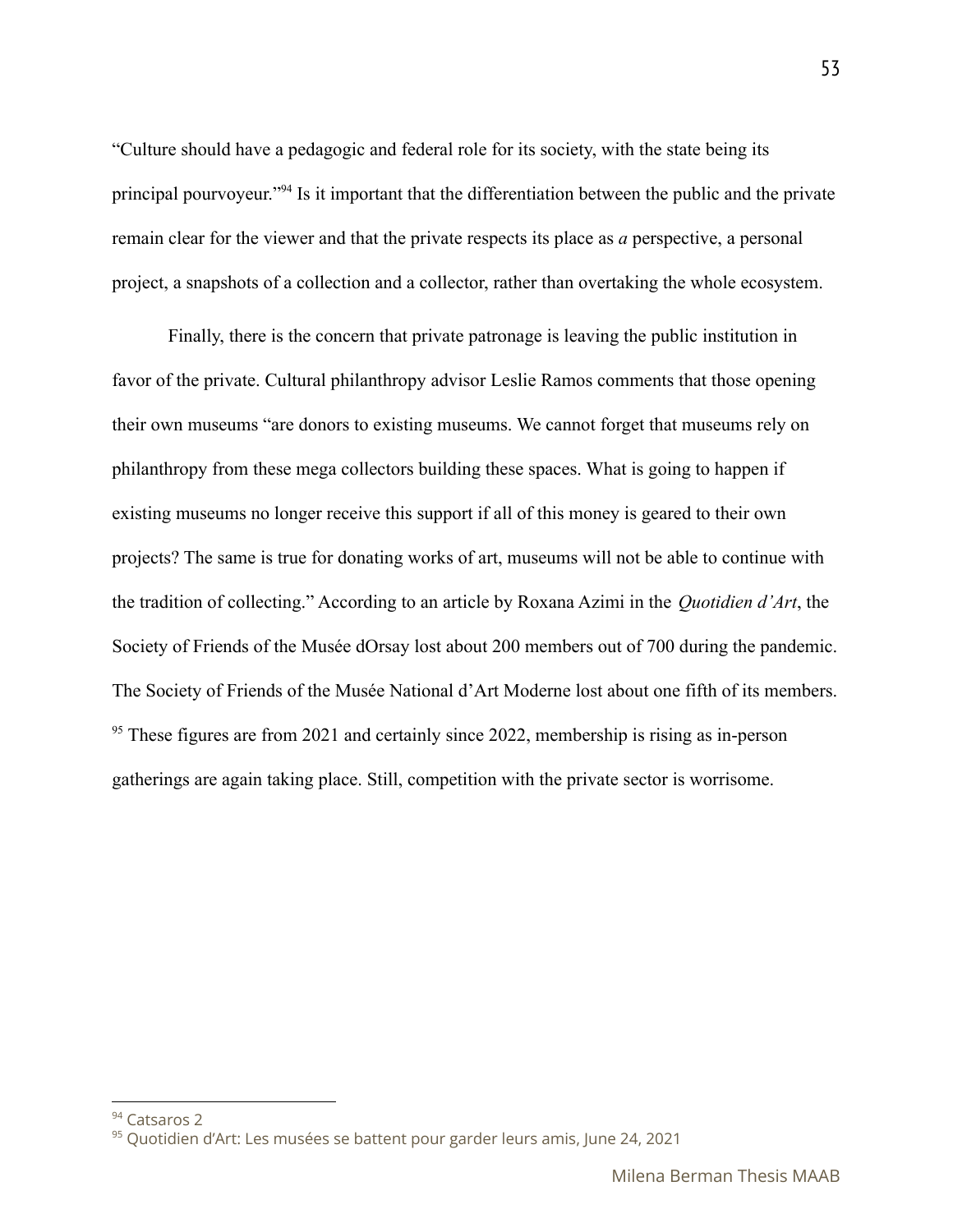#### **CONCLUSION**

#### **PRIVATE DOMINANCE IN THE CULTURAL SPHERE:**

#### **Finding its Place**

While this study has presented many concerns and criticisms of the private art foundations in its overview of the French cultural landscape in the 21st century, it would be false to say that these foundations are problematic as a whole. Diversity in culture is elemental to a rich artistic environment and France continues to become more interesting and varied with these new projects. As a professional working in cultural travel, these so-called "art destinations," are essential to my work. Particularly the further-flung art spaces facilitate movement around the country of France for cultural tourists who may otherwise not have explored further than Paris. The foundations described in this study, and others, create footholds allowing me to delve deeper into the cultural story of France for my clients, visiting the Loire Valley, the Maritime Alps, the Camargue, Bordeaux, and more. There is inspiration to be found in private art spaces that offer varied approaches to engaging with contemporary art whether in the Bois de Boulogne at the Louis Vuitton Foundation, barefoot on the island of Poquerolles, in the town of Arles adjacent to roman ruins, or in a Loire Valley chateau surrounded by vineyards. In France, the private sector can dynamize and spread out cultural content, bringing access, tourism and the cultural diversity along with them. It is important to identify these positive effects as well as to critically assess the changes occuring on a grand scale as the influence of the private sector increases. This has been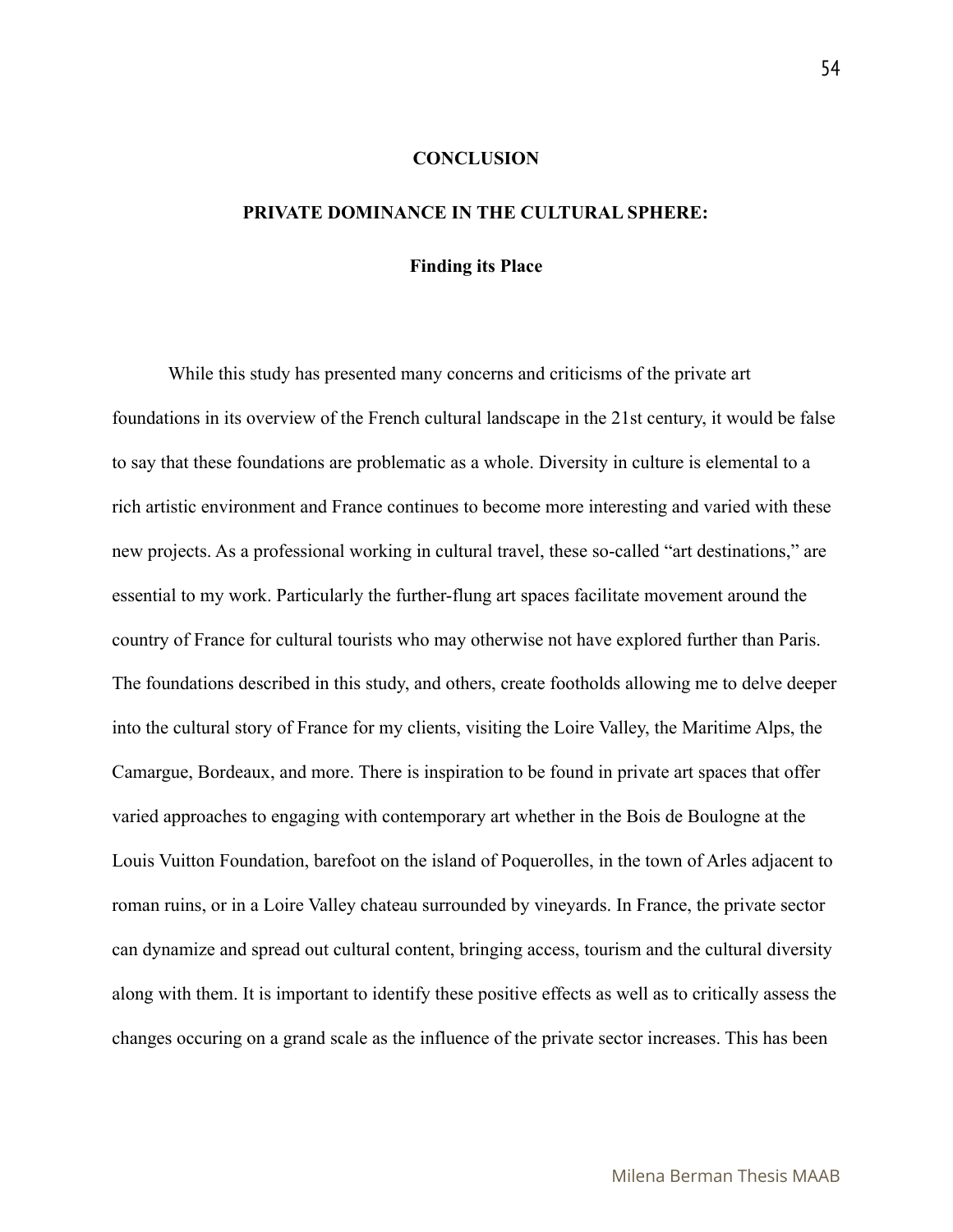especially of interest to me as I endeavor to tell a story of the histories of art, patronage, and collecting in France through cultural tourism.

This study produced qualitative data by conducting interviews, listening to and reading varied voices of the cultural sector and their response to the trend of private art foundations. The next necessary step to answer the questions asked here will be to collect quantitative data and to conduct many more interviews in places where private foundations have been set up. It will be important to ask individuals, especially in the provinces of France (where the effects can be more easily felt), whether they engage with the private art foundations as philanthropic projects, whether they understand them to be public or private, and what they experienced when they visited, if they did. It is not necessarily the number of visitors that will reveal most because *consumption* of art will not be the most telling measurement. The starchitect buildings and glamorous "lifestyle" element to these spaces may attract many visitors, so it will be exit interviews focusing on content and the learning process taking place when visiting the galleries as well as interviews with local municipal representatives regarding collaboration that will count the most.

In examining the rise of the private art foundation in France, we have also looked at the struggle of the public art museum. Public institutions must continue to be supported and we (the state, the people, and the patrons) must help them survive. As discussed in chapter 2, in order to survive, they must become more agile, nimble, dynamic. As a curator of cultural travel, I see the seductive nature of the 'destination' art experience. The sense of place and the entanglement with nature is very attractive and something not generally found within public institutions. Dominque De Menil wanted to build her private art space in Houston, Texas as an anti-museum.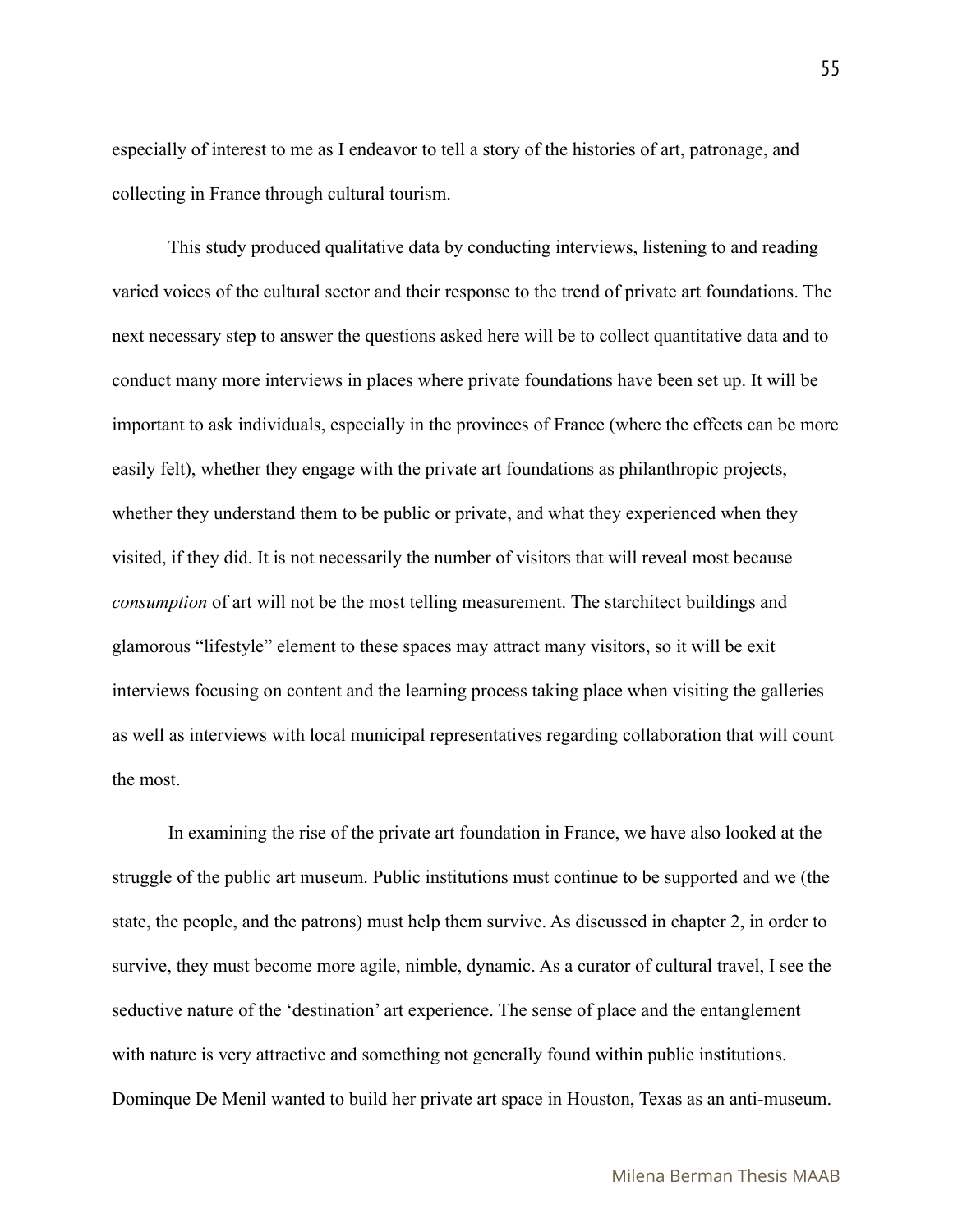She was after a "sense of enchantment."<sup>96</sup> Describing the Fondation Maeght, yet another space built on the idea of *not* being a museum, journalist Jean-François Lasnier describes a revival of "the mythical Arcadia, that ideal land where men live in peace and harmony with nature"<sup>97</sup> The rise of the private art museum represents an increased appreciation by the public for experiential engagement with art - on islands, in gardens, on vineyards, in sculpture parks - and perhaps public institutions should provide this type of engagement as well. Why can a museum not provide a sense of enchantment? Why can it not weave in nature as do so many of these private art foundations especially in the South of France?

In the introduction to this text I asked whether we should be concerned with the idea that the private is overpowering the public. The previous chapters highlight issues that are indeed worrisome. There are important implications to consider when private foundations created and funded by corporations and the ultra-wealthy build powerful cultural spaces and put on exhibitions of far greater amplitude and reach than what public museums can do. There are complications both ideological and logistical that arise from the private foundations, but the trend is here to stay and will continue to increase in scope. So how can the positive and negative effects be reconciled? How can the landscape incorporate these projects in a healthy and democratic way? How can these private collections be integrated, understood, and shared with the public without overwhelming it? The answers lie in clarity, collaboration, and an expanded definition of "museum."

This study has found that denominations and mission statements are important. As the cultural landscape becomes increasingly diverse in its procurers and guardians of culture - artists,

<sup>96</sup> Dominique de Menil

<sup>&</sup>lt;sup>97</sup> The Foundation, dedicated to artists (Maeght magazine) Jean Francois Lasnier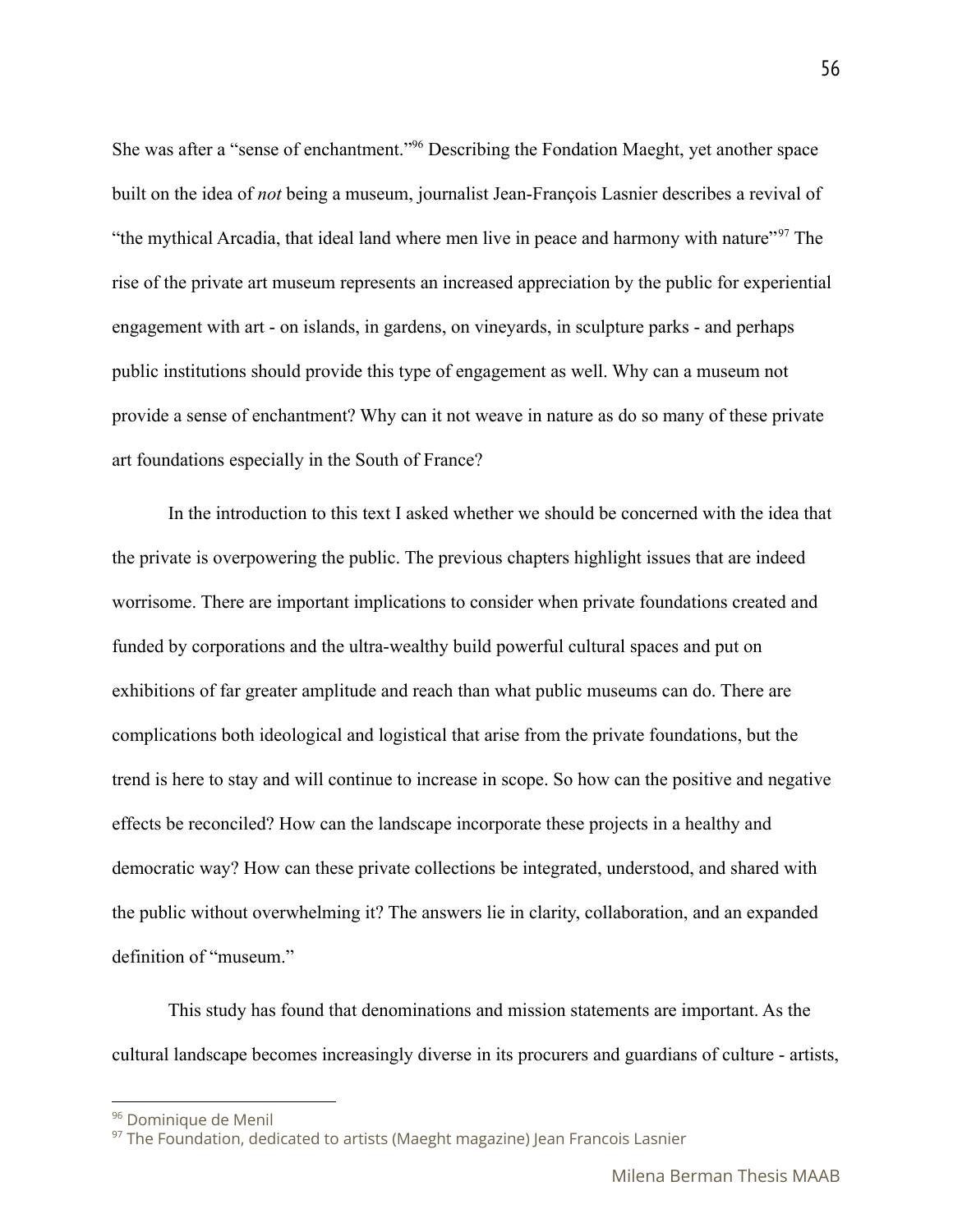corporations, and private collectors, foundations, endowments, associations and more, clarity is needed. Institutions must declare clear missions in alignment with their names and legal structures. If non-profit foundations, endowments, and associations are to serve the public good, then they must be held to this. If philanthropy is the main motivation as most studies find, then the private institutions must engage in humanitarian efforts with true impact, completely removing their commercial interests. Those establishments that are not engaged in this way, should exist as commercial enterprises or extensions thereof (especially in the luxury sector), and not presented as wholly humanitarian projects. Entrepreneurial art endeavors and the private collections of banks and luxury corporations have their place in the cultural cast of characters, however they need not be labeled as "foundations," even if they engage in some philanthropic projects. This is, rather, an element of their corporate social responsibility.

In addition to clarity and collaboration, the changes of the 21st century require an expanded understanding of what a space for exhibiting art is. The cultural community has been calling for change in public museums, and a broadening of our understanding of the museum space - both public and private - would be beneficial for both. The private collector endeavors to open an art space that is *not* a "museum," yet their spaces are understood as such. Perhaps the issue is not the word "museum," but rather its definition which desperately needs to evolve. The International Council of Museums' proposed a new definition of the museum in 2019. The following definition was rejected by the French chapter of the organization.

Museums are democratising, inclusive and polyphonic spaces for critical dialogue about the pasts and the futures. Acknowledging and addressing the conflicts and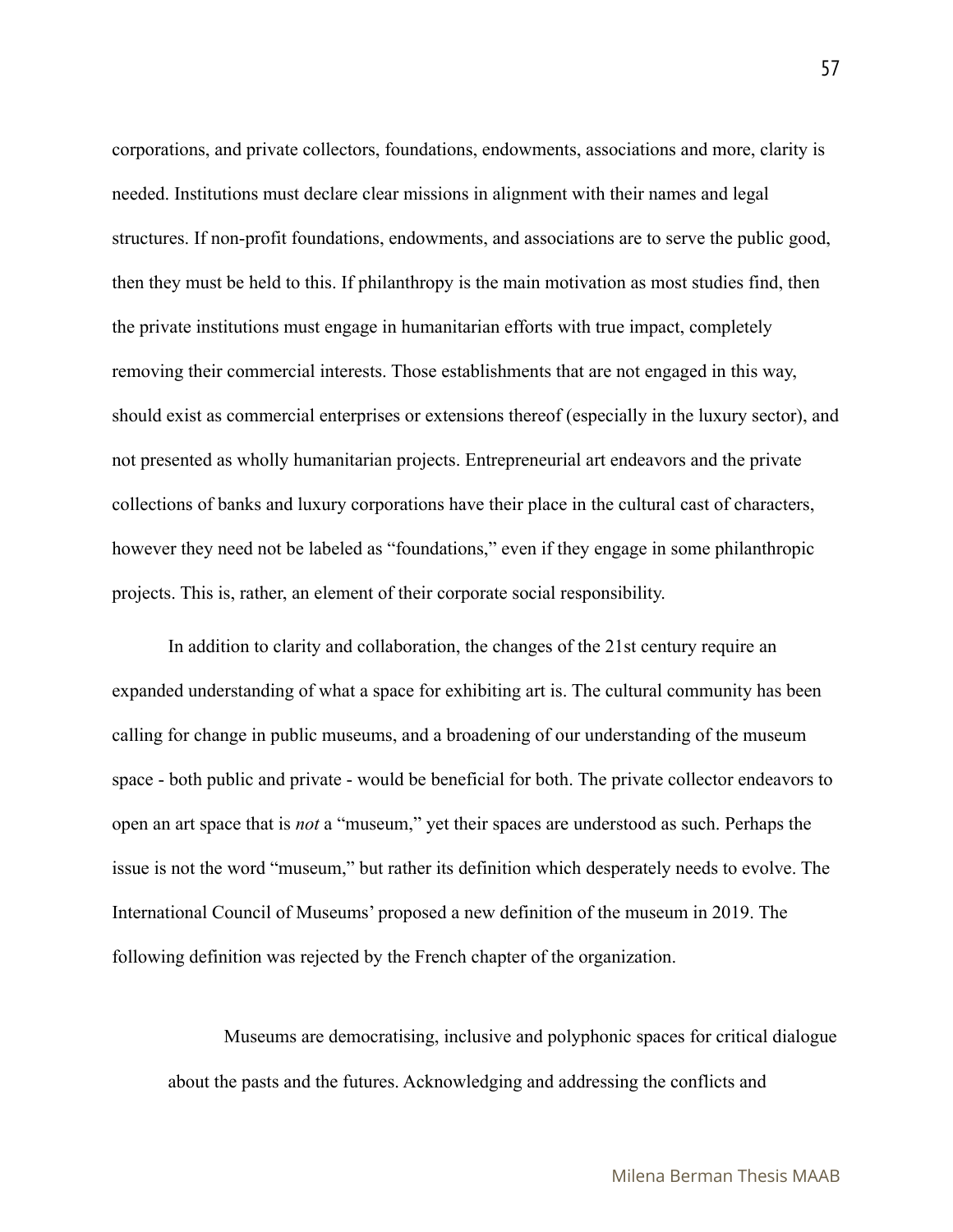challenges of the present, they hold artefacts and specimens in trust for society, safeguard diverse memories for future generations and guarantee equal rights and equal access to heritage for all people.

Museums are not for profit. They are participatory and transparent, and work in active partnership with and for diverse communities to collect, preserve, research, interpret, exhibit, and enhance understandings of the world, aiming to contribute to human dignity and social justice, global equality and planetary wellbeing.

This is the current definition:

"A museum is a non-profit, permanent<sup>98</sup> institution in the service of society and its development, open to the public, which acquires, conserves, researches, communicates and exhibits the tangible and intangible heritage of humanity and its environment for the purposes of education, study and enjoyment."<sup>99</sup>

Phillipe Mèaille, the collector behind the private museum and non-profit association Château de Montsoreau Museum of Contemporary art in the Loire Valley, is very enthusiastic about this expanded definition and sees its adoption as one of the solutions to the issues brought forth in this text. Mèaille is the only collector encountered in the frame of this study who is happy to name his art space a "museum," as he feels that his project is in alignment with what a

<sup>&</sup>lt;sup>99</sup> ICOM 98 The word "permanent" is particularly problematic for private art museums as discussed in chapter 4.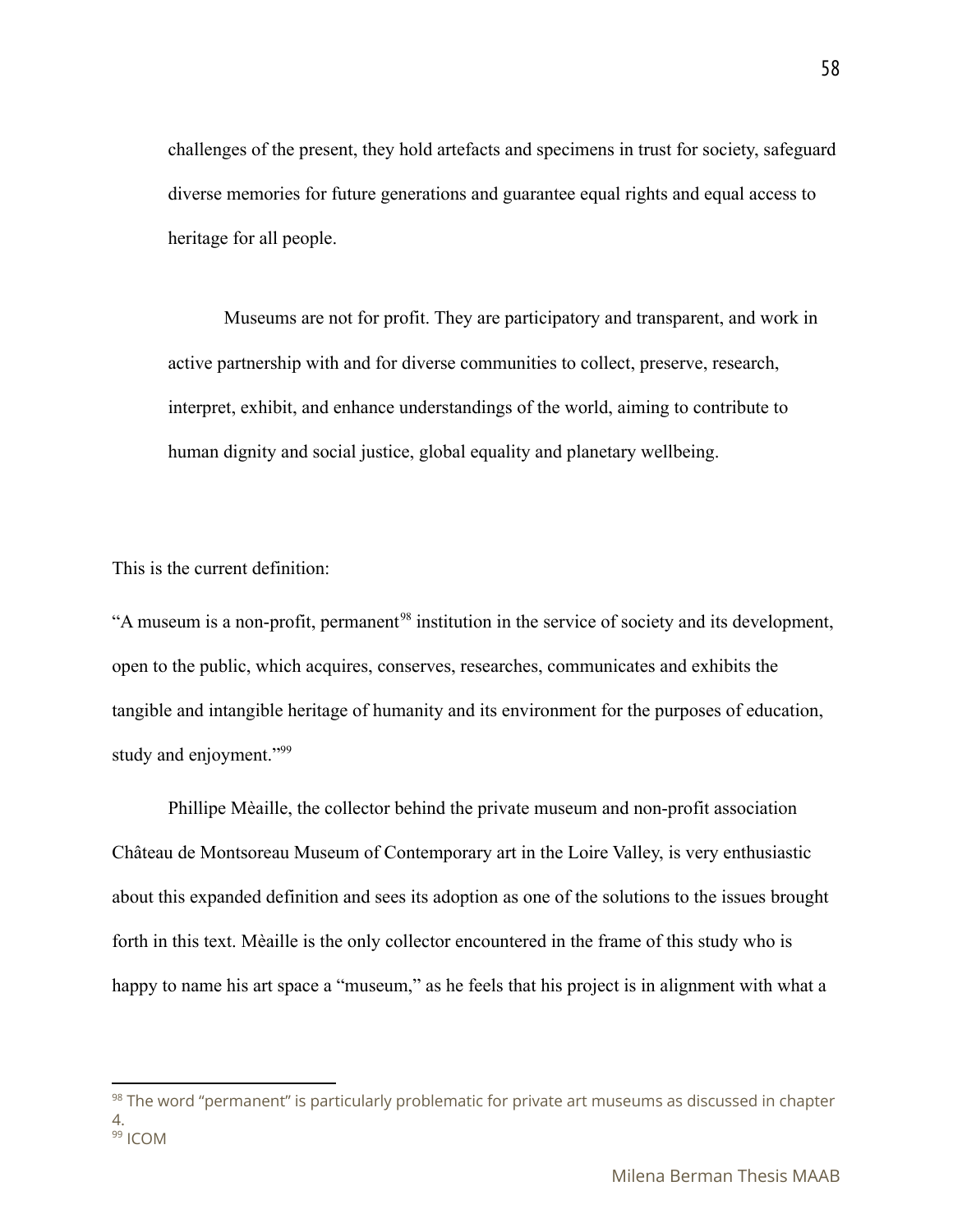museum can and *should* be.<sup>100</sup> When asked about the other private art museums such as those of Hoffmann, Arnault, and Carmignac, he said: "We are different and all the better for it!" A museum can be many things and the diversity of voices whether private, public, artist-run, collector-run, or otherwise, is a richness. He agrees that clarity is key for the public as they engage with these spaces.

The definition proposed by ICOM is dynamic and reflective of the trajectory of culture: where we are today and what we need from our museums. "They are participatory and transparent, and work in active partnership with and for diverse communities." If this definition is adopted, borders formed around institutions may dissolve and an integration between public, private and local communities may be more fluid. The Château de Monsoreau's website mentions being part of a "network" of other national and international museum institutions as well as local entities. When asked what the term 'network' refers to, Philippe Mèaille speaks of being generally linked in an ecosystem of contemporary art. These 'networks' and 'links' are key to building polyphonic places of community in which the public feels involved, seen, and welcome.

The art world is often accused of being elitist, inaccessible and for the ultra-wealthy, and the private art foundations which act as "islands" for the privileged, international art-buying class perpetrate this idea. If a private foundation truly wishes to give back to the public in sharing their art, they must engage with them and disengage from their ego. Private-public partnerships, respect for and collaboration with the public purveyors of culture, long-term planning with the municipality, investing in the community, and educational programming are key elements to a

<sup>&</sup>lt;sup>100</sup> Interview with the author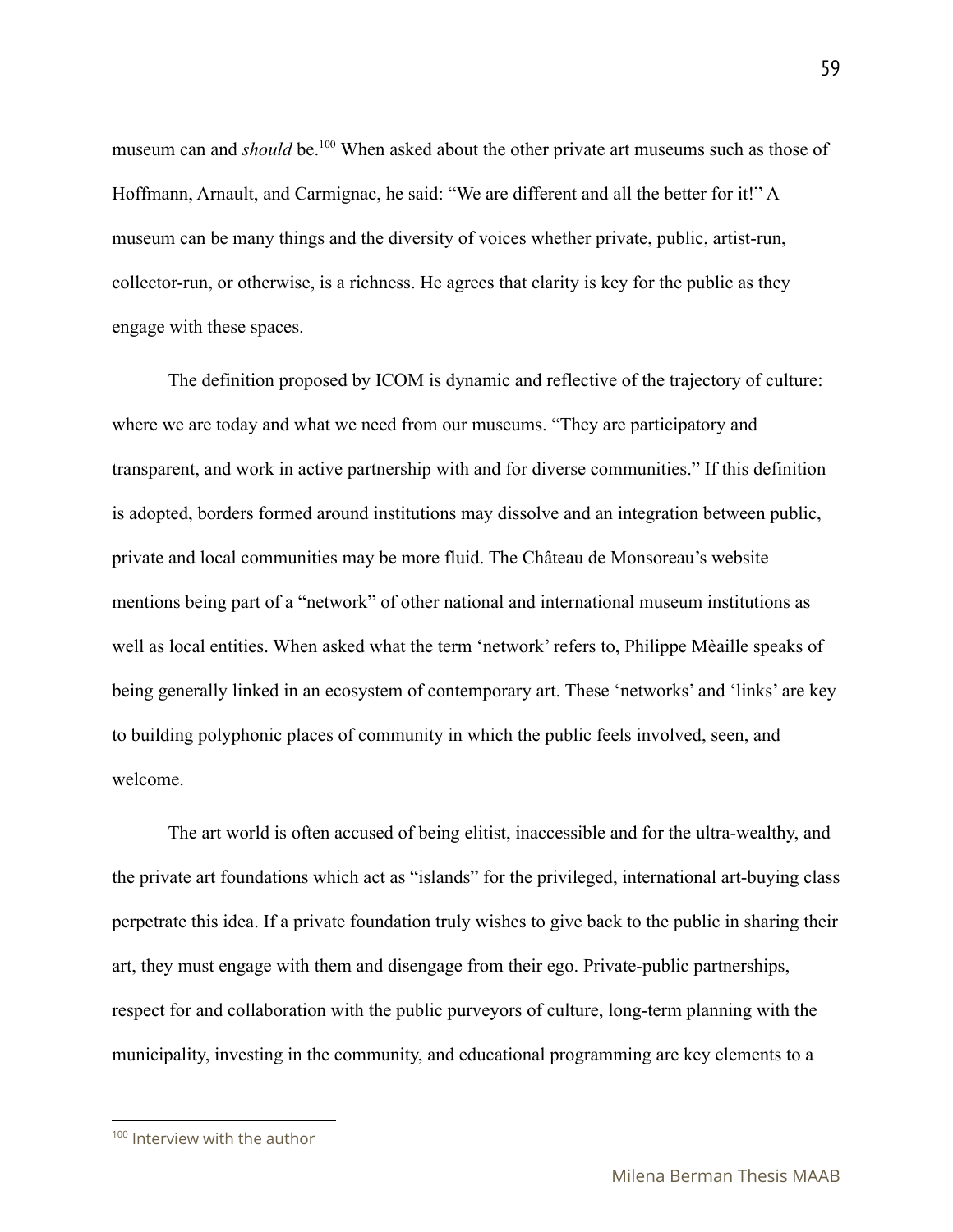positive engagement by a private art foundation. These exuberant passion projects significantly alter a landscape and must be held accountable as they step out of the bounds of their personal home collections and into the realm of the public.

Damien Hirst once said "Buy art, build a museum, put your name on it, let people in for free. That's as close as you can get to immortality." If this is the goal of private art collectors creating their own museums, then they should not be considered philanthropic projects. Some may argue that they can be both: acts of self-promotion and acts of philanthropy. Maja Hoffmann is quoted saying to *Paris Match* "Do you know very rich people? Some are happy and some clearly less so. I want to build, act."<sup>101</sup> So, are we to understand that the LUMA Foundation is a sort of entrepreneurial cultural philanthropy therapy? If the underlying desire is self-serving rather than responding to a humanitarian concern and overpowers the public infrastructure, this is problematic. Georgina Walker says "within this context the terms philanthropy, public access, and museum can be used to evoke a perception of civic duty, a democratic zeal and sense of cultural authority."<sup>102</sup> She finds that these words can be used loosely, or opportunistically, and do not always demonstrate understanding for the expertise required to run a museum properly. Cultural advisor Andras Szántó warns: "Instead of being seen as a manifestation of the positive and progressive energies of civil society, private museums risk becoming emblems of inequity and billionaires run amok."<sup>103</sup> In assessing the players in the private cultural sphere, this study

<sup>101</sup> Aurélie Raya, "Maja Hoffmann Metamorphose Arles," *Paris Match*, June 19, 2021, https://www.parismatch.com/Culture/Art/Maja-Hoffmann-metamorphose-Arles-1743427.

<sup>102</sup> Georgina S. Walker, *The Private Collector's Museum: Public Good versus Private Gain* (Routledge, 2019), Introduction.

<sup>103</sup> Andras Szántó in Georgina Adam, *The Rise and Rise of the Private Art Museum* (London: Lund Humphries in association with Sotheby's Institute of Art, 2021), 14.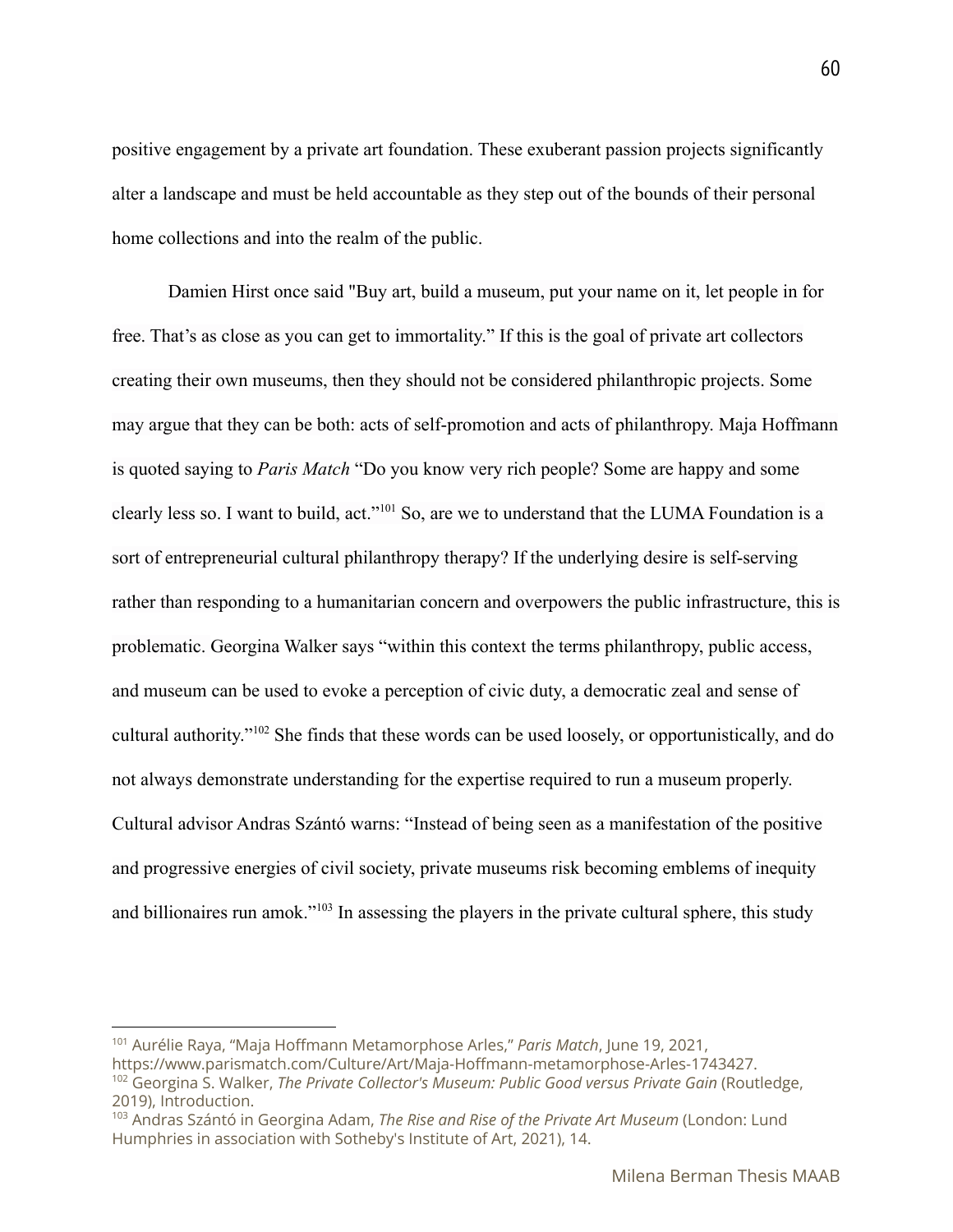has shown that we must think deeply of the meaning of these spaces and the words we use to

define them.

### Bibliography

| Adam, Georgina. "Les Musées Privés Meurent Aussi." Le Quotidien de l'Art. Le |
|------------------------------------------------------------------------------|
| Quotidien de l'Art, November 9, 2019.                                        |
| https://www.lequotidiendelart.com/articles/16436-les-mus%C3%A9es-priv%C3%    |
| A9s-meurent-aussi.html.                                                      |

Adam, Georgina. *The Rise and Rise of the Private Art Museum*. London: Lund Humphries in association with Sotheby's Institute of Art, 2021.

- "Arnault, Pinault, Carmignac... Les plus Belles Fondations d'Art De Nos Grands Patrons." *Capital* , n.d. capital.
- Azimi, Roxana, and Cyrielle Bedu. "Les Fondations D'art Privées Nouvel Eldorado Des Milliardaires." Episode. *L'heure Du Monde*. Paris, France, July 21, 2021.

Azimi, Roxana, and Sarah Hugounenq. "Le Mécénat Culturel Face à La Crise Du Covid-19." *Le Quotidien d'Art*, September 17, 2020. https://www.lequotidiendelart.com/articles/18333-le-mécénat-culturel-face-à-la-cr ise-du-covid-19.html.

Azimi, Roxana. "Au Domaine Du Muy Dans Le Var, Une Galerie Dans Un Parc." *Le Monde*, July 26, 2018. https://www.lemonde.fr/argent/article/2018/07/26/a-muy-une-galerie-dans-un-par c\_5336008\_1657007.html.

Azimi, Roxana. "Why France's Big Brands Love a Foundation." *The Guardian*, August 5, 2014.

https://www.theguardian.com/business/2014/aug/05/france-corporate-sponsorship -foundation-decline.

- Bechtler, Cristina, and Dora Imhof. *Museum of the Future: Now What?* Genève: JRP éditions, 2021.
- Bechtler, Cristina, and Dora Imhof. *The Private Museum of the Future*. Zürich: JRP Ringier Kunstverlag, 2018.

Berman, Milena, and Anne Clergue. Personal, February 2022.

Berman, Milena, and Anonymous. Local artist in Arles . Personal, February 2022.

Berman, Milena, and Delphine Manjard. Personal, February 2022.

Berman, Milena, and Franck Balbi. Personal, February 2022.

Berman, Milena, and Jean François Huttin. Personal, March 2022.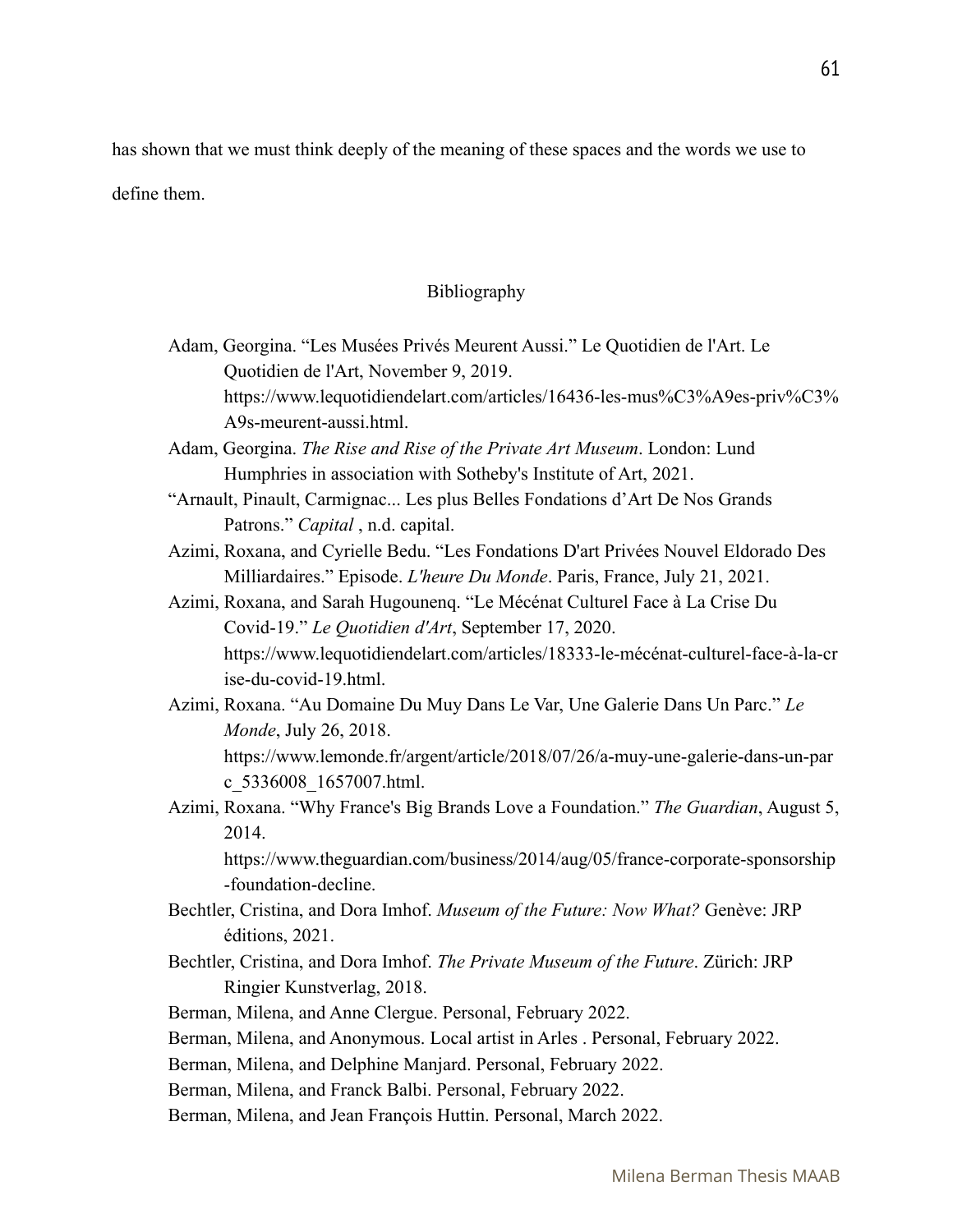- Berman, Milena, and Laura Kugel. Personal, February 2022.
- Berman, Milena, and Leslie Ramos. Personal, January 2022.
- Berman, Milena, and Philippe Mèaille. Personal, April 2022.
- Bernard, Sophie. "In the Crosshairs: Luma Arles Cultural Center." *La Gazette Drouot*, July 15, 2021.
- Bilefsky, Dan, and Doreen Carvajal. "A Capital of the Arts Is Forced to Evolve." *The New York Times*, October 27, 2014.
	- https://www.nytimes.com/2014/10/28/world/europe/a-capital-of-the-arts-is-forced -to-evolve.html.
- Borin, Elena. *Public-Private Partnership in the Cultural Sector: A Comparative Analysis of European Models*. Bruxelles etc.: PIE Peter Lang, 2017.
- Bouruet-Aubertot, Véronique. "A Life of Passions." *Connaissance des arts* 623 (2014).
- Brun, Annie Le. *Ce Qui N'a Pas De Prix: Beauté, Laideur Et Politique*. Paris: Pluriel, 2021.
- Catsaros, Christophe. "À Arles, L'effet Luma ." Web log. *Le Temps* (blog), November 16, 2021.

https://blogs.letemps.ch/christophe-catsaros/2021/11/16/a-arles-leffet-luma/.

- "Ce Que Les Fondations Fond à L'art Contemporain ." Episode. *La Grande Table*. France Culture, April 18, 2018.
- Chauvot, Myriam. "Le Musée Privé, Nouvelle Tendance De L'immobilier De Grand Luxe." *Les Echos*, August 11, 2016.

https://www.lesechos.fr/2016/08/le-musee-prive-nouvelle-tendance-de-limmobilie r-de-grand-luxe-220644.

Coignard, Jérôme. "Art Changes Our World." *Connaissance des arts*, no. 623 (2014).

"Collection Lambert, Argent Privé, Patrimoine Public ." Forum d'Avignon, October 17, 2012.

https://www.forum-avignon.org/fr/article-collection-lambert-argent-prive-patrimoi ne-public.

- d'Arles, Les Rencontres. "Les Rencontres D'Arles." Accueil. Accessed April 12, 2022. https://www.rencontres-arles.com/.
- de Rochebouët, Béatrice. "À La Fondation Carmignac, Tout Ne Coule Pas De Source." *Le Figaro* , Culture , July 21, 2019.
- "Des 'Chateaux' En Camargue ." *Vanity Fair* , August 7, 2019. https://www.vanityfair.fr/pouvoir/business/story/la-milliardaire-et-le-communisteepisode-3-des-chateaux-en-camargue/10169.
- Dumont, Etienne. "ARLES/La Mécène Maja Hoffmann Est-Elle Devenue Vraiment Omnipotente?" *Le Bilan*, July 28, 2016.

https://www.bilan.ch/opinions/etienne-dumont/arles\_la\_mecene\_maja\_hoffmann est elle devenue vraiment omnipotente.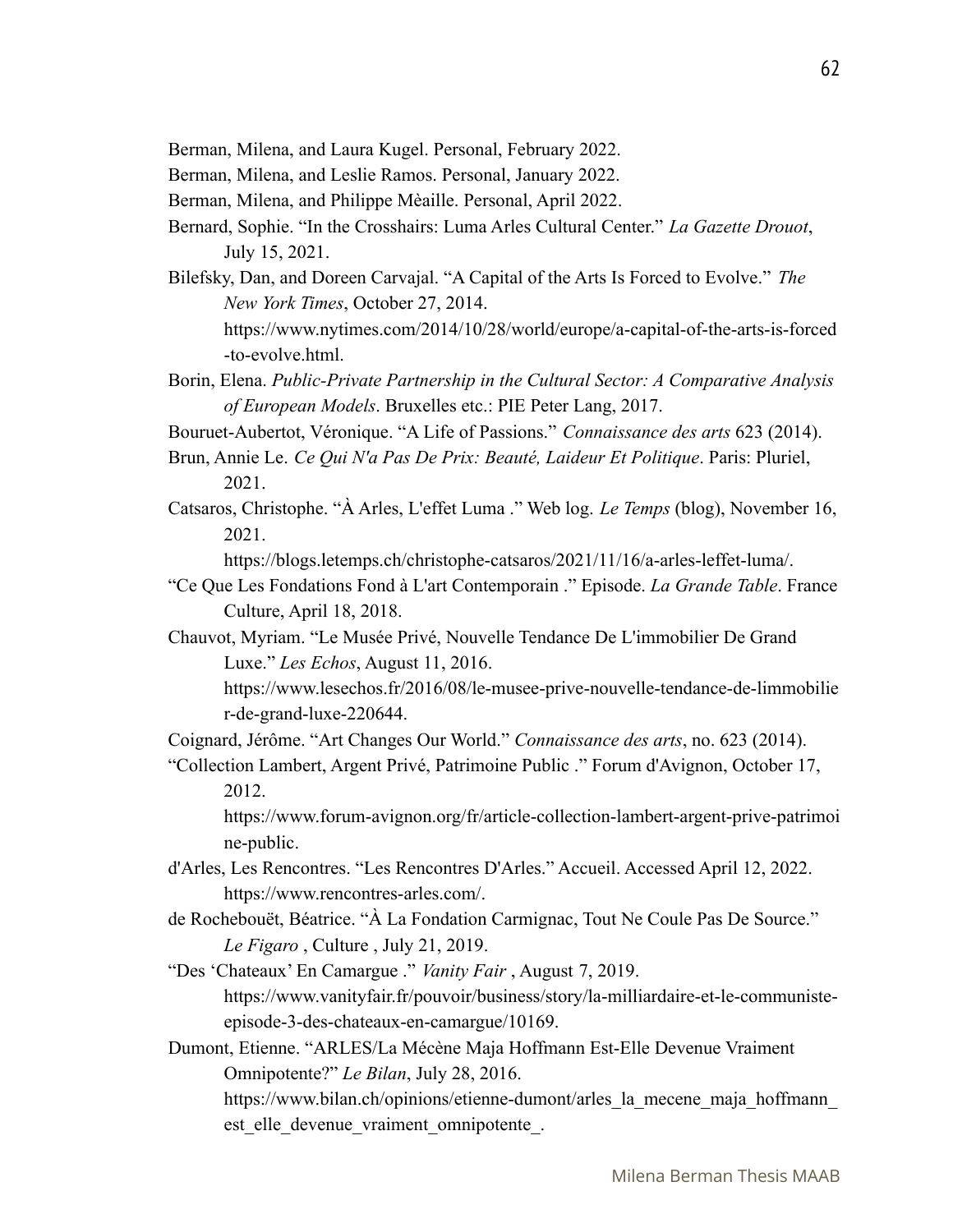Dumont, Etienne. "Le Financier Edouard Carmignac Crée Son Musée à Porquerolles." *Le Bilan*, January 19, 2018.

https://www.bilan.ch/opinions/etienne-dumont/france\_le\_financier\_edouard\_carm ignac cree son musee a porquerolles.

"Fondation De Toutes Les Causes." Fondation de France. Accessed April 10, 2022. https://www.fondationdefrance.org/fr.

"Fondation Maeght: La Heine En Héritage." *Vanity Fair* , July 22, 2015.

"Fondation Vincent Van Gogh Arles." Fondation Vincent van Gogh Arles | Centre d'exposition d'art contemporain, April 8, 2015.

https://www.fondation-vincentvangogh-arles.org/en/.

- "France's First Independent Art Foundation." Fondation Maeght, March 28, 2022. https://www.fondation-maeght.com/.
- "The Global Museum Network." International Council of Museums, April 29, 2022. https://icom.museum/en/.
- Goldstein, Caroline. "The Met Just Received \$125 Million—the Largest Gift in Its History—to Build Its Long-Awaited Modern Wing Expansion." *Artnet News*, November 30, 2021.

Grenier, Catherine. *La Fin Des Musées?* Paris: Editions du Regard, 2013.

"Guide Des Fondations Privees En France ... - on the Move." On the Move . Accessed April 10, 2022.

https://on-the-move.org/files/Guide%20de%20Fonds%20Prives\_final%2029\_10 %20.pdf.

Heathcote, Edwin. "François Pinault's Bourse De Commerce Stakes His Claim at the Heart of Paris." *Financial Times*, December 29, 2021.

https://www.ft.com/content/72ae1236-63fd-4760-b3a7-a19282f80c81.

"Icom France." ICOM France. Accessed April 12, 2022. https://www.icom-musees.fr/.

Larry's List, and Claire Bouchara. *Private Art Museum Report*. Vienna: Modern Arts Publishing, 2016.

Laurent, Nicolas, and Pierre Naquin. "Paris, Capitale Des Fondations (Privées) D'art ." *La Gazette Drouot* , June 7, 2018.

https://www.gazette-drouot.com/article/paris-capitale-des-fondations-privees-d-art /6484.

Les Voisins Vigilants. *Manger Luma*. Arles: Independently Published, 2021.

- "Luma Arles." LUMAArles | LUMAArles. Accessed April 12, 2022. https://www.luma.org/fr/arles.html.
- Lévy, Emmanuel. "Dons Des Pinault, Arnault & Cie à Notre-Dame De Paris : Un 'Patrimoine Washing' Sur Le Dos De L'Etat ? Dons Des Pinault, Arnault & Cie à Notre-Dame De Paris : Un 'Patrimoine Washing' Sur Le Dos De L'Etat ?" *Marianne*, April 17, 2019.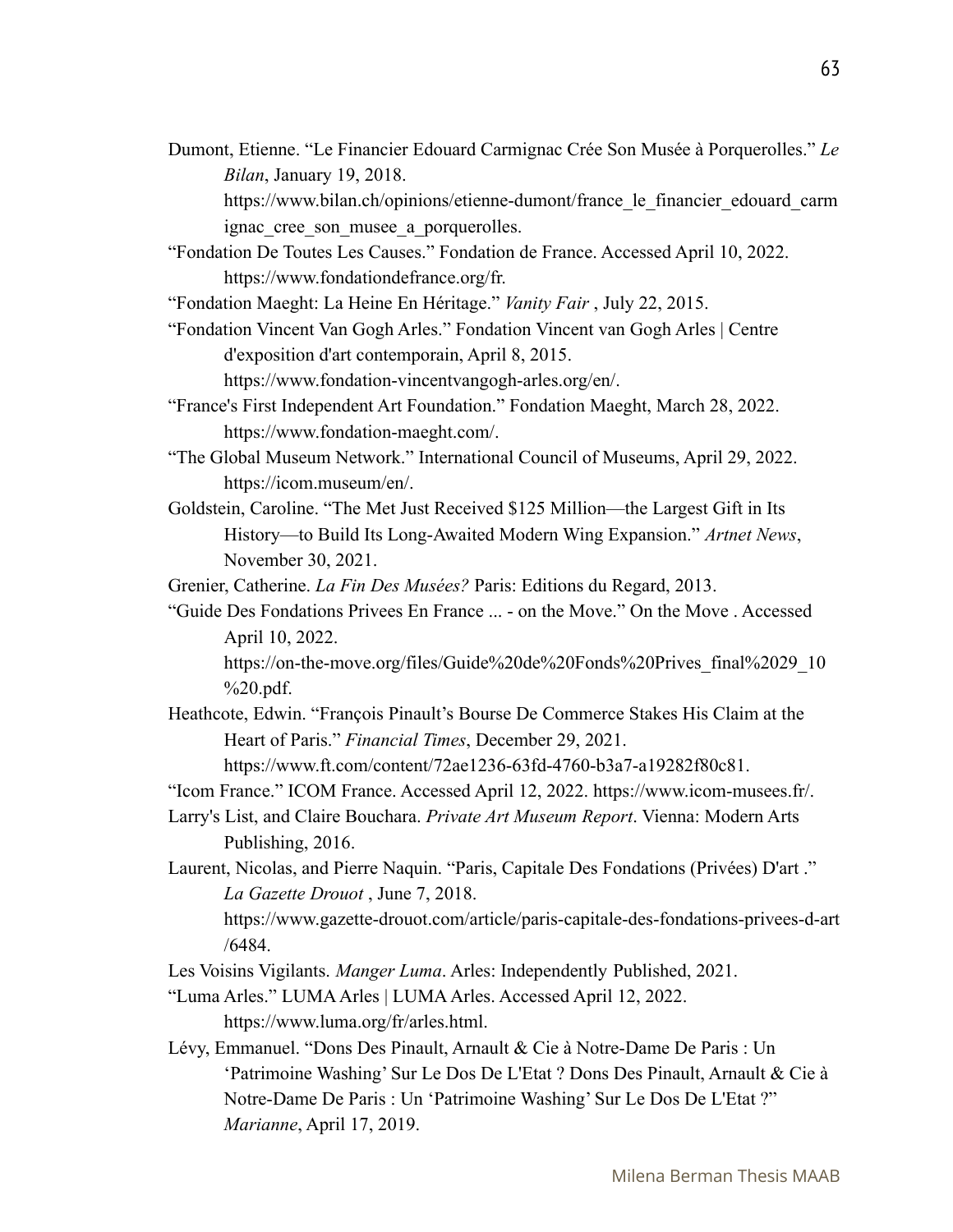- McGivern, Hannah. "'A Privileged Space, Remote from It All': Fondation Carmignac Opens on Island off the Southern Coast of France." *The Art Newspaper*, June 1, 2021.
- "MET MUSEUM'S FINANCIAL TROUBLES DELAY EXHIBITION OF LEONARD LAUDER'S CUBIST ART GIFT." *Artforum*, July 5, 2017. https://www.artforum.com/news/met-museum-s-financial-troubles-delay-exhibitio n-of-leonard-lauder-s-cubist-art-gift-69374.
- Noce, Vincent. "French Museums Survived a Drastic Fall in Tourism but May Face Uphill Struggle as State Support Dries Up." *The Art Newspaper*, March 28, 2022. https://www.theartnewspaper.com/2022/03/28/french-museums-survived-a-drastic -fall-in-tourism-but-may-face-uphill-struggle-as-state-support-dries-up.
- Pauget, Bertrand, Jean-Michel Tobelem, and Jean-Philippe Bootz. "The Future of French Museums in 2030." *Technological Forecasting and Social Change* 162 (2021): 120384. https://doi.org/10.1016/j.techfore.2020.120384.
- Piketty, Thomas. *Capital Et Idéologie*. Paris: Seuil, 2019.
- Piketty, Thomas. "Inequality in France." *Thomas Piketty Blog* (blog). Le Monde, April 18, 2017.
- Pollack, Maika. "An Embarrassment of Riches: 'The Shchukin Collection' at Fondation Louis Vuitton in Paris Overflows With Modernist Masterpieces, and Offers Dark Parallels to the Plutocratic Present." *Artnet News*, February 21, 2017. https://www.artnews.com/art-news/reviews/an-embarrassment-of-riches-the-shch ukin-collection-at-fondation-louis-vuitton-in-paris-overflows-with-modernist-mas terpieces-and-offers-dark-parallels-to-our-plutocratic-present-7807/.
- Quintane, Nathalie, and Jean-Pierre Cometti. *L'art Et L'argent*. Paris: Editions Amsterdam, 2021.
- Raya, Aurélie. "Maja Hoffmann Metamorphose Arles." *Paris Match*, June 19, 2021. https://www.parismatch.com/Culture/Art/Maja-Hoffmann-metamorphose-Arles-1 743427.
- Robert, Martine. "La France, Nouvel Eldorado Des Fondations D'art." *Les Echos* , March 12, 2018.
- Rosenmeyer, Aoife. "Private Museums." *Art Monthly*, no. 419 (September 2018). https://www.artmonthly.co.uk/magazine/site/article/private-museums-by-aoife-ros enmeyer-september-2018.
- Sansom, Anna. "Inside Luma Arles, the Van Gogh-Inspired Arts Tower That Took Mega-Collector Maja Hoffmann (and Frank Gehry) Over a Decade to Build." *Artnet News*, June 28, 2021.
	- https://news.artnet.com/art-world/luma-arles-opening-1984134.
- Sfez, Zoé. "Le Marché De L'art Doit-Il Se Réinventer." Episode. *Le Temps Du Débat*. France Culture , February 27, 2021.